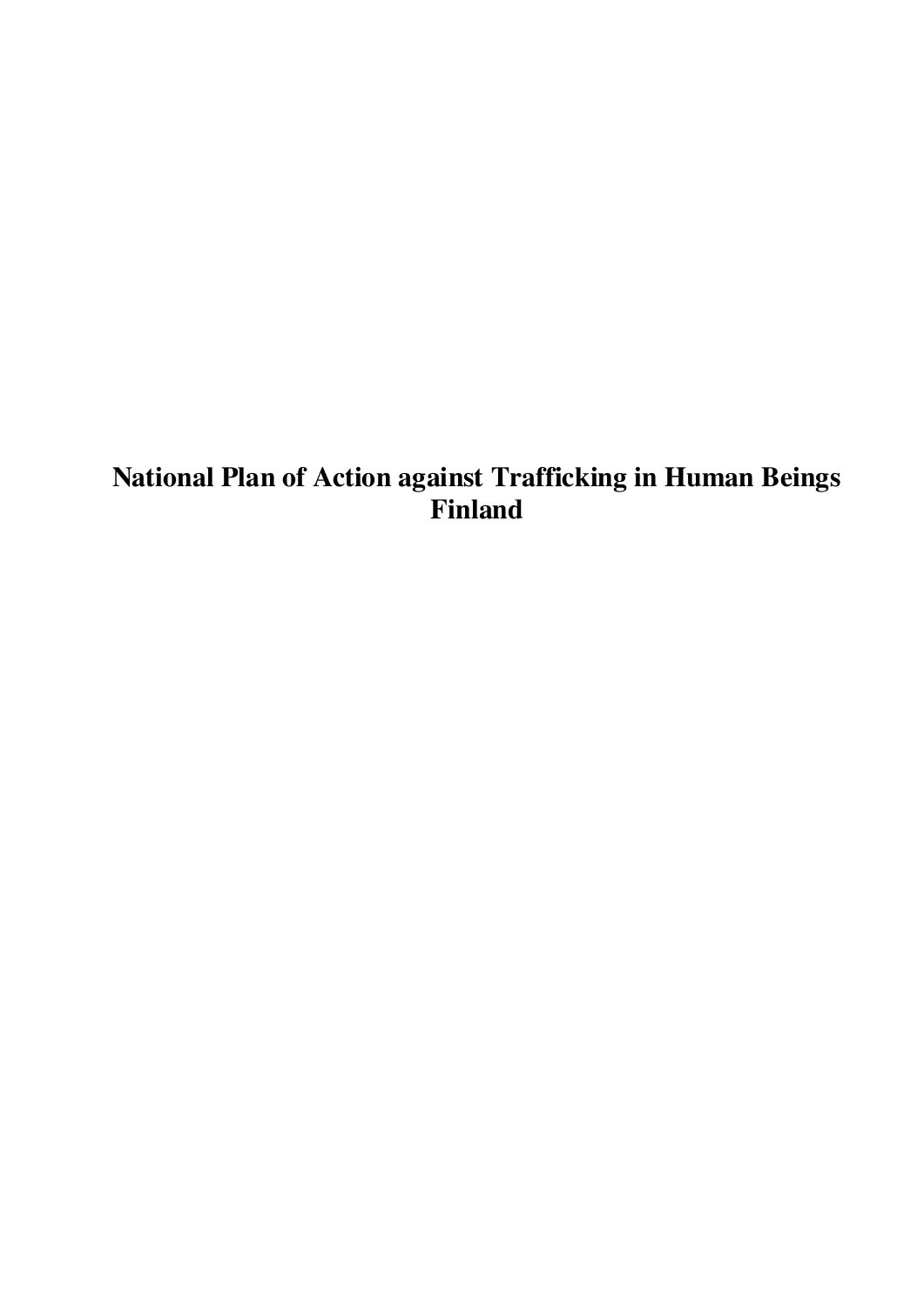#### **Forewords**

Trafficking in human beings is one of the most widespread human rights problems today. Poverty, unemployment, armed conflicts and other crises are the most usual reasons for people leaving their home countries - either voluntarily or under coercion - in search for more secure living conditions. In the combat against trafficking, it is crucial to protect the rights of victims of abuse by the best possible means.

Even in Finland, there is reason to actively take measures to prevent trafficking in human beings and to help victims. According to certain estimates, Finland is a country of transit or destination for hundreds of victims of trafficking. Most often, victims come from countries that are geographically close to Finland and have a lower standard of living. Trafficking is supported, both in Finland and in other countries, by the demand for cheap labour as well as for prostitution.

In its report on the human rights policy of Finland, submitted to Parliament on 31 March 2004, the Government expressed its commitment to the preparation of a national programme of action against trafficking in human beings. In August 2004, the Ministry for Foreign Affairs set up a working group to prepare a draft plan of action for the Government. The working group completed its work in the spring of 2005, and the plan of action was adopted by the Government on 25 August 2005.

The plan of action proposes measures relating to the identification of victims, prevention of trafficking, protection and assistance of victims, bringing of traffickers to justice, dissemination of information and awareness-raising, and implementation of and follow-up to the plan of action. The plan of action adopts a human rights-based approach to trafficking in human beings, paying particular attention to the individual needs and rights of victims.

The Ministries and other authorities have already taken measures to reach the objectives set in the plan of action and to implement the proposed measures. The plan of action is done but the work against trafficking continues.

Minister for Foreign Affairs Erkki Tuomioja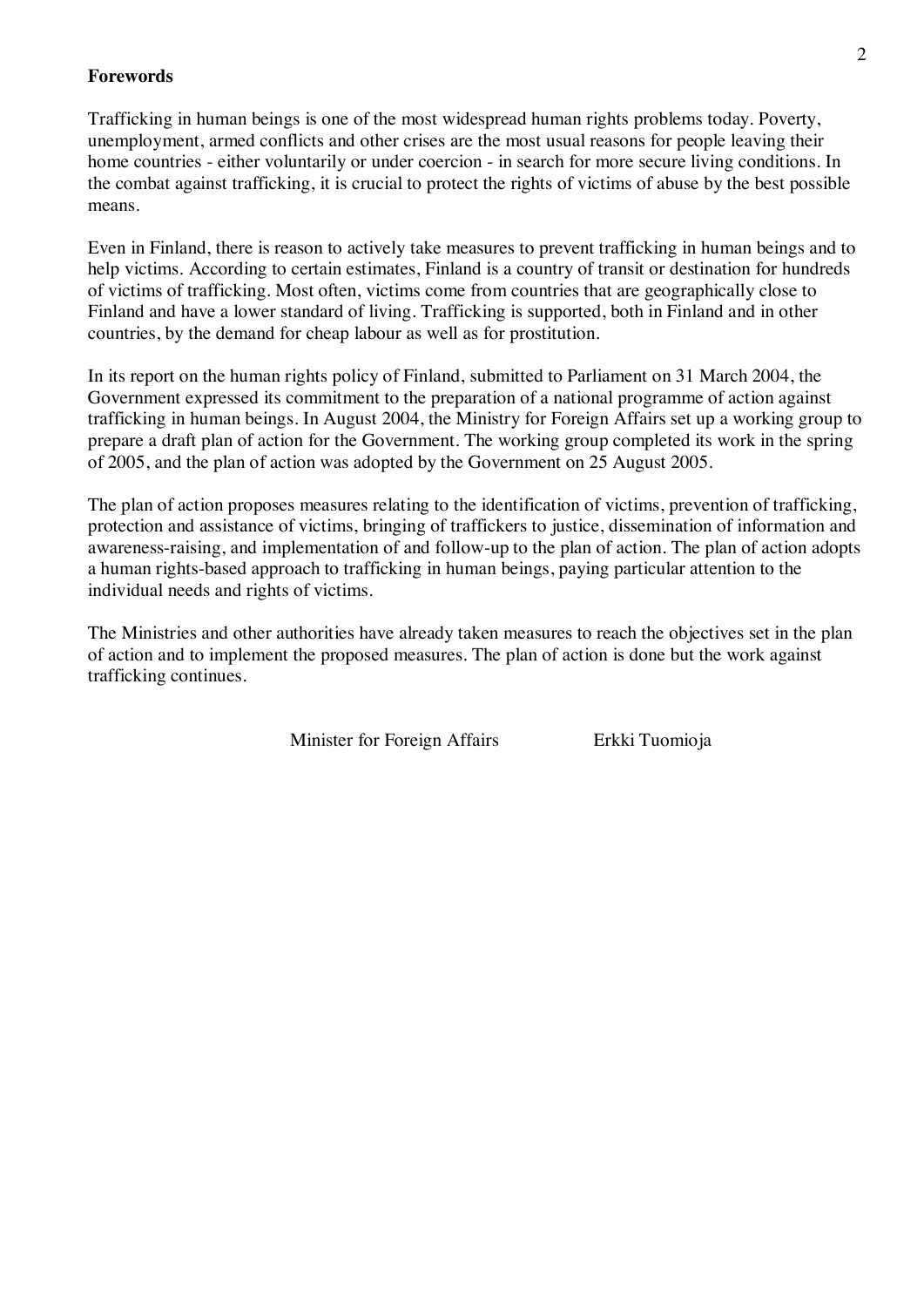# **Contents**

| 1.3 Objectives of the plan of action, proposed measures and responsible authorities  6      |  |
|---------------------------------------------------------------------------------------------|--|
|                                                                                             |  |
|                                                                                             |  |
|                                                                                             |  |
|                                                                                             |  |
|                                                                                             |  |
|                                                                                             |  |
|                                                                                             |  |
|                                                                                             |  |
|                                                                                             |  |
|                                                                                             |  |
| 4.2 Trafficking and pandering and procurement of illegal entry into a country22             |  |
| 4.3 Concept of trafficking in the protection and assistance of victims as well as in the    |  |
|                                                                                             |  |
|                                                                                             |  |
|                                                                                             |  |
|                                                                                             |  |
|                                                                                             |  |
|                                                                                             |  |
|                                                                                             |  |
|                                                                                             |  |
|                                                                                             |  |
|                                                                                             |  |
|                                                                                             |  |
|                                                                                             |  |
|                                                                                             |  |
|                                                                                             |  |
|                                                                                             |  |
|                                                                                             |  |
| 6.3.2 Guarantees of compliance with the minimum conditions of work for migrant workers, and |  |
|                                                                                             |  |
|                                                                                             |  |
|                                                                                             |  |
|                                                                                             |  |
|                                                                                             |  |
|                                                                                             |  |
|                                                                                             |  |
|                                                                                             |  |
|                                                                                             |  |
|                                                                                             |  |
|                                                                                             |  |
|                                                                                             |  |
|                                                                                             |  |
|                                                                                             |  |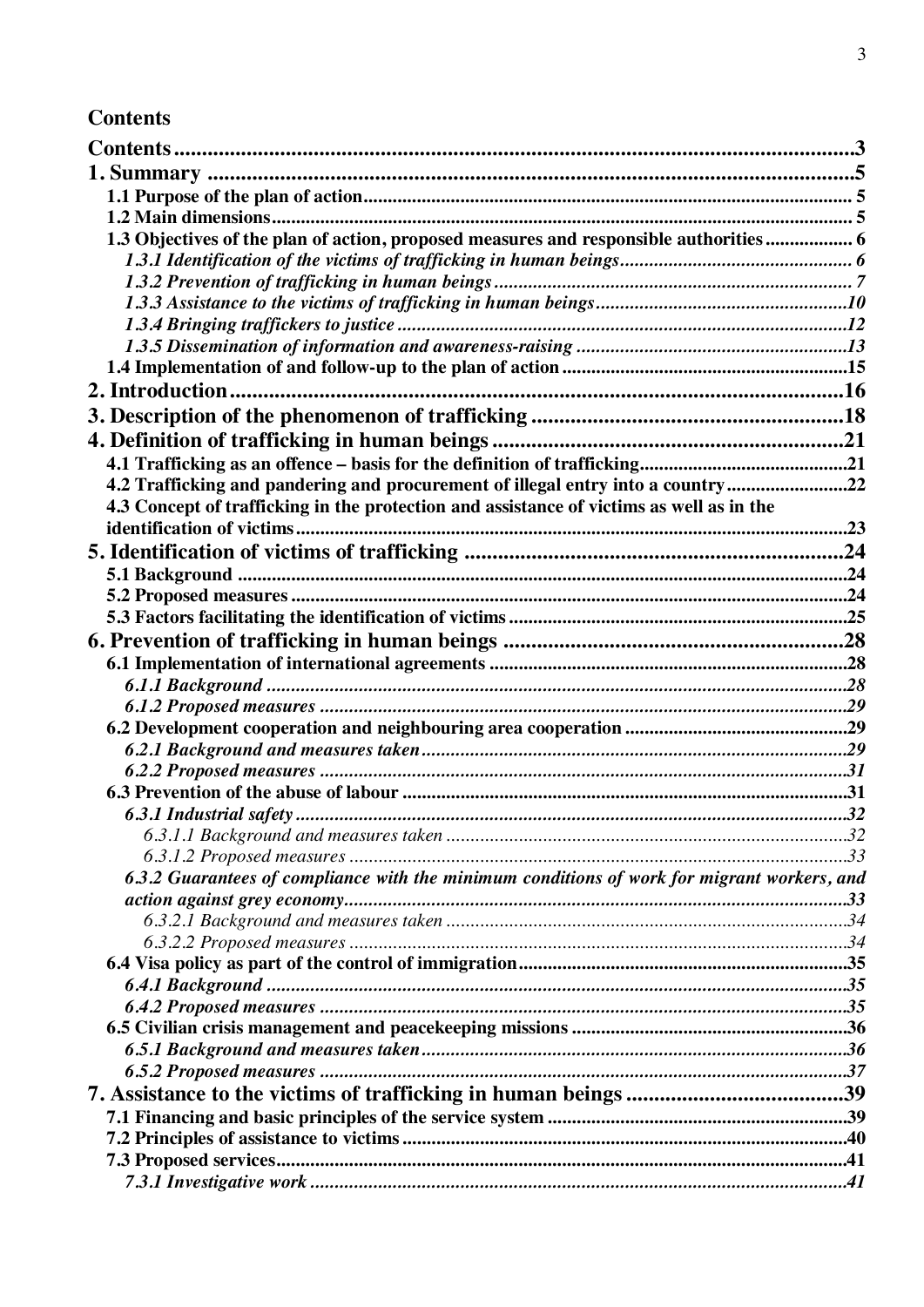| $\overline{4}$ |
|----------------|
|                |
|                |
|                |
|                |
|                |
|                |
|                |
|                |
|                |
|                |
|                |
|                |
|                |
|                |
|                |
|                |
|                |
|                |
|                |
|                |
|                |
|                |
|                |
|                |
|                |
|                |
|                |
|                |
|                |
|                |
|                |
|                |
|                |
|                |
|                |
|                |
|                |
|                |
|                |
|                |
|                |
|                |
|                |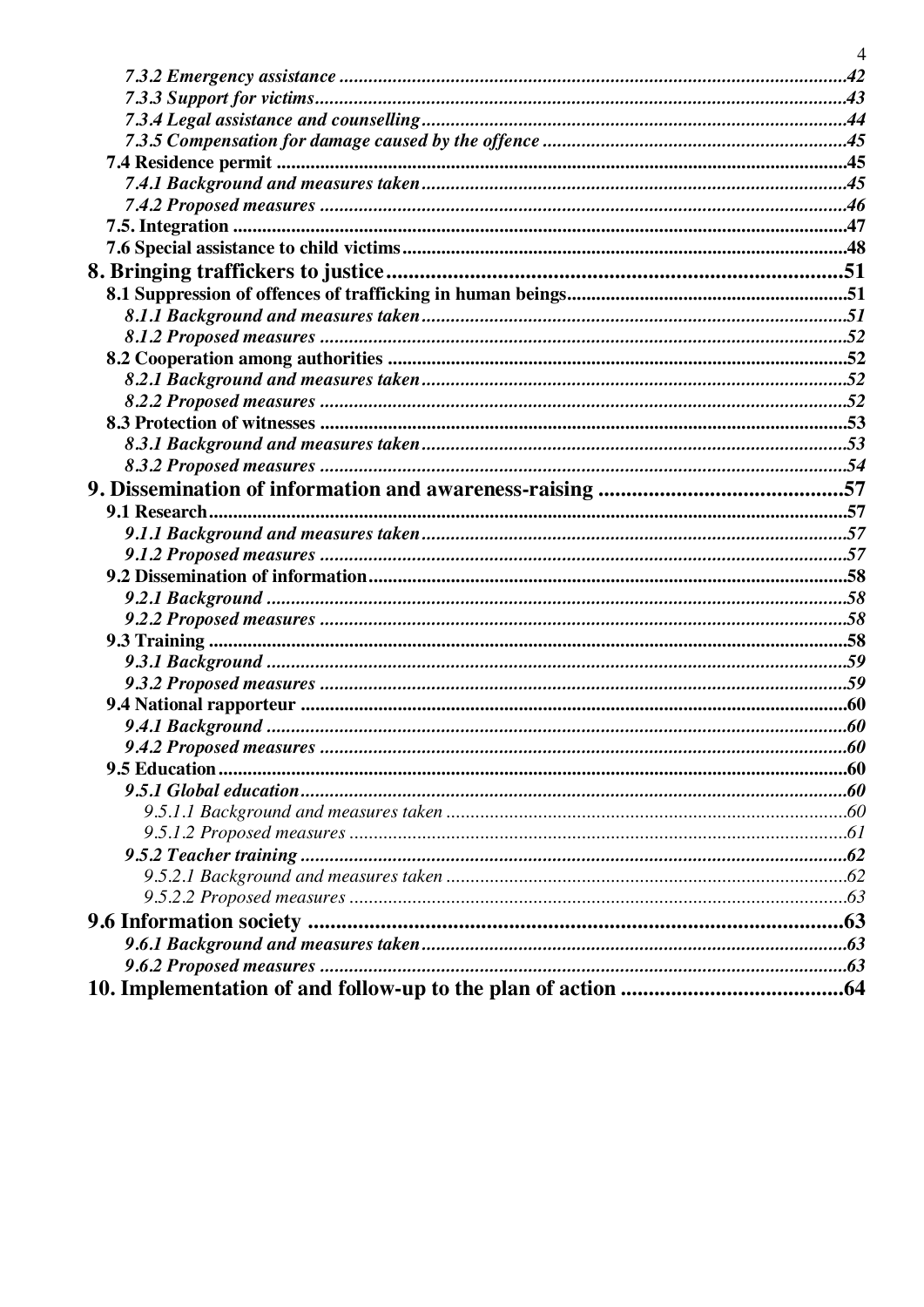# **1. Summary**

#### **1.1 Purpose of the plan of action**

In its report on the human rights policy of Finland, submitted to Parliament on 31 March 2004, the Government expressed its commitment to the preparation of a national programme of action against trafficking in human beings. On 26 August 2004, the Ministry for Foreign Affairs set up a working group to prepare a draft plan of action. The final draft was handed to the Minister for Foreign Affairs on 31 March 2005.

The working group was to assess, on the basis of the provisions of law relating to trafficking in human beings which had entered into force on 1 August 2004, the means that were already available and those that might be needed in future for the purpose of more efficiently preventing trafficking in human beings, protecting and assisting victims of trafficking, ensuring the prosecution of perpetrators, and combating organised crime. The plan of action also provides guidelines for the identification of victims and proposes measures to disseminate information on trafficking in human beings and to increase awareness thereof. The working group aimed at examining the whole cycle of trafficking from the recruitment of victims to their safe return and integration in society in the country of origin or destination. The plan of action adopts a multidimensional and human rights-based approach to trafficking in human beings, paying particular attention to child and gender-sensitive issues.

The plan of action is meant to be taken into account in various sectors of activities of the Government. The Ministry of Justice is preparing a separate bill to amend the provisions of law establishing the purchase of sexual services as a criminal offence.

#### **1.2 Main dimensions**

The plan of action is based on three main dimensions that are mainstreamed throughout the text.

The first dimension is a human rights and victim-based approach to all action against trafficking in human beings. The problem of trafficking is recognised as being a serious concern and challenge for the protection of human rights. Therefore, the prevention of human rights violations occurring in connection with trafficking in human beings and the protection of the rights of victims are set as the cross-cutting objectives of the plan of action.

The protection of the rights of children is part of the human rights dimension. The special situation of children is to be taken into account in all types of action against trafficking in human beings. In particular, the need of child victims for special protection and child-specific assistance is recognised in the plan of action. In all action against trafficking in human beings and children, the best interests of the child will be a primary concern.

The victim-based approach focuses on the individual needs of victims for protection and assistance as well as on a broad understanding of their experiences. The situation of the victim is assessed as a whole with a view to finding, in cooperation with the victim, such solutions as would best enhance his or her rehabilitation and prevent revictimisation.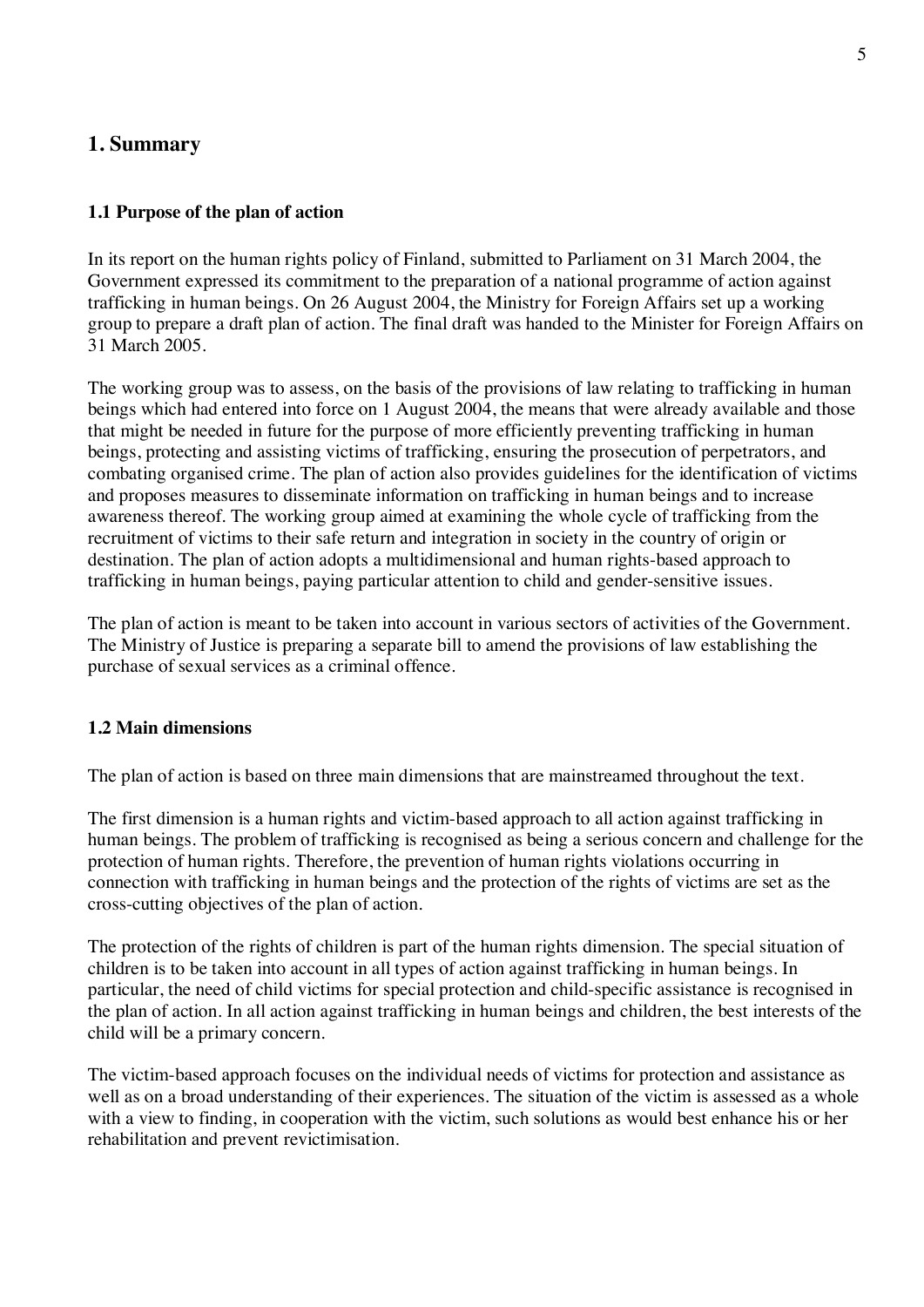The second dimension in the plan of action is the gender aspect. This aspect refers to the significance of gender as a factor contributing to a person's role and position in society as well as to his or her personal experiences. The gender aspect highlights the specific experiences of female and male victims, taking into account that the effects of actions against trafficking in human beings have different effects on women and men, respectively. The gender-sensitive issues have links to other factors such as ethnic background. The plan of action recognises that the discriminatory elements of trafficking in human beings contribute, in particular, to an increased risk of women and girls to be victimised and make the identification of victims more difficult.

The third dimension is a comprehensive and multidimensional approach, underlining the importance of cooperation among different professionals. Considering the multiple aspects of trafficking in human beings, the action taken in response must be comprehensive. In the combat against trafficking, the preventive measures, the protection and assistance of victims, and the bringing of those responsible for trafficking to justice are equally important. On the one hand, the appropriate protection and assistance of victims further contribute to the prevention of crime and the prosecution of offenders. On the other hand, the prosecution of those responsible for trafficking enhance preventive measures and the access of victims to justice.

Cooperation among authorities as well as between authorities and the third sector and trade unions play an important role in the action against trafficking in human beings. Successful action requires cooperation in different fields and at different levels both in Finland and in international fora. The exchange of information between the different interested parties must be flexible, while respecting at the same time their respective fields of competence and responsibilities and taking into account the safety of victims.

# **1.3 Objectives of the plan of action, proposed measures and responsible authorities**

# *1.3.1 Identification of the victims of trafficking in human beings*

# **Objective**

The identification of victims is a necessary condition for the de facto implementation of the measures proposed in the present action plan. The objective of the plan of action is to enable rapid identification of victims so as to make it possible to resort to the planned assistance measures without delay. Therefore, it is worth underlining the importance of initiatives by the authorities and others working with victims of trafficking and vulnerable groups, in the identification of victims. No proof of trafficking within the meaning of criminal law is required but it is sufficient that there is reason to suspect that the person in question is a victim of trafficking in human beings. The identification of victims is to be enhanced by comprehensive training of authorities and third-sector organisations. Efforts will also be made to increase general awareness of trafficking in human beings so as to make the public aware of the possible existence of trafficking in their own surroundings and to increase the preparedness of everyone to identify victims.

# **Proposed measures and responsible authorities**

- Training will be provided in the identification of victims for all entities working with victims of trafficking in human beings and children, including authorities and relevant service-providers.
- Specific methods to facilitate the identification of victims will be created and supported. Such methods include both investigative methods and victim helplines.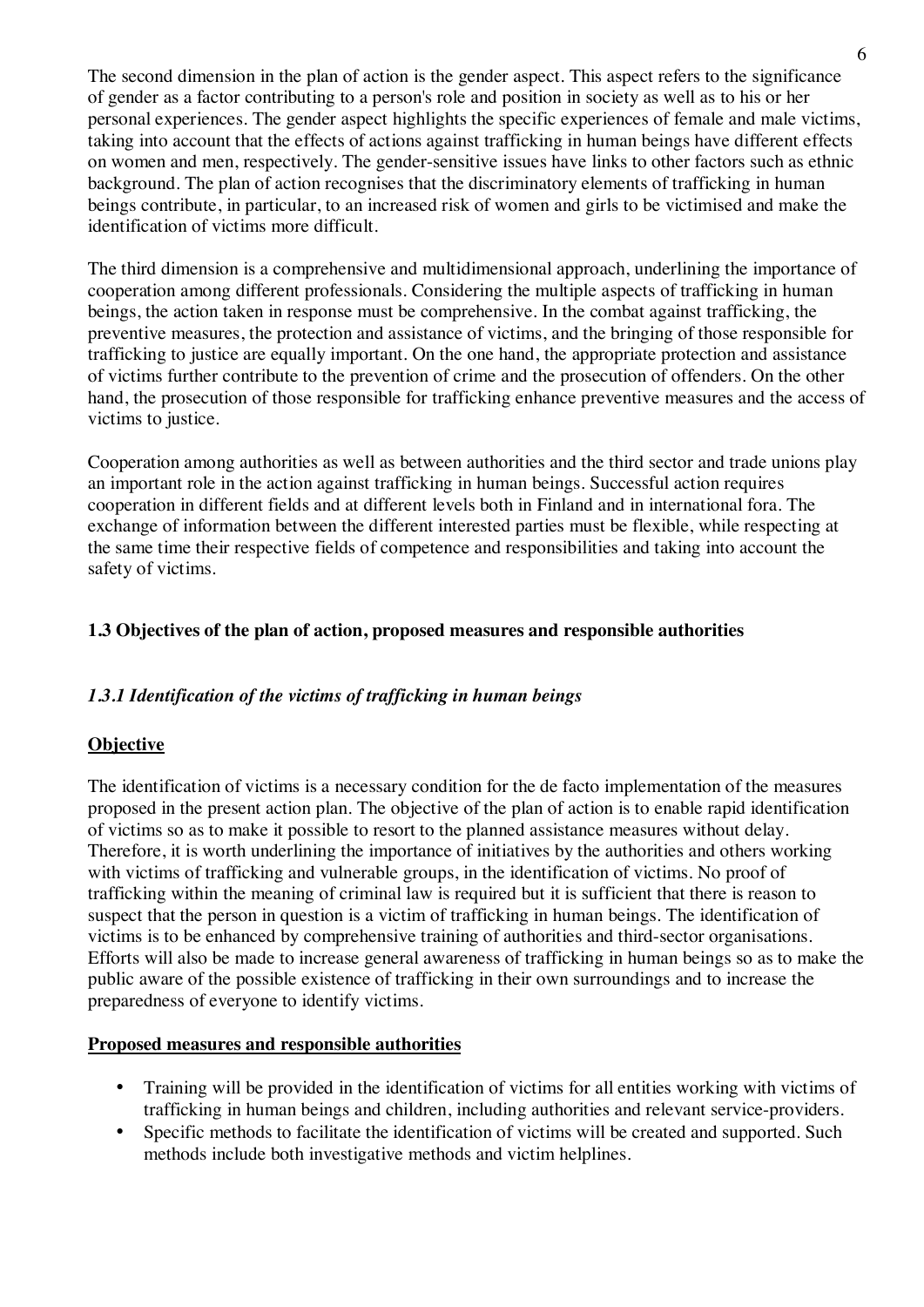- Training will be provided not only for the police and customs and border authorities, but also for the relevant service-providers such as social welfare and health care, school and youth, parish and NGO workers. The awareness of trade unions of trafficking in human beings should also be increased. It is particularly important to provide concrete training in the identification of victims for the personnel of municipalities, parishes and NGOs performing investigative work, as well as for persons working in reception and emergency units and responsible for victim supportlines.
- Information compiled by different service units, on the special aspects of trafficking in human beings through or into the territory of Finland will be used as training materials in the training of different personnel groups.
- It is particularly important to identify child victims rapidly. In case there is no certainty as to the age of the victim, the treatment of the victim must be based on the presumption that he or she is a minor and the treatment must therefore be particularly sensitive.
- Special methods will be developed for the protection of the rights of children, ensuring that children are treated as such.
- The cooperation among non-governmental organisations, child welfare authorities and other authorities will be increased.
- Particular attention will be paid to cases where a minor travels with an adult other than his or her parent or relative. Close cooperation with transportation companies will be aimed at, with a view to encouraging them to inform the authorities of such cases.
- Information facilitating the identification of victims will be produced in a portable form (such as cards), and access to such information will be given to all authorities that are in practice responsible for the identification of victims.
- International cooperation among countries of transit and destination will be made more effective.
- Cooperation and exchange of information with international organisations will be increased.

*Responsibility: All authorities in their own fields of activity.*

# *1.3.2 Prevention of trafficking in human beings*

# **Objective**

*Preventing trafficking as effectively as possible.* The measures proposed in the action plan aim at contributing to the prevention of trafficking in human beings by tackling its root causes, by reducing the vulnerability of potential victims, by increasing control by authorities, and by drawing attention to the responsibility of users (e.g. employers). Another objective is to reduce demand. It is hoped that the proposed measures also contribute to the prevention of revictimisation. States bear the main responsibility for the prevention of trafficking in human beings but cooperation among international organisations, third-sector actors, trade unions and companies also plays an important role.

# **Proposed measures and responsible authorities**

# **1. Implementation of international agreements**

• The Government Bill implementing the Protocol to Prevent, Suppress and Punish Trafficking in Persons, Especially Women and Children, supplementing the United Nations Convention against Transnational Organized Crime, will be submitted to Parliament in the autumn of 2005.

*Responsibility: Ministry of Justice*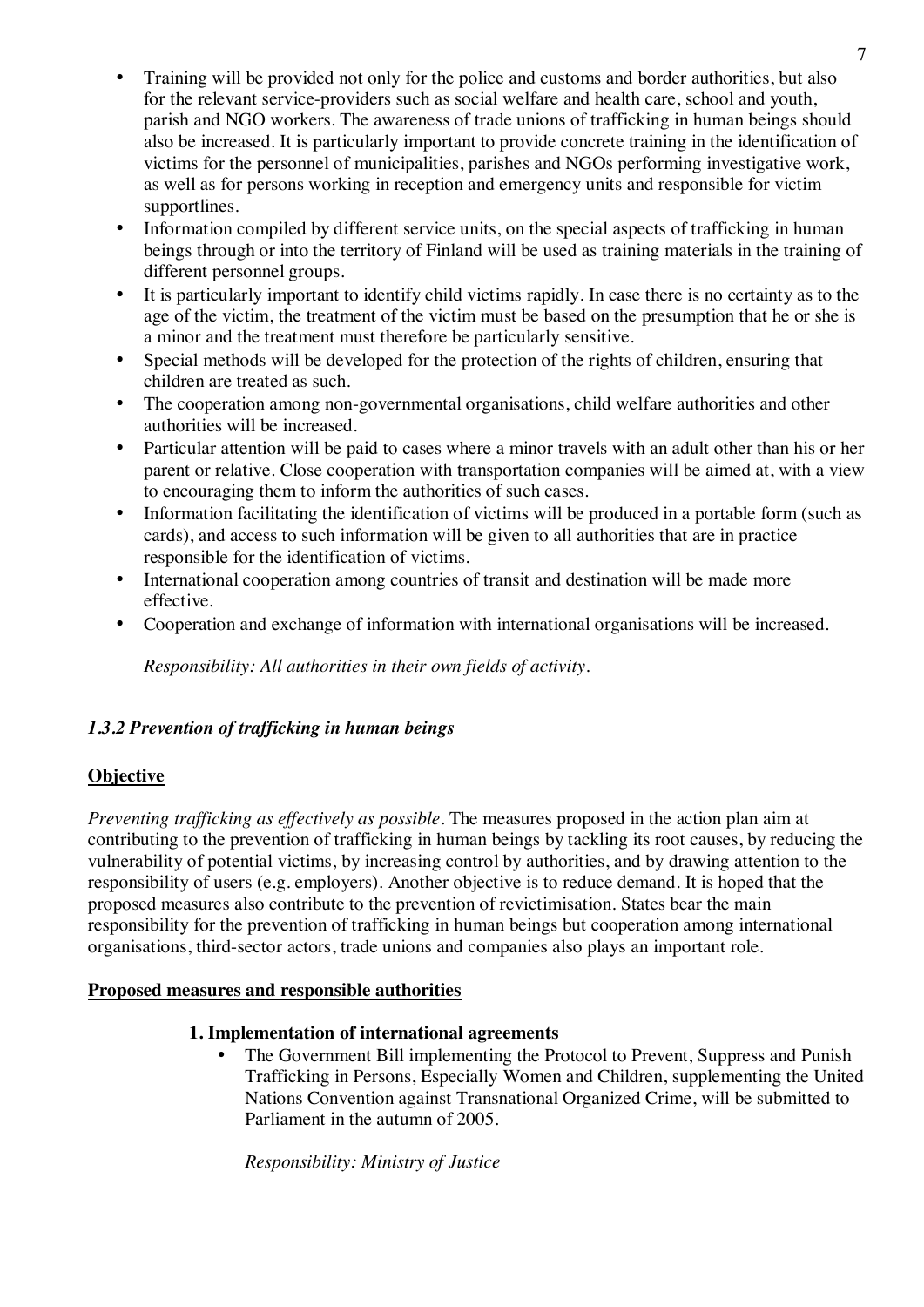The national implementation of the International Convention on the Protection of the Rights of All Migrant Workers and Members of Their Families is under consideration.

#### *Responsibility: Ministry for Foreign Affairs*

• The Optional Protocol to the Convention on the Rights of the Child on the sale of children, child prostitution and child pornography, will be implemented by the end of 2005.

### *Responsibility: Ministry for Foreign Affairs*

• Council Directive 2004/81/EC of 29 April 2004 on the residence permit issued to third-country nationals who are victims of trafficking in human beings or who have been the subject of an action to facilitate illegal immigration, who cooperate with the competent authorities, will be implemented by 6 August 2006.

#### *Responsibility: Ministry of the Interior*

The negotiations for the conclusion of a European Convention on action against trafficking in human beings will be completed and its implementation will be prepared.

#### *Responsibility: Ministry for Foreign Affairs*

#### **2. Neighbouring area cooperation**

- The training of consular and visa authorities and other staff of diplomatic and consular representations, in the prevention of trafficking in human beings and in the management and monitoring of the safe return of victims, will be developed with the particular aim of preventing revictimisation.
- In different sectors of cooperation between Finland and Russia, including regional cooperation, attention will be paid to the problem of trafficking in human beings and its prevention. Particular attention will be paid to the gender and childsensitive issues.
- Means will be developed to ensure the safe return of victims, particularly minors, to their country of origin.

#### *Responsibility: Ministry for Foreign Affairs*

#### **3. Development cooperation**

- The meaning of a human rights based approach to every-day development policy will be clarified.
- Support will be provided for projects of international non-governmental organisations (INGOs) relating to the prevention of trafficking in human beings and the protection and assistance of victims. In the provision of support, special attention is given for projects taking gender or child-sensitive issues into account.
- Support is provided for the implementation of projects introduced by local nongovernmental organisations relating to trafficking in human beings, within the framework of funds reserved for local development cooperation. Special attention is devoted to projects taking gender or child-sensitive issues into account.

*Responsibility: Ministry for Foreign Affairs*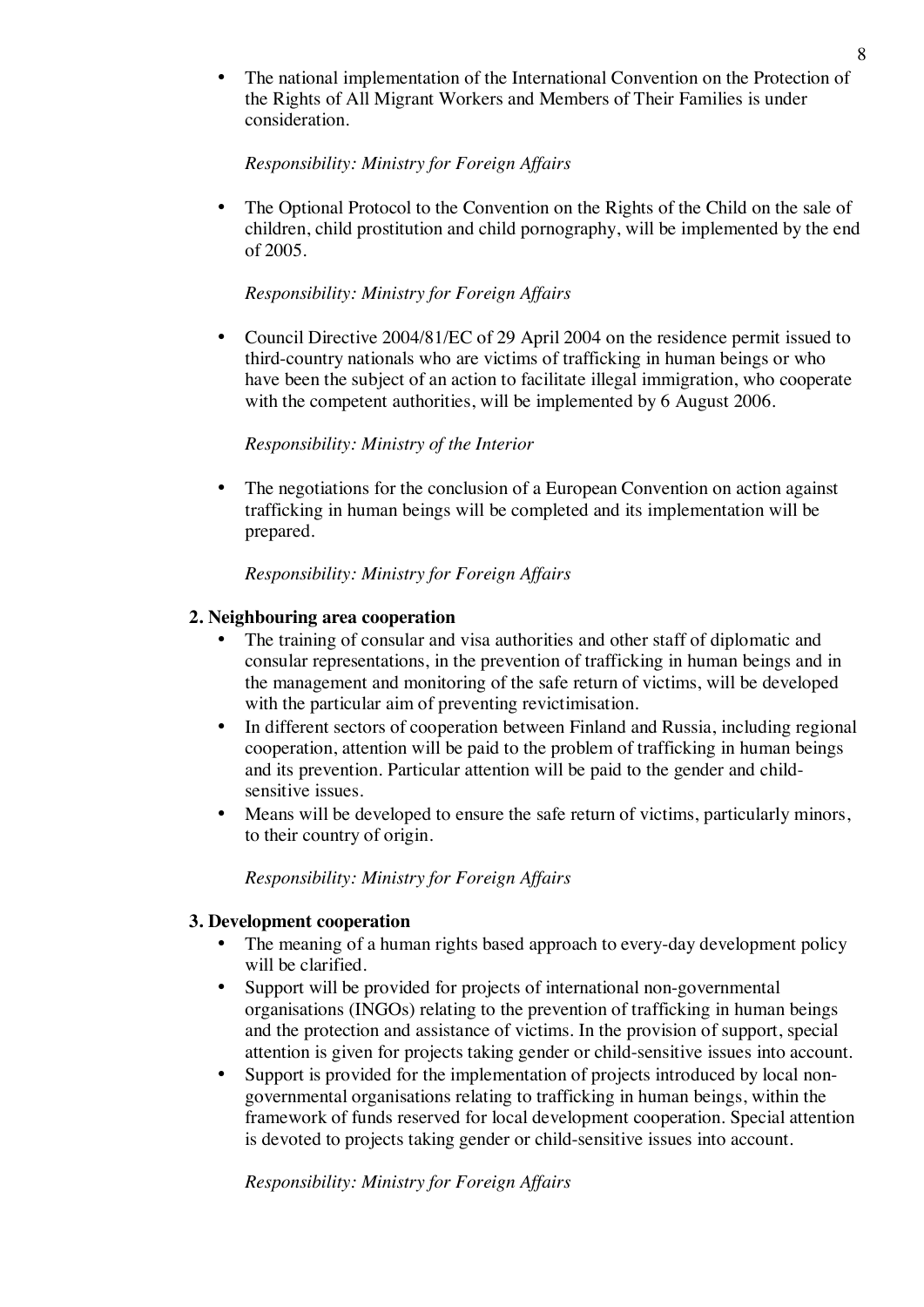#### **4. Industrial safety**

- Active measures will be taken to control industrial safety in fields where there is a risk of the use of illegal migrant workers or of inappropriate treatment or discrimination of workers.
- Measures will be taken to strengthen the obligation of industrial safety authorities to report cases of the use or misuse of illegal migrant workers to the police.
- The involvement of industrial safety authorities will be increased in the operations carried out by the National Bureau of Investigation and other authorities in such sectors and workplaces where cases of trafficking in human beings are suspected.

### *Responsibility: Ministry of Social Affairs and Health*

### **5. Guarantees of compliance with the minimum conditions of work for migrant workers, and action against grey economy**

- The exchange of information will be increased between employment and tax authorities in respect of decisions on residence permits for migrant workers.
- The right of employment agencies to obtain information from the tax authorities, on the fulfilment of tax and other payment liabilities by the employer referred to in the residence permit, as well as to verify the accuracy of the information concerning wages paid earlier, will be strengthened.
- The cooperation among authorities in the suppression of grey economy and economic crime will be strengthened.
- Instructions and information targeted at employers and workers will be increased, including information to increase the awareness of migrant workers of their rights and obligations.

*Responsibility: Ministry of Labour, Ministry of the Interior, National Bureau of Investigation*

# **6. Visa policy as part of the control of immigration**

- There is constant cooperation among the diplomatic and consular representations issuing visas, other national immigration authorities and Schengen partners to prevent human trafficking.
- The identification and prevention of trafficking in human beings is part of all training of visa officers and other staff of diplomatic and consular representations.
- The discretion powers afforded by the Aliens Act and the provisions of the Schengen acquis to the authorities in respect of the issue of visas will be used, in particular, in such cases where the purpose of entry into the country remains unclear or where there is reason to believe that the visa applicant attempts to evade immigration rules. For the purpose of using their discretionary powers, the visa officers may request information from other authorities both in Finland and other countries.
- Where a visa is applied for the travel of a minor, the consent of parents is required, where necessary.
- Diplomatic and consular representations are advised to strengthen their cooperation with the representations of other Schengen countries, with a view to preventing their country of duty from becoming a country of origin or transit for illegal immigration into the Schengen territory.
- The prevention of trafficking in human beings is taken into account in the further development of the Schengen acquis.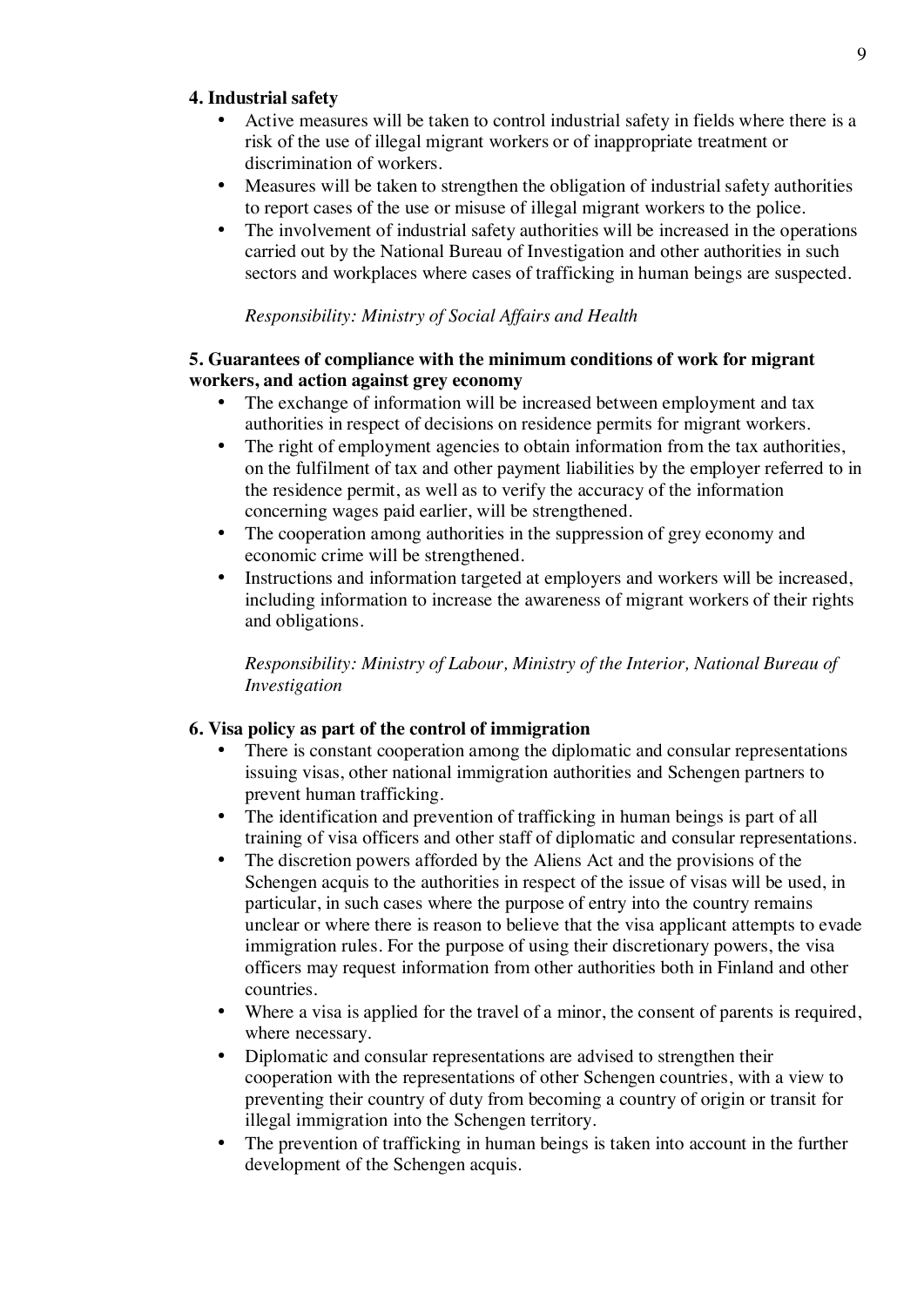# **7. Civilian crisis management and peacekeeping operations**

- The prevention of trafficking in human beings will be made part of the training of civilian and military personnel.
- The awareness of those participating in civilian and military crisis management operations, of trafficking in human beings, and their preparedness to identify, protect and assist victims, will be increased.
- Information materials concerning trafficking in human beings will be prepared for the training of crisis management personnel and national authorities.

*Responsibility: Ministry for Foreign Affairs, Ministry of the Interior, Ministry of Defence*

# *1.3.3 Assistance to the victims of trafficking in human beings*

# **Objective**

*Assisting victims in different ways, with the aim of their empowerment.* Victims are provided with services according to their individual needs including, where necessary, measures to prevent their revictimisation. The services are provided in accordance with the main principles underlying the present plan of action. In all assistance, the human rights based approach is the guiding principle. Successful assistance also requires cooperation among authorities and third-sector organisations.

# **Principles**

- Victim-based approach.
- Empowerment of victims as an objective.
- Cooperation among authorities and between authorities and third-sector actors.
- Integration of victims by providing services and informing them of the services available.
- Services provided must not be labelling or revictimising.
- Cultural diversity and culture-sensitivity as objectives.
- Ensuring the safety of victims and workers.

# **Proposed services and responsible authorities**

# **1. Investigative work**

- Means will be sought to include investigative methods in the basic training of social welfare and health care professionals.
- Support will be provided for the networking of those performing investigative work.
- The involvement of immigrants in the performance of investigative work will be supported.

*Responsibility: Ministry of Labour, Ministry of Social Affairs and Health, Ministry of Education*

# **2. Emergency assistance**

• Emergency assistance will be provided as soon as the victim is found, reached or identified.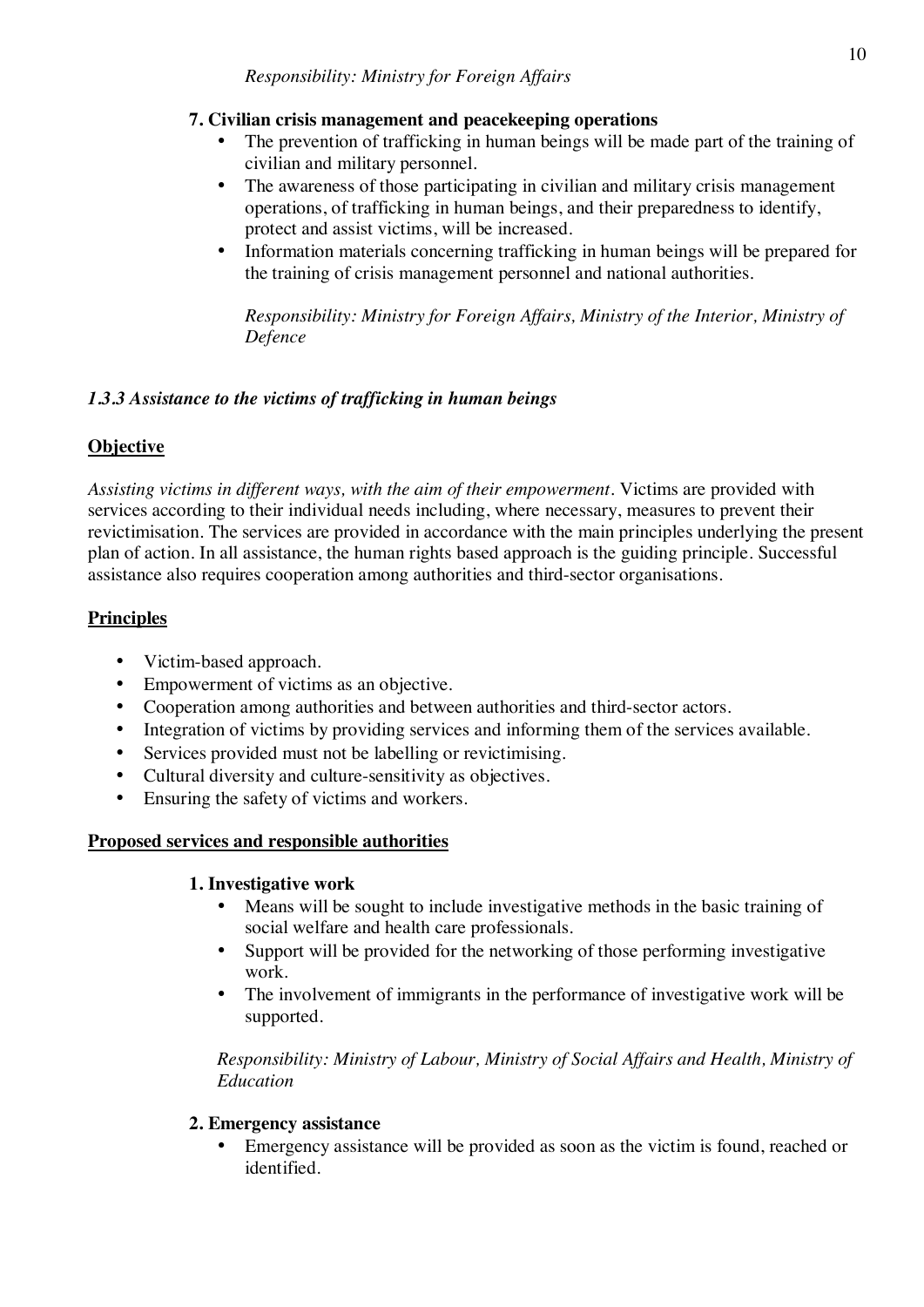# **3. Support for victims**

- Victims are ensured, according to their individual needs, the following services:
	- o Housing
	- o Means of living
	- o Education
	- o Employment
	- o Social assistance
	- o Mental support
	- o Health care services
	- o Administrative assistance

*Responsibility: Ministry of Labour, Ministry of Social Affairs and Health*

#### **4. Legal assistance and counselling**

- In the provision of legal assistance, the different aspects of trafficking in human beings are taken into account.
- Necessary measures will be taken to ensure the access of victims to legal assistance.

*Responsibility: Ministry of Justice*

# **5. Integration**

- In connection with the integration of victims into society, information will be increased on the victim's personal legal status and on access to services.
- The possibilities of victims to enter working life and further education, as well as possibilities to act in Finnish society in general will be improved by means of particular integration measures, including language training.

# *Responsibility: Ministry of Labour*

- The integration of victims of trafficking in human beings will be supported by means of educational services:
	- o The educational and research system will be developed, taking into account the special needs of immigrants.
	- o Tolerance and positive attitudes towards different cultures will be underlined in all education.
	- o The participation of immigrant women and girls in education will be particularly enhanced.
	- o The internationalisation of professional education will be supported by developing school curricula and teaching methods and by enhancing international cooperation.
	- o The access of immigrant students to professional education after basic school education will be improved.
	- o The possibilities of immigrants to get in-house training will be improved.
	- o The dropout of immigrant students of professional education will be reduced, by means of remedial education and support person arrangements and with the help of teaching in the immigrants' own language.

*Responsibility: Ministry of Education*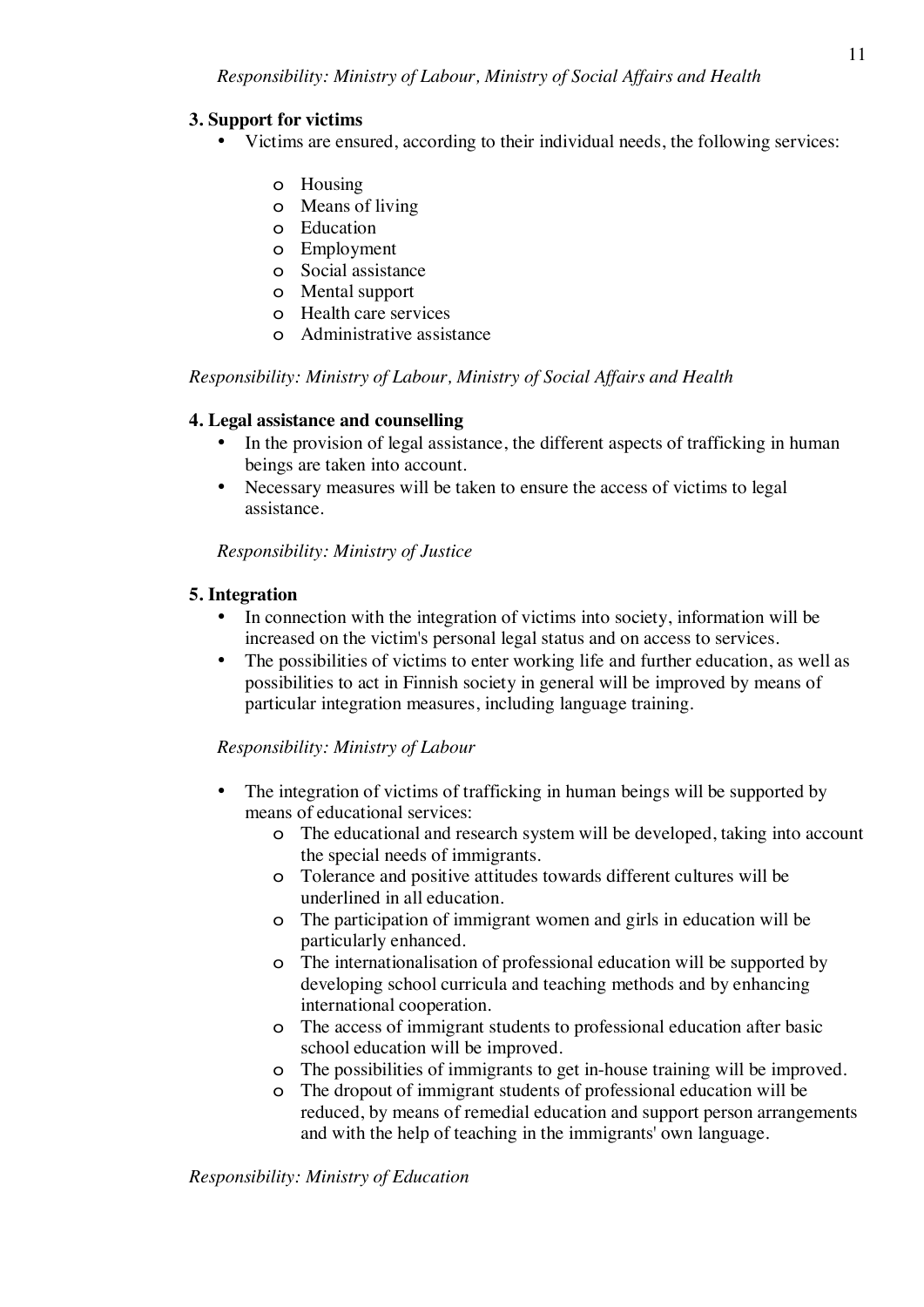# **6. Special assistance to child victims**

- The provisions of the Child Welfare Act and the principles of child welfare will complied with in the treatment of child victims.
- The best interests of the child shall be a primary concern in all assistance.
- The expertise of specialists in child welfare shall be used in the provision of assistance for children.
- After the identification of a victim who is presumably a minor, safe accommodation will be provided as soon as possible. The child will be provided with adequate information, care and education in accordance with his or her age.
- It is recommended that all child victims of trafficking in human being or child asylum seekers be designated a personal representative without delay.
- The best ways for the appropriate organisation of emergency services for children will be assessed.
- Necessary measures to detect the child's parents or custodians will be taken, taking the best interests of the child duly into account.
- An assessment will also be made of the best ways to organise other forms of assistance to child victims.

# *Responsibility: Ministry of Labour, Ministry of Social Affairs and Health*

# **7. Residence permit and reflection delay**

- The Aliens Act will be supplemented by new provisions adding the status of a victim of trafficking in human beings among the grounds on which a residence permit may be issued.
- It will be made possible for victims of trafficking in human beings, who have been issued a residence permit on this ground, to work in Finland without a work permit.
- During the consideration of the issue of a residence permit for a possible victim of trafficking, the person residing in the country unlawfully will not be refused entry. In respect of the refusal of entry, particular care will be applied in order to prevent revictimisation.
- The necessary measures will be taken to ensure that victims of trafficking in human beings may be granted a reflection delay already before the filing of an application for residence permit.

# *Responsibility: Ministry of the Interior, Directorate of Immigration*

# *1.3.4 Bringing traffickers to justice*

# **Objective**

*Enhancing the prosecution of those responsible for trafficking in human beings, and thereby preventing trafficking.* Another objective is to lower the threshold of victims to participate in criminal proceedings and to ensure the safety of victims and witnesses. These measures are related to the suppression of organised crime in general. In this respect, cooperation among authorities is of utmost importance.

#### **Proposed measures and responsible authorities**

# **1. Suppression of offences of trafficking in human beings**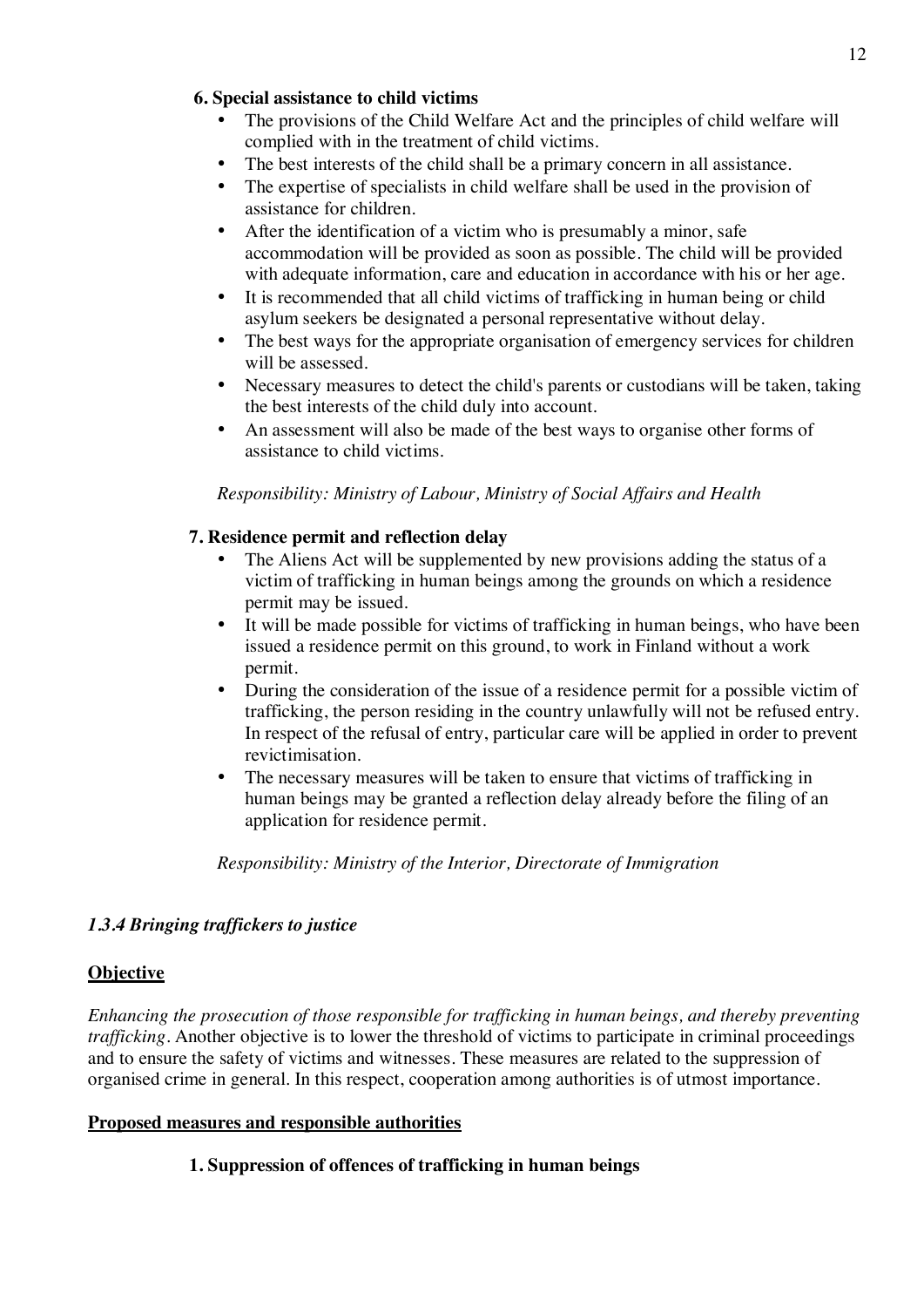- The Police will devote attention and resources to the suppression, monitoring and detection of trafficking in human beings, prostitution and related criminal activities.
- Support will be provided for the Surveillance Unit for Illegal Foreign Labour and the Illegal Immigration Intelligence subordinate to the National Bureau of Investigation. The work of these two units also covers the suppression of trafficking in human beings. The units work in close cooperation.

*Responsibility: Ministry of the Interior, National Bureau of Investigation*

### **2. Cooperation among authorities**

- Cooperation among the Police, the Customs and the Border Guard in the suppression of illegal immigration will be developed and strengthened.
- Efforts will be made to ensure fluent exchange of information between the authorities. The exchange of information must take place in due respect for the victim's privacy and human rights, taking his or her safety into account.
- International cooperation in action against trafficking in human beings and illegal immigration will be developed and strengthened.

*Responsibility: Ministry of the Interior, National Bureau of Investigation, Border Guard, Customs*

#### **3. Protection of witnesses**

- Efforts will be made to enhance the possibility of anonymous presentation of evidence in criminal proceedings concerning trafficking in human beings.
- Support is given to the proposals of the working group on the protection of witnesses, concerning the introduction of risk analyses to be prepared in cooperation among authorities and the establishment of a national support group familiar with the protection of witnesses.
- The needs to improve the protection of witnesses will be assessed, and the legislative and administrative reforms required will be implemented.
- The need for the protection of the victim and his or her family members as well as the means of protection will be established even if they are not heard in criminal proceedings.

*Responsibility: Ministry of Justice, Ministry of the Interior*

#### *1.3.5 Dissemination of information and awareness-raising*

#### **Objective**

*Suppressing trafficking in human beings through the dissemination of information and awarenessraising, including the provision of public information and introduction of various targeted measures.* The purpose is to support and enhance the prevention of trafficking in human beings, the assistance and protection of victims, the prosecution of traffickers and the suppression of organised crime.

# **Proposed measures and responsible authorities**

# **1. Research**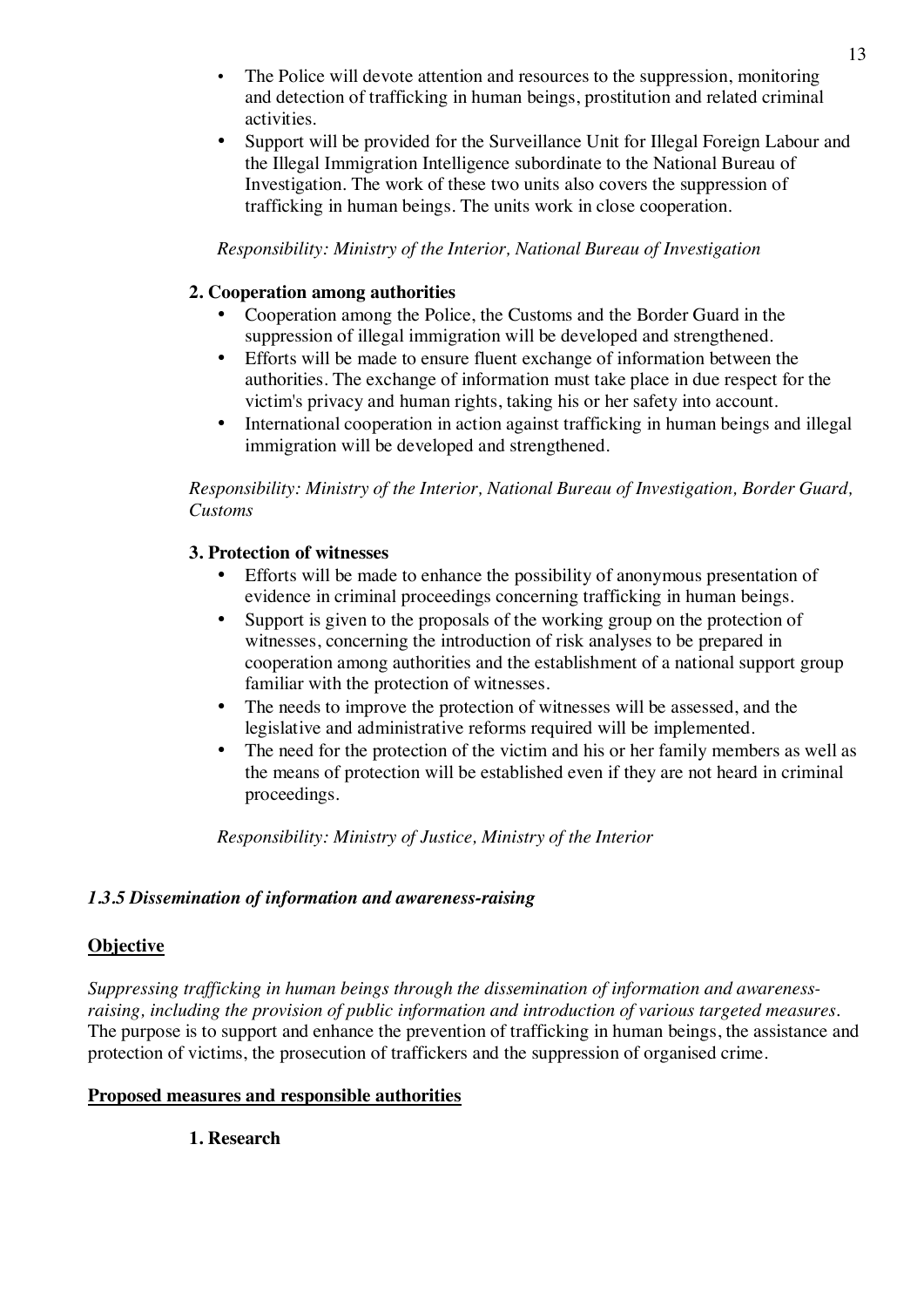- Financing will be provided for research on trafficking in human beings and reports will be produced on the basis of such research in all relevant sectors of administration.
- The integration of different aspects of trafficking in human beings in relevant research projects or programmes will be proposed.

*Responsibility: All authorities in their own fields of activity, Ministry of Education*

# **2. Dissemination of information**

- The needs for the provision of public information and the means of providing information will be assessed in all relevant sectors of administration.
- A commitment is made to inform the public of trafficking in human beings and related problems.
- Efforts will also be made to improve the quality of public information by increasing cooperation with the media and the third sector.

*Responsibility: All authorities in their own sectors of administration*

# **3. Training**

• Training will be provided for all persons and bodies involved with different aspects of trafficking in human beings and working with victims of trafficking. Such training will emphasise the protection of human rights.

*Responsibility: All authorities in their own fields of activity.*

# **4. National rapporteur**

• A proposal will later be made for the designation of a national rapporteur on trafficking in human beings.

*Responsibility: to be determined later*

# **5. Global education**

- The problem of trafficking in human beings will be made part of global education.
- When the contents of basic school education are being developed, the increasing international cooperation and the cultural diversity of Finnish society will be paid attention to.
- New teaching materials will be produced.
- In the fields of culture, sports and youth policy, the work of non-governmental organisations providing global and peace education will be supported with public funds.
- The problem of trafficking in human beings will be taken into account in the planning of a national strategy for global education.
- The amount of public funds reserved for global education within the framework of development cooperation will be raised.

# *Responsibility: Ministry of Education, Ministry for Foreign Affairs*

# **6. Teacher training**

- Different aspects of trafficking in human beings will be systematically included in the basic and further training of teachers.
- It will be ensured that teaching materials contain adequate information on ethnic minorities and human rights.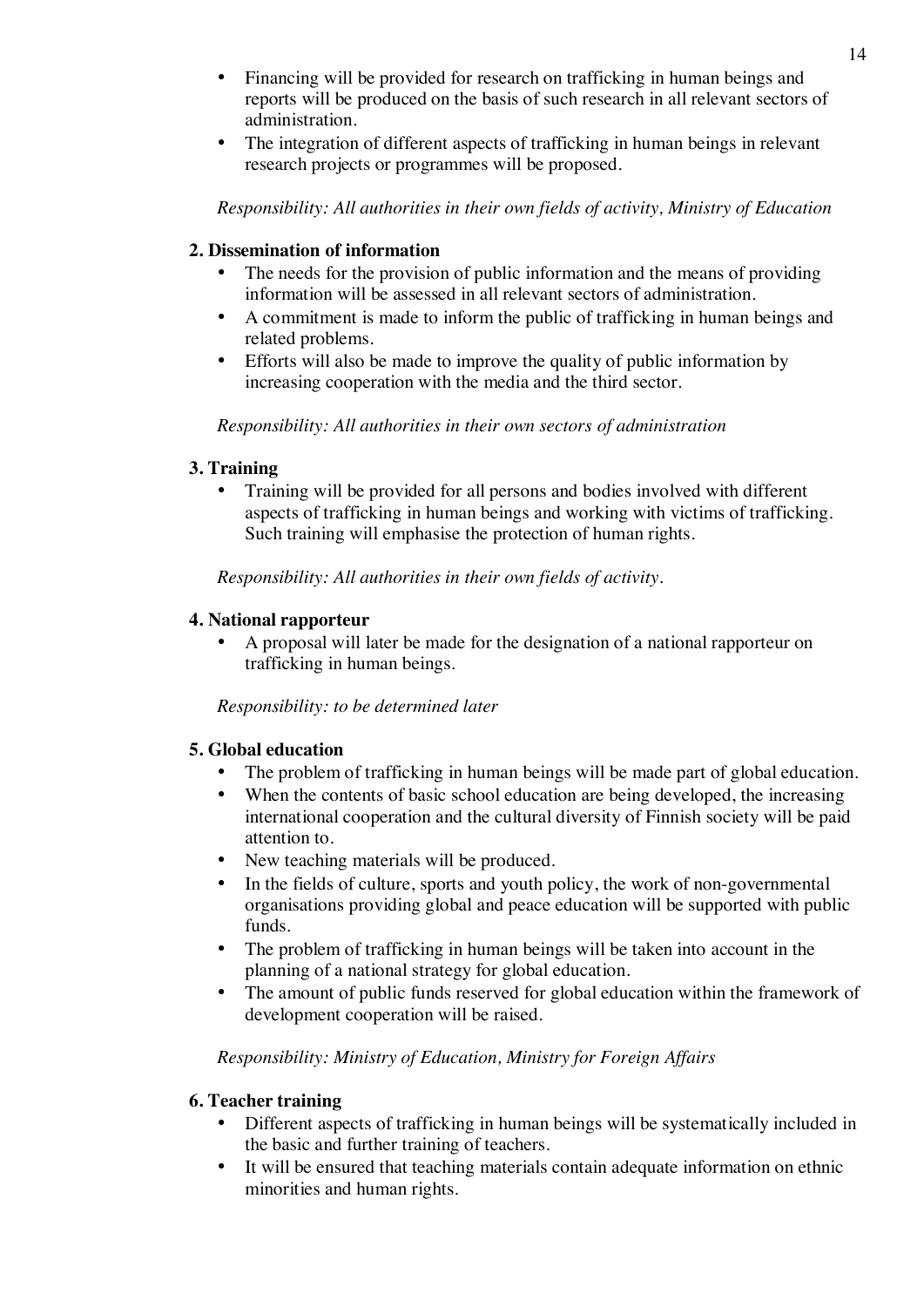# **7. Information society**

• The challenges of information society will be responded to by producing computer-based materials relating to trafficking in human beings, both for teachers and students.

# *Responsibility: Ministry of Education*

# **1.4 Implementation of and follow-up to the plan of action**

A follow-up mechanism based on cooperation among the relevant entities will be created for the present national plan of action against trafficking in human beings. The follow-up mechanism is meant to ensure the appropriate implementation of the objectives and proposed measures set forth in the plan of action.

The follow-up will be based on a system where two Ministries chair a steering group by turns. The Ministry of Labour will chair the work first and the Ministry of the Interior acts as substitute. The chairmanship entails responsibility for coordinating the implementation of the plan of action, whereas each relevant Ministry is responsible for the implementation and monitoring of measures within its own field of activity.

It is proposed that the members of the steering group include representatives of the Ministry for Foreign Affairs, the Ministry of Social Affairs and Health, the Ministry of Justice and the Ministry of Education, as well as the Border Guard and the National Bureau of Investigation. It is further proposed that representatives of the third sector and scientific research be invited to participate in the work of the steering group as expert members.

The steering group will assess the success of the implementation of the measures proposed in the plan of action. These assessments will be used as a basis for future work against trafficking in human beings. The proposed steering group will prepare a more detailed plan of action by the end of 2006, on the basis of information and experience obtained.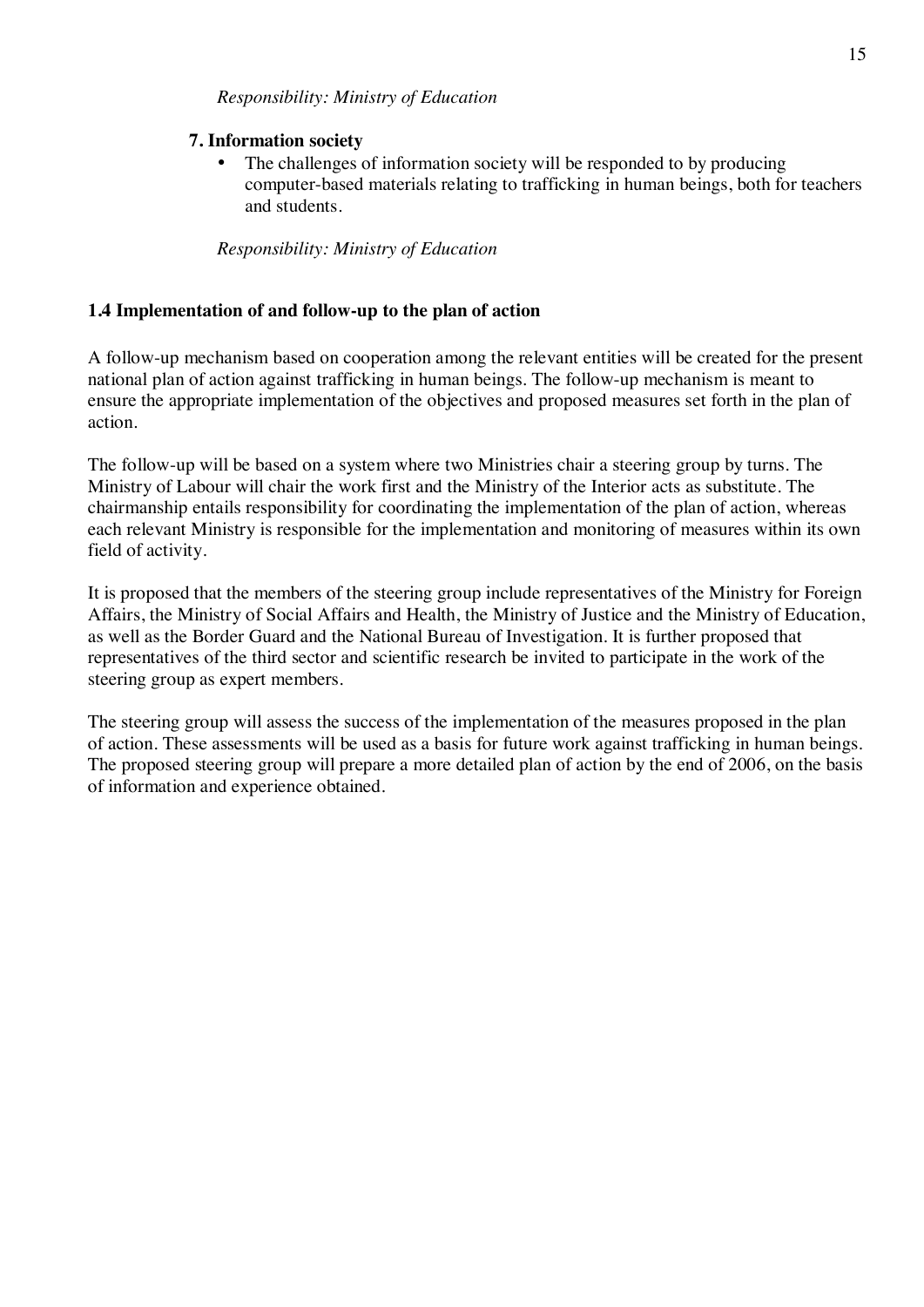# **2. Introduction**

Trafficking in human beings is a worldwide phenomenon that affects both countries of origin and countries of transit and destination. Through trafficking, which may also be called a modern form of slavery, human beings are subjected to sexual and labour exploitation, and there are organs removed from persons with a view to obtaining financial profit. Trafficking in human beings causes great suffering not only to the victims, but also to persons close to them. At the same time, it reduces wellbeing in affected societies and disrupts their supporting structures, particularly as trafficking is to a large extent connected with organised crime and grey economy.

Trafficking in human beings is a challenge for the protection of human rights both in international contexts and in Finland and its neighbouring regions. Not only does trafficking constitute a violation of such core human rights as the right to the liberty and security of person, but it may also entail violations of various other civil and political rights as well as economic, social and cultural rights. Trafficking in human beings further constitutes a violation of the prohibition of slavery and servitude and of the prohibition of cruel, inhuman or degrading treatment. The most serious forms of trafficking also violate the right to life.

Finland is a country of transit and destination for trafficking in human beings. Victims are brought to Finland for the purposes of both sexual and labour exploitation, and victims are further taken to other European countries through Finland. Most of victims of trafficking brought to Finland or transferred through Finland are young women or men, but nor can the possibility of trafficking in minors be excluded. According to the estimate of the working group that prepared the present plan of action, Finland is a country of transit or destination for hundreds of victims of trafficking every year.

Efforts are made to combat trafficking in human beings by means of international agreements and other forms of international cooperation. Such cooperation takes place, among others, within the frameworks of the United Nations, the European Union, the Council of Europe, the Organization for Security and Cooperation in Europe, the Stability Pact for South-Eastern Europe the Nordic Council of Ministers, the Council of the Baltic States, and the Nordic-Baltic Task Force against Trafficking in Human Beings.

The Government of Finland is clearly committed to the action against trafficking in human beings. Finland supports international efforts to this effect by means of active participation in the preparation and development of rules and their effective national implementation as soon as possible. New provisions of the Penal Code entered into force on 1 August 2004, establishing trafficking and aggravated trafficking in human beings as criminal offences. The provisions of the Penal Code on corporate liability and the provisions of the Coercive Measures Act on telecommunications interception in connection with criminal investigations were at the same time extended to also apply to these types of offences. The legislative amendments are based, on the one hand, on international obligations binding on Finland and, on the other hand, on national needs.

In its report on the human rights policy of Finland, submitted to Parliament on 31 March 2004, the Government expressed its commitment to the preparation of a national programme of action against trafficking in human beings. The preparation of such a programme is recommended, among others, in the Protocol to Prevent, Suppress and Punish Trafficking in Persons, Especially Women and Children, supplementing the United Nations Convention against Transnational Organized Crime (Article 9), the implementation of which is being prepared in Finland.

On 26 August 2004, the Ministry for Foreign Affairs set up a working group to prepare a draft plan of action by the end of January 2005. The mandate of the working group was later extended until the end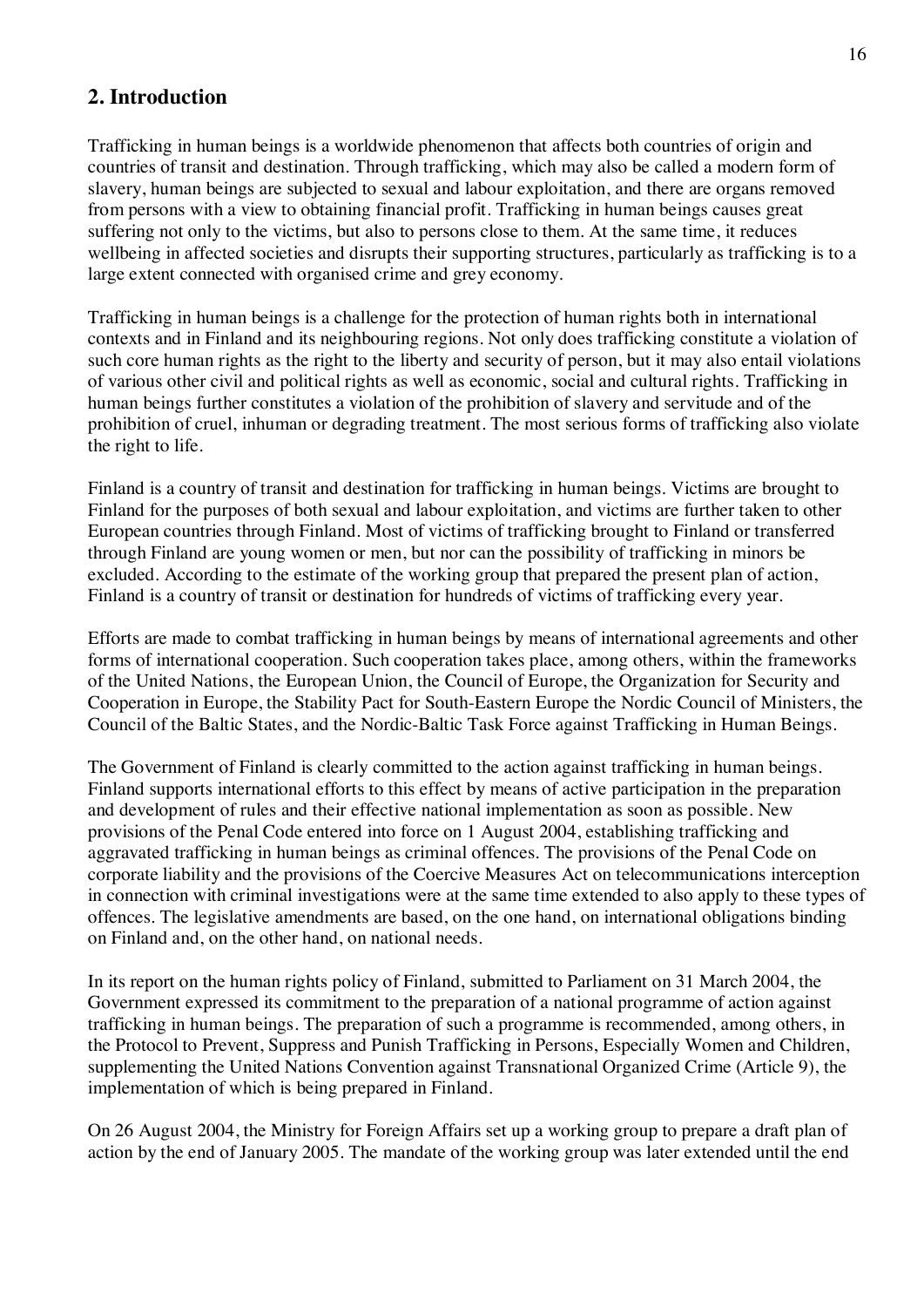of February 2005. The final draft was handed to the Minister for Foreign Affairs, Erkki Tuomioja, on 31 March 2005.

The working group was to assess, on the basis of the provisions of law relating to trafficking in human beings which had entered into force on 1 August 2004, the means that were already available and those that might be needed in future for the purpose of more efficiently preventing trafficking in human beings, protecting and assisting victims of trafficking, ensuring the prosecution of perpetrators, and combating organised crime. The working group aimed at examining the whole cycle of trafficking from the recruitment of victims to their safe return and integration in society in the country of origin or destination.

The present plan of action proposes measures relating to:

- the ensuring of the identification of victims (Chapter 5),
- the prevention of trafficking in human beings (Chapter 6),
- the protection and assistance of victims (Chapter 7),
- the ensuring of the prosecution of perpetrators (including the protection of victims) (Chapter 8),
- the dissemination of information and awareness-raising (Chapter 9), and
- the implementation of and follow-up to the plan of action.

The present plan of action also aims at describing the phenomenon of trafficking (Chapter 3) and providing a definition of trafficking in human beings (Chapter 4).

Each authority involved is responsible for the implementation and financing of measures proposed for its own sector of administration.

A follow-up mechanism based essentially on cooperation among the relevant entities and the third sector is proposed in the present national plan of action. The follow-up should aim at developing and reforming Finnish action against trafficking in human beings, in view of worldwide developments of trafficking and of the related international rules.

The success of the implementation of the measures proposed in the plan of action will be assessed, and these assessments will be used as a basis for future work against trafficking in human beings. A more detailed plan of action will be prepared by the end of 2006, on the basis of information and experience obtained.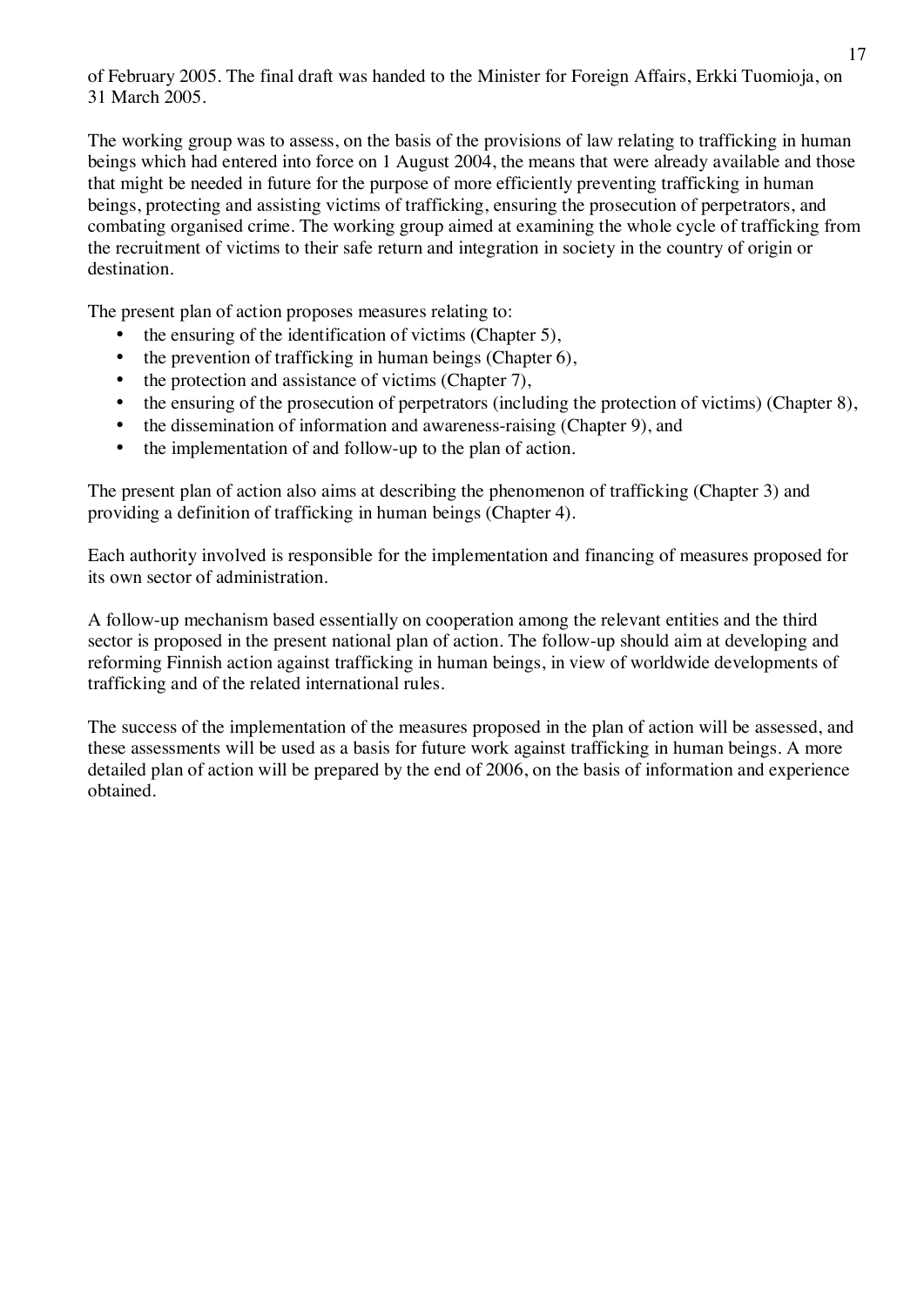# **3. Description of the phenomenon of trafficking**

The problems relating to illegal immigration both into Finland and through Finland have increased in the past few years and they increasingly involve serious and organised forms of crime. According to an estimate of Europol (the European Police Office), approximately 50% of some 500,000 illegal immigrants entering the EU Member States are smuggled to their territories by networks of organised criminal groups. Of the illegal immigrants entering Finland, approximately half have been brought into the country as part of organised activities. According to the estimate of the working group preparing the present plan of action, Finland is the country of destination or transit for hundreds of victims of trafficking each year.

Trafficking in human beings is strongly linked with migratory movements and related factors. Poverty, unemployment, various forms of persecution, wars or conflicts and other internal or international crisis situations increase emigration. In many cases, this is added by a dependent position of women in their country of origin: low income, lack of education, subjection under the control of another person, and violence make it easier to decide and leave. One particular reason for immigration is, indeed, that poverty is increasingly a problem of women, which clearly is a factor contributing to trafficking in human beings. Traffickers aim at financial profits through the transport of persons from one country to another. After the transport, the victims are subjected to various forms of abuse in their countries of destination.

In cases of trafficking, the countries of destination are often either countries located close to the countries of origin, where the general living conditions are at least slightly better than in the country of origin, or countries where there already is a large community of persons with the same cultural background. Very often, the countries of destination also have, when compared with other countries, a stronger economy than the average, characterised by demand for cheap or even non-paid labour for example in the fields of construction or catering as well as by illegal business activities relating to prostitution or sex tourism, which are factors enhancing trafficking in human beings.

Furthermore, the activities of traffickers are often facilitated by deficient legislation or inadequate implementation of legislation. The awareness of the possibility of trafficking in human beings is in practice insufficient. For example, in situations where women escape poor living conditions and end up working as prostitutes under coercion, they may become victims of trafficking who continue to have poor living conditions. In the country of destination, they may be removed from the country as illegal immigrants, falling again in the hands of criminals in the country of origin, only to be compelled to further leave to work in some other geographical area in similar conditions. A different application of legislation to victims instead of refusing entry into the country, in connection with the investigation of illegal immigration or crime, would make it easier to ensure the availability of evidence in the criminal proceedings. At the same time, it would open up the possibility to improve the protection of victims in the future.

Phenomena that are closely linked with trafficking in human beings, such as illegal immigration and prostitution, increasingly have characteristics of international crime. International networks of criminal groups plan and carry out their activities effectively and in a coordinated manner, which also makes it more difficult for authorities to suppress them. At the same time, an effective criminal organisation produces a larger number of potential victims of trafficking to be used, among others, for prostitution and as illegal labour for construction companies. The organised forms of activities also increasingly involve economic crime, as the illegal activities often produce significant amounts of illegal money that needs to be placed again in normal consumption by means of money laundering operations. Trafficking in human beings and smuggling of persons are considered to be, in addition to illegal trade in firearms and narcotic substances, among the most important sources of income of organised criminal groups. In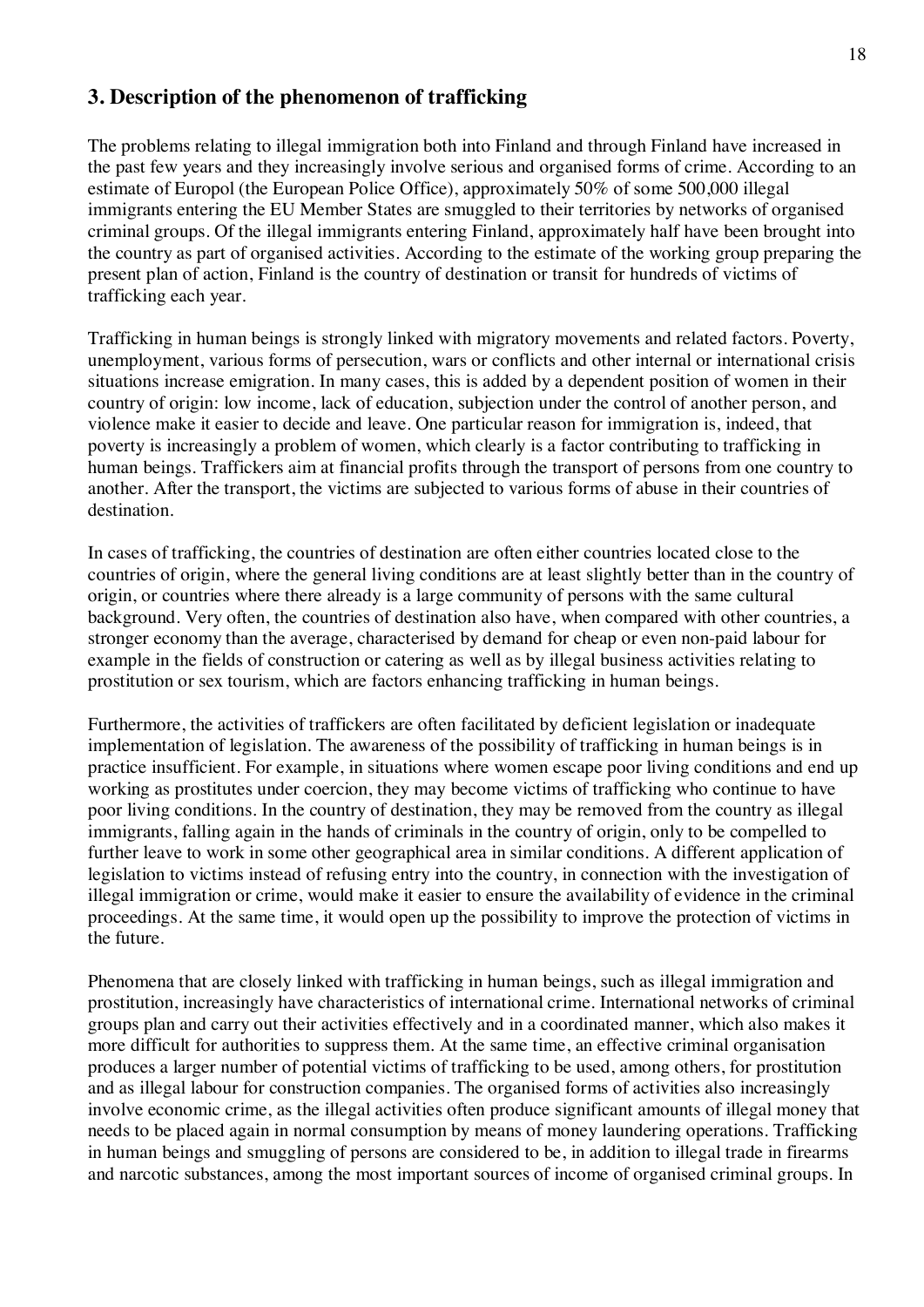Austria, for example, it has been estimated that the value of such illegal activities in Europe is some 5 milliard euro a year, which is more than the value of trade in narcotic substances in the same area. The proceeds mainly derive from the charges of travel arrangements and documents, and the blackmailing and abuse of victims and their family members. Depending on the country of origin, nationality and the country of destination, one person may have to pay even 10,000 to 20,000 euro for a single journey.

In respect of trafficking in human beings, Finland is estimated to be both a country of transit and a country of destination. Trafficking and aggravated trafficking in human beings were established as criminal offences under the Finnish Penal Code on 1 August 2004. By the end of 2004, no offence fulfilling the elements of trafficking had been detected. However, in respect of older cases of offences of illegal entry into the country, it is difficult to estimate to what extent they may have involved characteristics that would fulfil the elements of trafficking under the present provisions of law. For example, a case concerning Chinese stone quarries that gained publicity at the end of 2002 might have fulfilled the elements of trafficking. In that case, the perpetrator was convicted of labour discrimination under the provisions of law that were in force at the relevant time.

Victims of trafficking who possibly reside in Finland most likely end up working as illegal labour or prostitutes. Most of the persons working as prostitutes in Finland are foreigners. According to an estimate, there are some 60 women offering sexual services in Helsinki restaurants every day, for example. According to another estimate, there are some 200 to 300 prostitutes working daily in the Helsinki area.<sup>1</sup> Apart from prostitution in restaurants, there are also massage service providers offering sexual services.

Nor may the possibility of abuse of minors fulfilling the elements of trafficking be excluded in Finland. In this respect, unaccompanied minors seeking asylum are considered to be a particular group at risk.<sup>2</sup> It is possible that there is also sexual abuse of minors fulfilling the elements of trafficking in Finland. In any case, it may be considered certain that Finland is a country of transit in respect of trafficking in children. Furthermore, there have been Finnish citizens guilty of sexual abuse of children abroad. Sale of organs of children and adults is, however, very unlikely in Finland due to laws and regulations preventing it.

There have been indications of abuse of migrant workers in Finland, among others, at restaurants maintained by foreigners and at construction sites. Abuse is considered to take place for example where the working conditions are poor or the income is inadequate when compared with the standard of living in Finland. Abuse of labour is also often related to recovery of debts that have been caused to the worker by some means, or to the recovery of travel expenses. A situation of dependency is often caused by a general lack of money: the person subjected to abuse has no possibility to obtain the necessary documents for a journey back home or to otherwise change the situation. It is known that there are illegal workers coming to Finland for example from countries that were part of the former Soviet Union, as well as from the Middle and Far East and South-Eastern Europe.

<sup>&</sup>lt;sup>1</sup> According to Anna Kontula, there are slightly over 7,900 prostitutes working in Finland every year, of whom 3,350 either are Finnish nationals or reside permanently in Finland. (Presentation held at a meeting of the Finnish union of sexual professionals in Helsinki on 13 January 2005.)<br><sup>2</sup> In Sweden, where the vearly number of unec-

In Sweden, where the yearly number of unaccompanied minors seeking asylum has been about 500, it has also been estimated that at least some of them are victims of trafficking in human beings. (Barbro Holmberg, Minister responsible for immigration affairs, address "Barnet i asylprocessen" to Sylösand conference on 24 May 2004)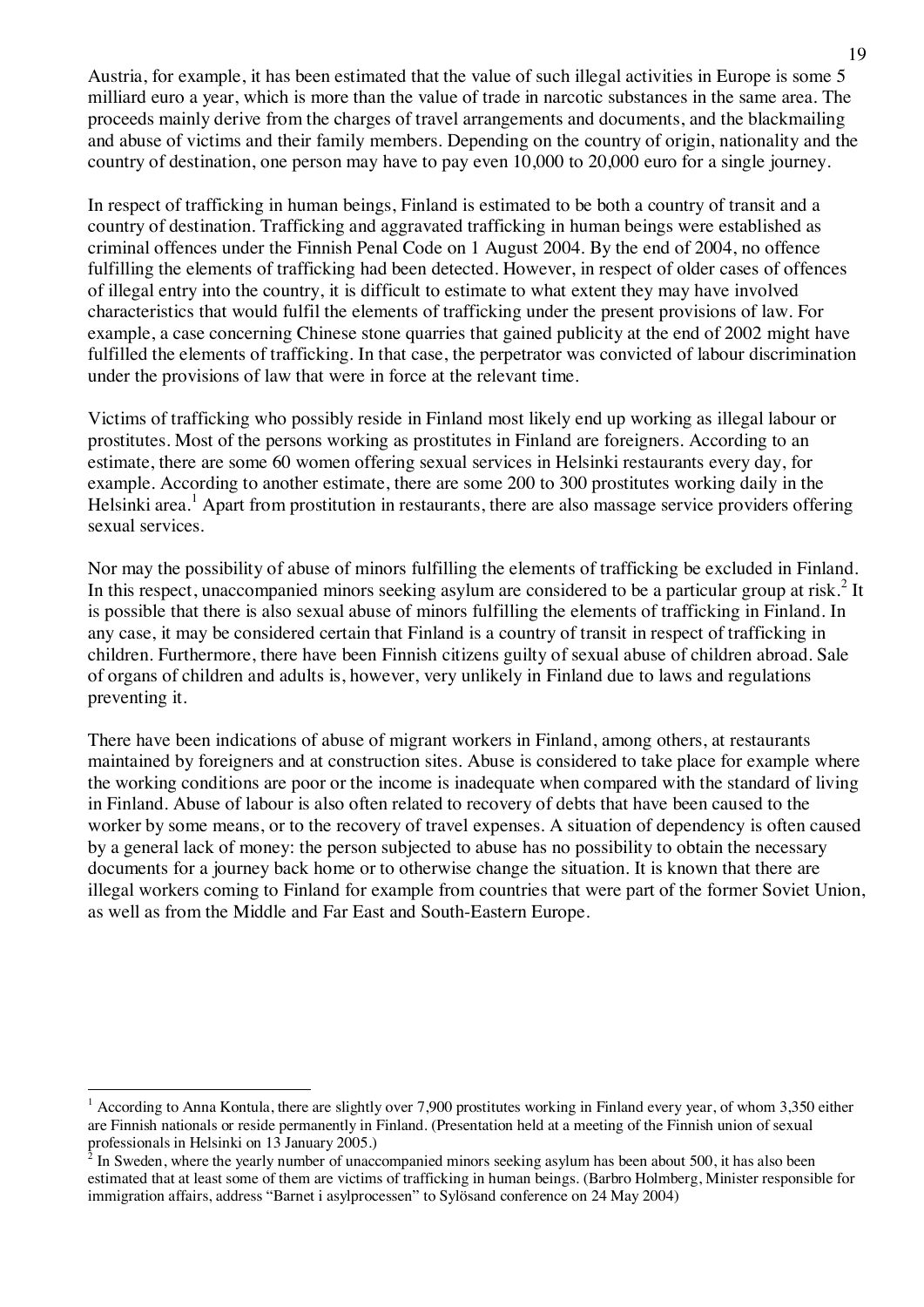|                                                                                            | Southern<br>Finland | Western<br>Finland | Eastern<br>Finland |              | Lapland Helsinki Total |    |
|--------------------------------------------------------------------------------------------|---------------------|--------------------|--------------------|--------------|------------------------|----|
| <b>Pandering</b><br>(Penal<br>Code,<br><b>Chapter</b><br>20,<br>section 9)                 | $\mathbf{1}$        | 7                  | 7                  |              | 5                      | 21 |
| <b>Aggravated</b><br>pandering<br>Code,<br>(Penal<br><b>Chapter</b><br>20,<br>section 9 a) | $\boldsymbol{0}$    | $\boldsymbol{0}$   | $\overline{4}$     | $\mathbf{0}$ | 6                      | 10 |
| <b>Total</b>                                                                               | $\mathbf{1}$        | 7                  | 11                 | 1            | 11                     | 31 |

Offences of pandering reported to the police in 2004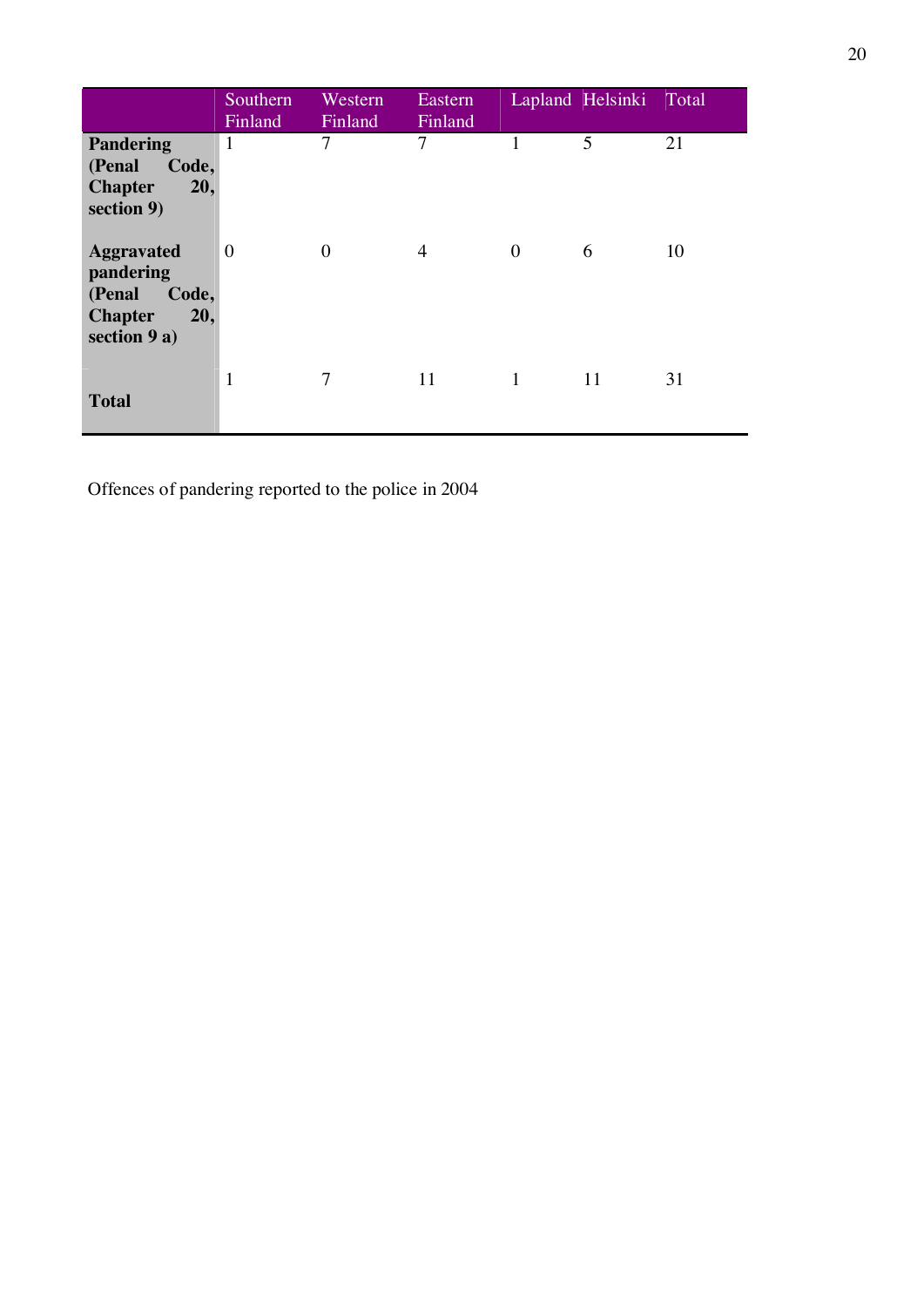# **4. Definition of trafficking in human beings**

#### **4.1 Trafficking as an offence – basis for the definition of trafficking**

The Act on the amendment of the Penal Code, containing the provisions on trafficking in human beings, entered into force on 1 August 2004 (Act No. 650/2004; Government Bill HE 34/2004). Chapter 25 of the Penal Code, concerning offences against personal liberty, establishes trafficking in human beings (section 3) and aggravated trafficking in human beings (section 3a) as criminal offences.

The aforementioned provisions on trafficking in human beings are based on the Protocol to Prevent, Suppress and Punish Trafficking in Persons, Especially Women and Children, supplementing the United Nations Convention against Transnational Organized Crime, as well as on the Council Framework Decision 2002/629/JHA of 19 July 2002 on combating trafficking in human beings. The provision of the Penal Code establishing trafficking as a criminal offence largely corresponds to the definition of trafficking<sup>3</sup> in the Protocol, which requires States Parties to establish the acts referred to therein as criminal offences. The provisions of the Penal Code and the explanations given in the Government Bill thus constitute the basis for the definition of trafficking in human beings.

Under Chapter 25, section 3, subsection 1, of the Penal Code, anyone who by means of 1) taking advantage of the dependent position or insecurity of another person, 2) deceiving or taking advantage of the deception of another person, 3) making a payment to a person having control over another person, or 4) accepting such a payment (*means*) to assume control over or recruit another person, or to transfer, transport, receive or harbour another person (*acts*) to subject him or her to sexual abuse referred to in Chapter 20, section 9, subsection 1, paragraph 1 or comparable form of sexual abuse, forced labour, or other conditions violating the dignity of human being, or for the purpose of removal of organs or tissues, with a view to obtaining financial benefits (*motives*), shall be sentenced for trafficking in human beings.

Under Chapter 25, section 3, subsection 2, of the Penal Code, anyone who, of a motive referred to in subsection 1, assumes control over a person under the age of 18 years or recruits, transfers, transports, receives or harbours such a person shall also be sentenced for trafficking, even if none of the means referred to in paragraphs 1 to 4 of subsection 1 have been used. An attempt to commit trafficking is also punishable. The minimum sentence for trafficking is four months' imprisonment, and the maximum sentence is six years' imprisonment.

The definition of trafficking in persons in the Protocol to Prevent, Suppress and Punish Trafficking in Persons, Especially Women and Children consists of three elements: the acts constituting trafficking, the means used for the commission of the acts of trafficking, and the motive of the acts. On the one hand, all three elements must exist in order for the acts to constitute trafficking within the meaning of Chapter 25, section 3, subsection 1, of the Penal Code. On the other hand, each element has several

<sup>&</sup>lt;sup>3</sup> In Article 3 of the Protocol, concerning the use of terms, trafficking in human beings is defined as follows: For the purposes of this Protocol: (a) "Trafficking in persons" shall mean the recruitment, transportation, transfer, harbouring or receipt of persons, by means of the threat or use of force or other forms of coercion, of abduction, of fraud, of deception, of the abuse of power or of a position of vulnerability or of the giving or receiving of payments or benefits to achieve the consent of a person having control over another person, for the purpose of exploitation. Exploitation shall include, at a minimum, the exploitation of the prostitution of others or other forms of sexual exploitation, forced labour or services, slavery or practices similar to slavery, servitude or the removal of organs; (b) The consent of a victim of trafficking in persons to the intended exploitation set forth in subparagraph (a) of his article shall be irrelevant where any of the means set forth in subparagraph (a) have been used; (c) The recruitment, transportation, transfer, harbouring or receipt of a child for the purpose of exploitation shall be considered "trafficking in persons" even if this does not involve any of the means set forth in subparagraph (a) of this article; (d) "Child" shall mean any person under eighteen years of age.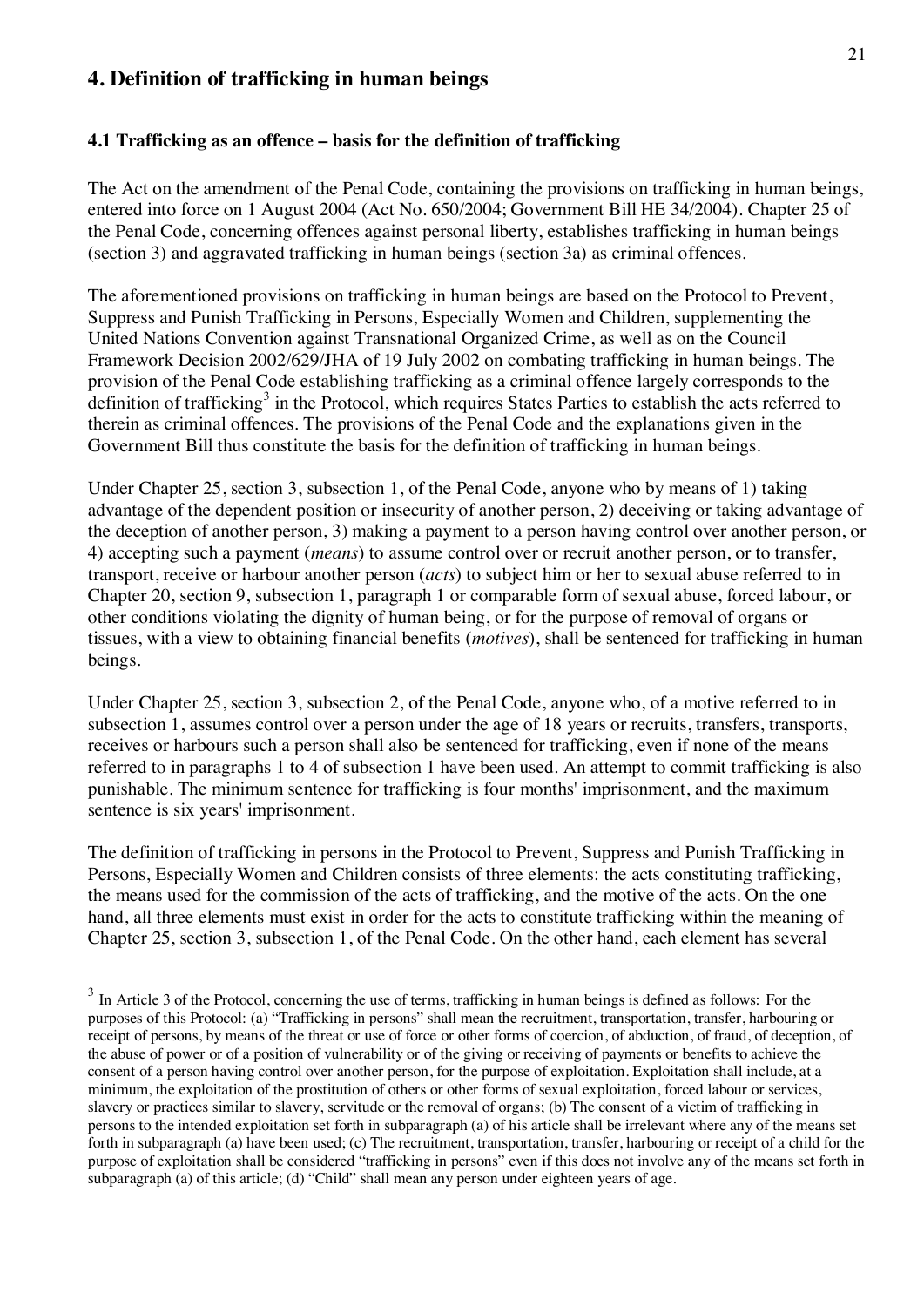alternatives of which only one is sufficient. There must also be a link between the three elements. In accordance with Chapter 25, section 3, subsection 2, however, the use of means referred to in paragraphs 1 to 4 of subsection 1 is not required where the victim of trafficking is under 18 years old.

The offender is convicted of aggravated trafficking in human beings where 1) trafficking involves use of violence, a threat or fraud instead of or in addition to the means referred to in section 3, 2) a serious bodily injury, a serious disease or a threat to life or particularly strong suffering is caused by trafficking intentionally or of gross negligence, 3) the offence is committed against a child or person under the age of 18 years, whose capability to defend oneself has essentially weakened, or 4) the offence has been committed as part of the activities of an organised criminal group referred to in Chapter 17, section 1a, subsection 4, of the Penal Code. It is further required for the existence of the elements of aggravated trafficking that the offence is considered aggravated on the whole. The offender is also convicted of aggravated trafficking in human beings where he or she subjects another person to slavery or keeps another person in slavery, transports slaves, or carries out trade in slaves, if the offence is considered aggravated on the whole. The sentence for aggravated trafficking in human beings is at least two years' and at most ten years' imprisonment.

Although the elements of trafficking exist already at a relatively early stage, there are also forms of conduct that may be assessed as constituting attempts to carry out trafficking. As the international instruments binding on Finland also require that an attempt is punishable, such a provision has been included in the relevant provisions of the Penal Code. Under Chapter 25, section 10, of the Penal Code, the provisions on the liability of legal persons shall apply to trafficking and aggravated trafficking in human beings. In accordance with the criteria set out in Chapter 9 of the Penal Code, a legal person may be sentenced to fines where the offence in question has been committed in connection with its activities.

#### **4.2 Trafficking and pandering and procurement of illegal entry into a country**

It is difficult to draw a line between trafficking in human beings and smuggling of persons, on the one hand, and between trafficking and pandering/prostitution, on the other. Most often, there are also indications of pandering in connection with prostitution, and suspected cases of pandering often have elements of trafficking. All these phenomena often involve smuggling of persons. In the following, certain differences between trafficking and the closely related phenomena are outlined.

In terms of criminal law, trafficking in human beings is assessed as being a more aggravated offence than pandering. Therefore, it is important to try and draw a line between these two offences. It may be considered that pandering amounts to trafficking in human beings, among others, where a person is made to work as a prostitute by means of deception, or where pressure, coercion or threatening is used to make the person to continue or maintain such activities. Trafficking in human beings often involves serious violations of the right of self-determination and restrictions on the freedom of movement. If the other elements of trafficking - the acts and used means of commission - exist in connection with a situation resembling pandering, the provisions on trafficking in human beings must be considered as having precedence over those concerning pandering, also in respect of aggravated pandering.

It is important to note that the threshold for the existence of the elements of trafficking is not very high, but abuse of the insecure or dependent position of the victim is sufficient. Government Bill 34/2004 analyses in more detail the various reasons that may result in an insecure or dependent position. In the present plan of action, suffice it to say that an overall assessment of the situation of the person in question is necessary, which makes it possible to take the difference in the standards of living of Finland and the country of origin into account when defining his or her insecure position.

In cases of trafficking, it is relevant that the offender exercises more extensive control over the victim than in cases of pandering. The Law Committee of Parliament found, in its opinion (LaVM 4/2004) on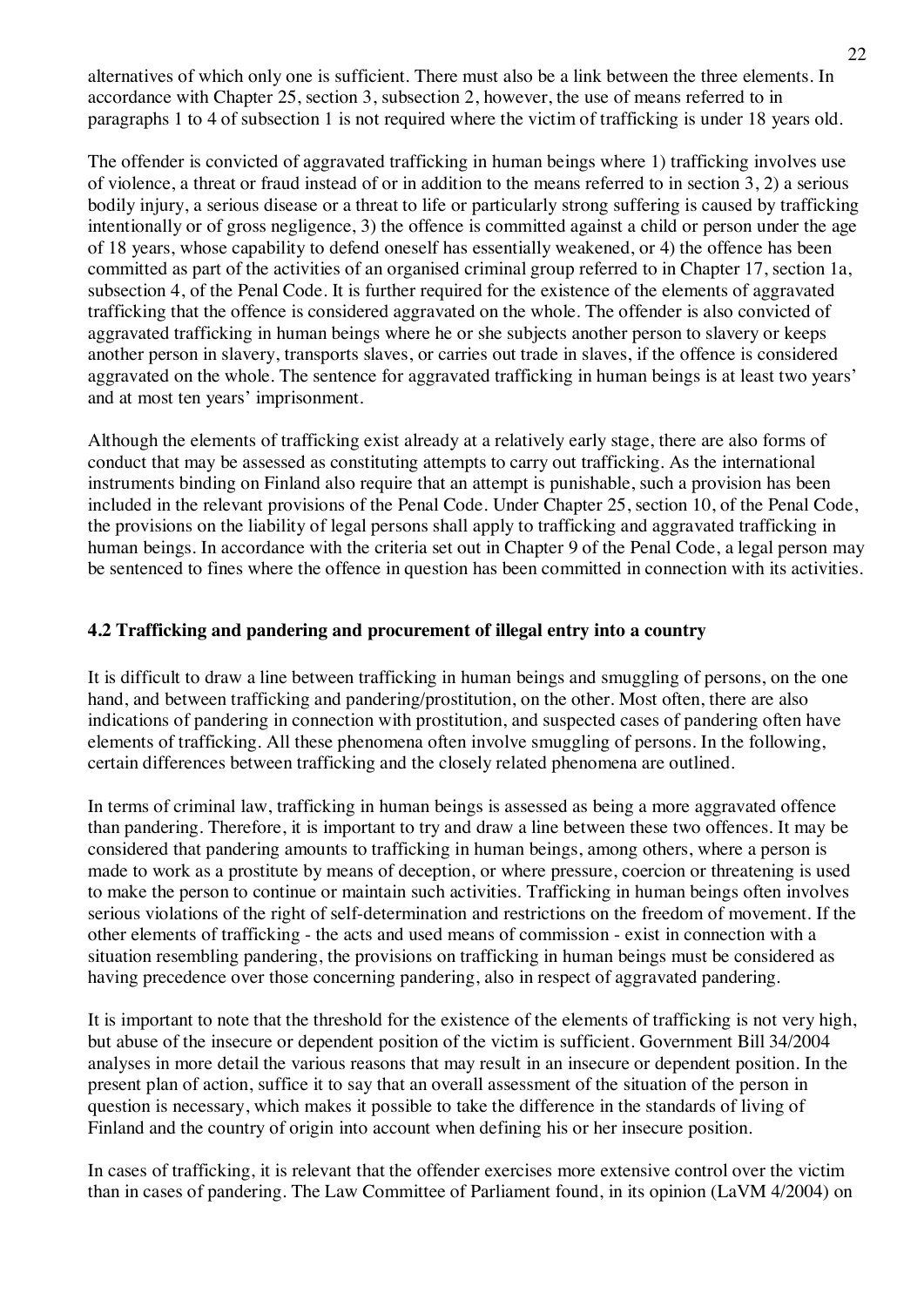the aforementioned Government Bill, that in cases of trafficking, the control relationship between the offender and the victim is different, more intensive and comprehensive than in cases of pandering.

A person may also be subjected to trafficking after he or she has become involved in prostitution or pandering. Therefore, attention should be paid, in particular, to the final outcome of the situation amounting to abuse, and not the process through which the person has become a victim of abuse. This way, it is irrelevant whether the person has originally become voluntarily involved in prostitution. By undertaking to work as a prostitute, a person does not lose his or her human rights or the right of selfdetermination, and nor is it more justified to abuse or subject to violence prostitutes than other persons.

In accordance with the Protocol to Prevent, Suppress and Punish Trafficking in Persons, Especially Women and Children, supplementing the United Nations Convention against Transnational Organized Crime, smuggling of persons means activities whereby direct or indirect financial or other material benefit is sought through the procurement of the illegal entry of a person into a country of which the person is not a national or a permanent resident<sup>4</sup>. Smuggling of persons is in the first place understood as constituting an offence against the sovereignty of a state, whereas trafficking in human beings is above all an offence against a person, committed with the intent of abuse<sup>5</sup>.

Thus, smuggling of persons is often addressed as an issue relating to immigration, whereas trafficking in human beings is seen as a human rights problem violating fundamental rights of the individual. A rough difference between the procurement of illegal entry into the country and trafficking is a dependency relationship or its non-existence. Once the illegal entry has taken place, the ties of the person in question with the organiser of the journey disrupt. In cases of trafficking, the dependency relationship is maintained by means of blackmailing, threats or other unlawful conduct.

A further difference of relevance is that the smuggling of persons requires a crossing of state borders. The existence of elements of trafficking does not require a crossing of borders by the victim, which means that, in accordance with its definition, trafficking may also take place within state borders. Movements within state borders may be assimilated with movements within the Schengen area as there are no border controls at internal borders.

#### **4.3 Concept of trafficking in the protection and assistance of victims as well as in the identification of victims**

Although the elements of crime attached to trafficking in human beings play an important role in the definition of trafficking, this phenomenon must be understood in a wider sense in connection with the provision of protection and assistance for victims and the identification of victims.

A victim and human rights based approach is adopted to the concept of trafficking and to victims, which makes it possible to address the issue in wider terms instead of merely analysing it in view of criminal law. From a human rights perspective, it is relevant in the provision of protection and assistance for victims, for example, to see whether the person concerned has been a victim of abuse, than to assess whether the elements of a trafficking offence exist. Therefore, already a suspicion of victimisation indicating that there may be trafficking of human beings taking place is a sufficient ground for guiding the person concerned to use appropriate services of protection and assistance. In the same way, the

<sup>&</sup>lt;sup>4</sup> In Article 3 of the Protocol, trafficking in human beings is defined as follows: "For the purposes of this Protocol: 'Smuggling of migrants' shall mean the procurement, in order to obtain, directly or indirectly, a financial or other material benefit, of the illegal entry of a person into a State Party of which the person is not a national or a permanent resident."

<sup>&</sup>lt;sup>5</sup> This does not mean, however, that there are no serious violations of human rights in connection with the smuggling of persons.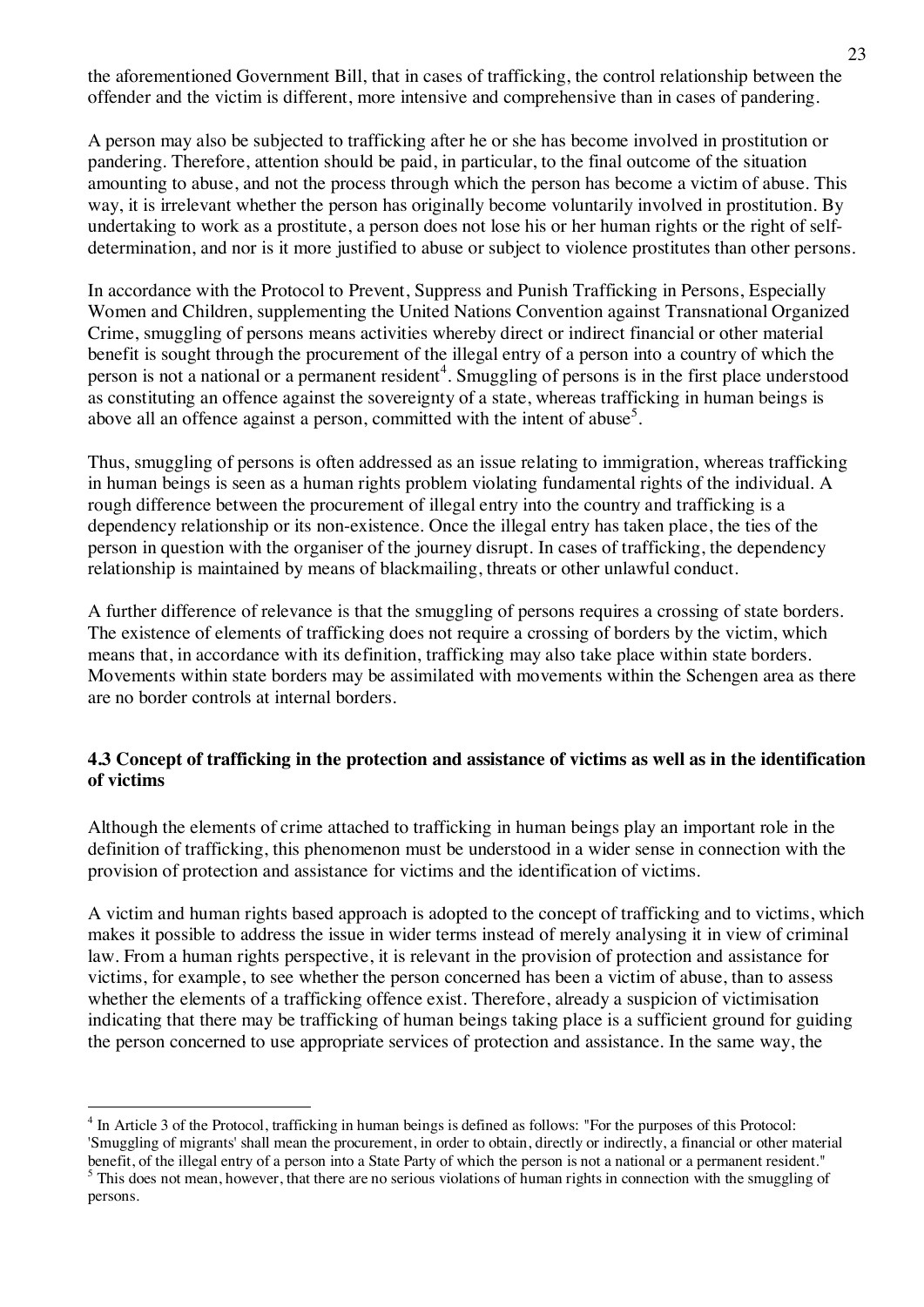identification of a victim does not require criminal law evidence, but a suspicion of victimisation is sufficient.

# **5. Identification of victims of trafficking**

#### **5.1 Background**

The identification of victims is one of the greatest challenges in the action against trafficking in human beings. It is particularly difficult to identify victims who are only travelling through the country. Firstly, in many cases, the persons concerned do not themselves know while travelling that they are going to end up as victims of trafficking after the journey.<sup>6</sup> It is even more so as victims often get in contact with traffickers through their relatives or other persons they know, in which case the victims have some degree of trust in the persons accompanying them. The authorities may face an impossible task in trying to break this trust during the journey through the Finnish territory. Secondly, not even persons accompanying the victims are always aware of their destiny. By these means, the criminal groups deriving proceeds from trafficking aim at disguising the traces of their criminal activities and thereby making it as difficult as possible for authorities to detect the offences and identify the victims. In cases of trafficking in human beings, procurement of illegal entry into the country and many other types of crime, the criminals aim at disguising their activities so that they give the impression of being legal.

The identification of victims is necessary for the activation of the measures proposed in the present plan of action. The plan of action aims at ensuring a rapid identification of victims in order to make it possible to introduce the planned assistance for them. Therefore, the initiative-taking by authorities and other persons working with victims and groups at risk is relevant. For the purpose of the identification of victims, it is not necessary to have evidence of a crime but it is sufficient that there is a suspicion of victimisation relating to trafficking in human beings. Upon being identified, the victims are helped to use the system of services meant for them.

#### **5.2 Proposed measures**

Victims of trafficking are mainly found, identified or reached through three channels: in connection with the performance of official duties (by the Police, the Border Guard, industrial safety authorities, and child welfare authorities, etc.), by third-sector actors (non-governmental organisations, trade unions, etc.), and upon contacts taken by the victims themselves. The possibilities of victims to contact authorities may be improved, among others, by means of shelter homes or telephone helplines, and investigative work. The general awareness of people is also important in the identification of victims, and therefore the provision of public information on trafficking in human beings plays a significant role.

<sup>&</sup>lt;sup>6</sup> Particularly victims from Eastern Europe and the area of the former Soviet Union may be aware of the risk of victimisation, but they do not want to believe in that the risk is concrete for themselves.

<sup>7</sup> An example of possible trafficking in human beings through the Finnish territory is a case where Greece warned at the end of November 2004 that procurement of illegal entry of Georgians into European countries took place through Finland. The investigations revealed that as of 2002, more than 1,500 Georgians had travelled through Finland as described by Greece. All the conditions for entry (valid passport, visa, and financial means) had usually been met. Of the persons travelling through Finland, 85 to 90% had been women, and they had been travelling with a visa issued by the Swedish authorities. The said persons had not returned to their home country through Finland, and there was justified reason to suspect that some of them had become victims of trafficking.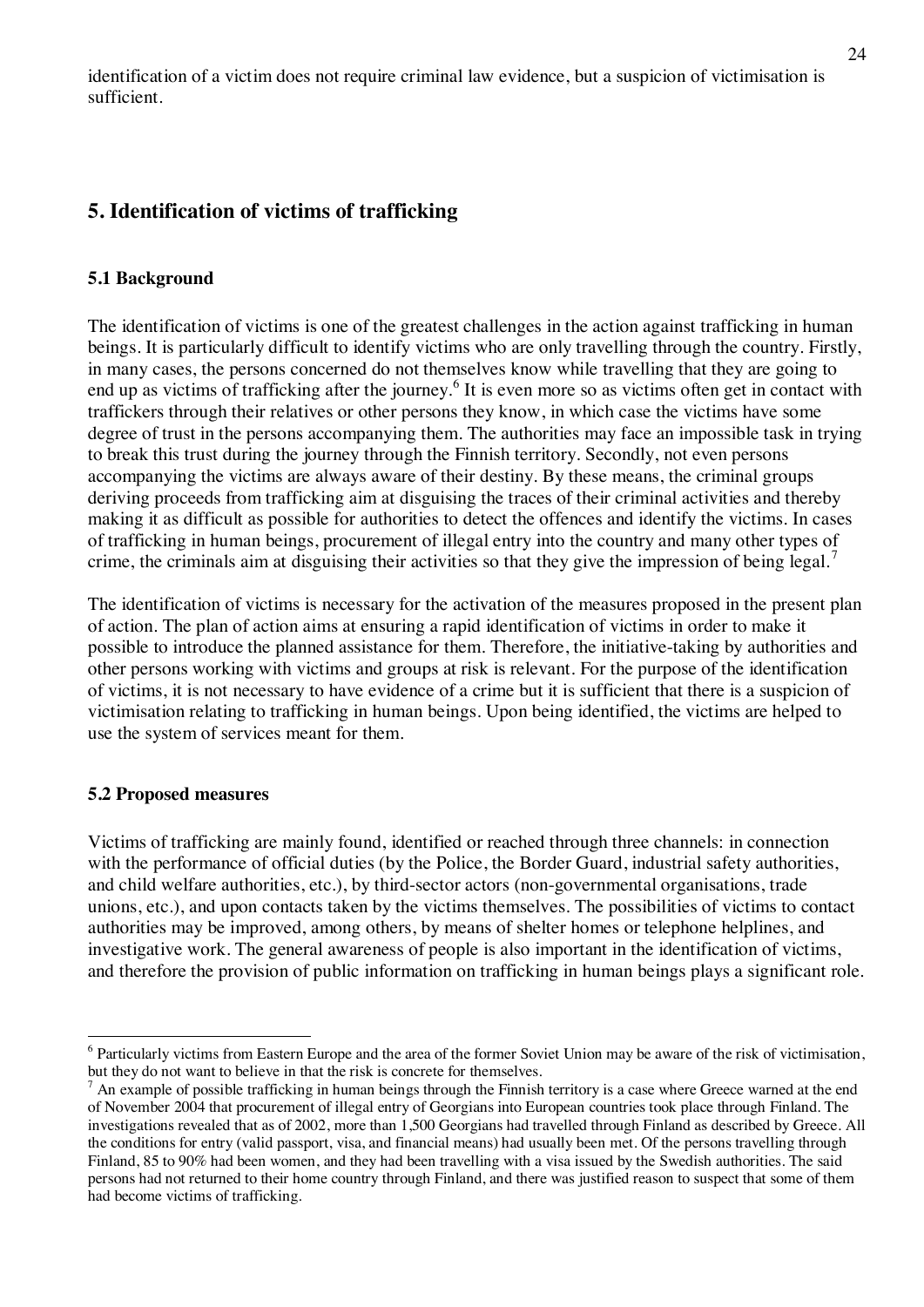Insofar as minors who become victims of trafficking are concerned, it has repeatedly been noticed that it is customary that child victims travel without their parents, although this is not as such a sign of trafficking. However, the authorities must pay special attention to cases where a minor travels with an adult other than his or her parent or relative. At the same time, close cooperation with transportation companies must be aimed at, with a view to encouraging them to inform the authorities of such cases. It must also be remembered that in some cases, the children's parents have been suspected of having sold them.

It is particularly important to identify child victims rapidly. In case there is no certainty over the age of the victim, he or she must be presumed to be a minor who is entitled to special protection and assistance measures. The authorities should develop special procedures for the identification of victims, where the rights of the child can be ensured and the child is treated as a child. The cooperation among child welfare authorities, other authorities and non-governmental organisations should be increased.

For the purpose of identifying victims of trafficking, it is important to provide training not only for the Police, the Customs and the Border Guard, but also for relevant service-providers, such as professionals in the sectors of social welfare and health care, education and youth work, religious work, child welfare, and non-governmental organisations. The awareness of the possibility of trafficking among trade unions should also be increased.

It is particularly important to provide concrete training in the identification of victims for the staff of local authorities, religious communities and non-governmental organisations performing investigative work, as well as for those working at reception and 24-hour service units or taking care of telephone helplines. The information compiled this way by the various service units, concerning trafficking through Finland and into Finland, should be used for the purpose of providing training for various personnel groups.

Cooperation between the authorities of countries of transit and destination plays a crucial role in the identification of victims. It is also important to increase cooperation and exchange of information with non-governmental organisations.

# **5.3 Factors facilitating the identification of victims**

The following provides a list of factors that should give reason to suspect that trafficking is taking place. They are not as such elements of trafficking and nor does the existence of several factors necessarily mean trafficking. The purpose is to mainly provide a list of factors that facilitate the identification of victims and require further investigations. The information facilitating the identification of victims should be produced in a portable form (such as cards), and access to such information should be given to all authorities that are in practice responsible for the identification of victims.

# *General factors relating directly to immigration:*

- The person concerned crosses the Finnish border or resides in Finland illegally.
- The person concerned may be subject to the procurement of illegal entry into the country.
- The travel documents of the person concerned are false.
- The person concerned has no passport or other required travel documents in his or her possession.
- The journey and the visa and other documents have been arranged by another person.
- There is someone arranging repeatedly visas for other persons.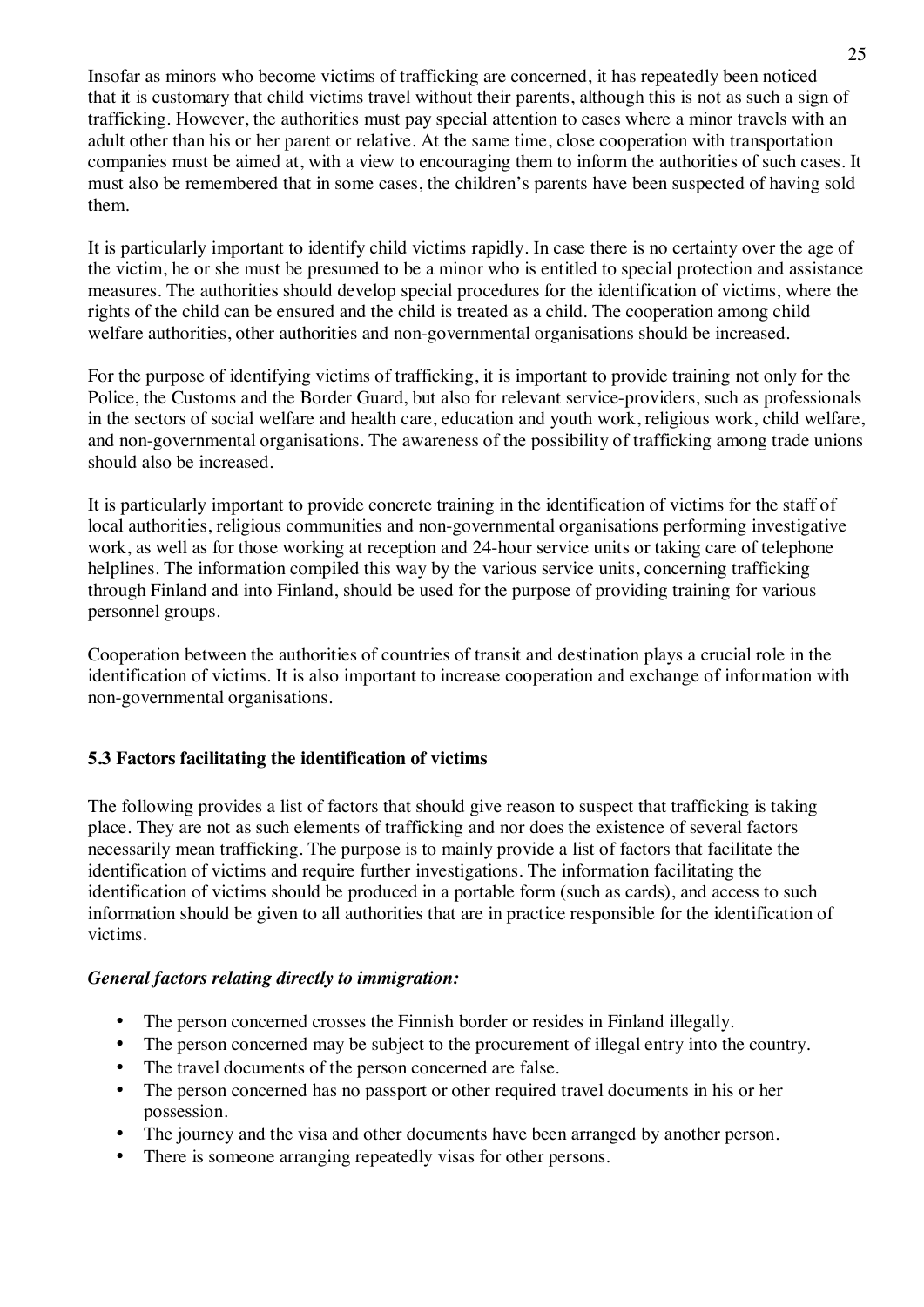The same person often appears as a person responsible for the travel costs or the means of support during stay on the visa applications of different persons.

# *Special factors relating to the person:*

- The person concerned seems to be afraid of something or is apparently reluctant to tell about his or her situation or about what has happened.
- The person concerned does not speak Finnish, Swedish or English but has, nevertheless, resided or intends to reside long periods in Finland.
- The person concerned or the organiser of the journey is revealed to have contacts with persons known as panders or other criminals.
- There are indications that the person concerned has contacts with other victims of trafficking in human beings.
- The person concerned has on his or her body distinctive marks of certain subcultures, which may be indications of contacts with criminals.
- The person concerned does not know the address of his or her employer.
- The person concerned does not know the name of his or her employer.
- The person concerned has paid unreasonable charges to get a job in Finland.
- The child travels in the company of a person who is not one of his or her parents or relatives.
- There are possibly different travel reservations made for the child.
- The person concerned has been given false information on the working conditions relating to the work or activity to be performed, or on the reimbursement to be paid for it.
- The working conditions of the person concerned are weak. There are serious deficiencies in the safety of work.
- The person concerned has no real possibility to affect his or her working hours or working conditions. He or she must work long hours and in any conditions. The recommendations given by the trade unions in the field are clearly not complied with.
- The housing conditions of the person concerned are poor. The person concerned lives at his or her workplace.
- The person concerned needs to repeatedly work at different places.
- The wages do not correspond to those agreed for the field in question, or the wages are paid illicitly or directly to the country of origin of the person concerned.
- The person working independently in Finland has no access to his or her wages.
- The person concerned is significantly suppressed by or dependent on his or her employer/pander (the dependency being based for example on family, work or rental relationship or debt bondage).
- The person concerned works under coercion by another person.
- The freedom of movement of the person concerned has been restricted (e.g. by placing behind locked doors at the workplace or home).
- The person concerned is not allowed to move alone outside his or her permanent residence. Where the victim is e.g. hospitalised, he or she is accompanied by the trafficker who acts as an interpreter, for example.
- The person concerned acts nervously in the presence of his or her "interpreter".
- The person concerned owes significant amounts of money to another person (situation comparable to debt bondage). He or she needs to pay, for example, significant travel expenses after the journey to its organiser.
- The person concerned needs to pay a significant part of his or her income to his or her employer/pander.
- The person concerned has been subjected to violence or threats thereof, he or she has been sexually abused or there are signs of violence or abuse on his or her body.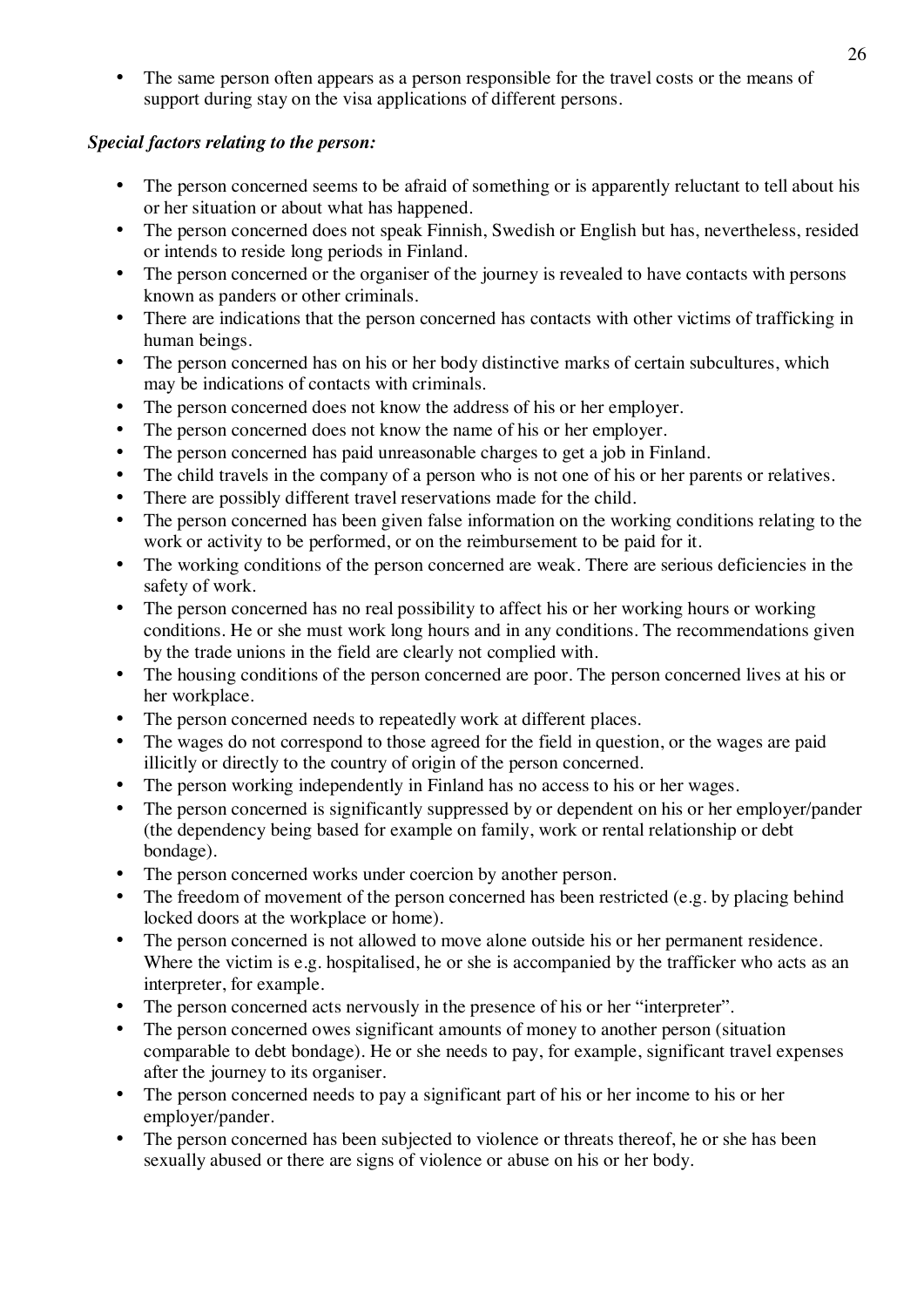- The financial situation of the family members or relatives of the person concerned is so poor that they are in practice dependent on the income earned by him or her in Finland.
- The family members or relatives of the person concerned are threatened in their home country.
- The person concerned has arrived in Finland as a posted worker of a company carrying out personnel hire.
- The investigations reveal that the employing company has committed tax and/or accounting offences. The company is likely to use illegal labour.

The investigation of whether the person concerned is a victim of trafficking may also be enhanced by presenting him or her questions relating to his or her work, working conditions and terms and conditions of work as well as the situation of his or her family. For the purpose of identifying the person as a victim, the following questions are the most productive:

- Is the person concerned free to leave his or her employer?
- Has the person concerned been subjected to physical, mental or sexual violence?
- Has the person concerned a passport or other identifying document in his or her possession?
- What is the amount of wages of the person concerned?
- What is the amount that the person concerned has to pay for his or her living conditions?
- Does the person concerned live at his or her workplace or at home?
- How did the person concerned arrive in Finland and in the town in question?
- Have the family members of the person concerned been threatened?
- Does the person concerned feel that leaving the employer would create a risk for him or her personally or for his or her family members?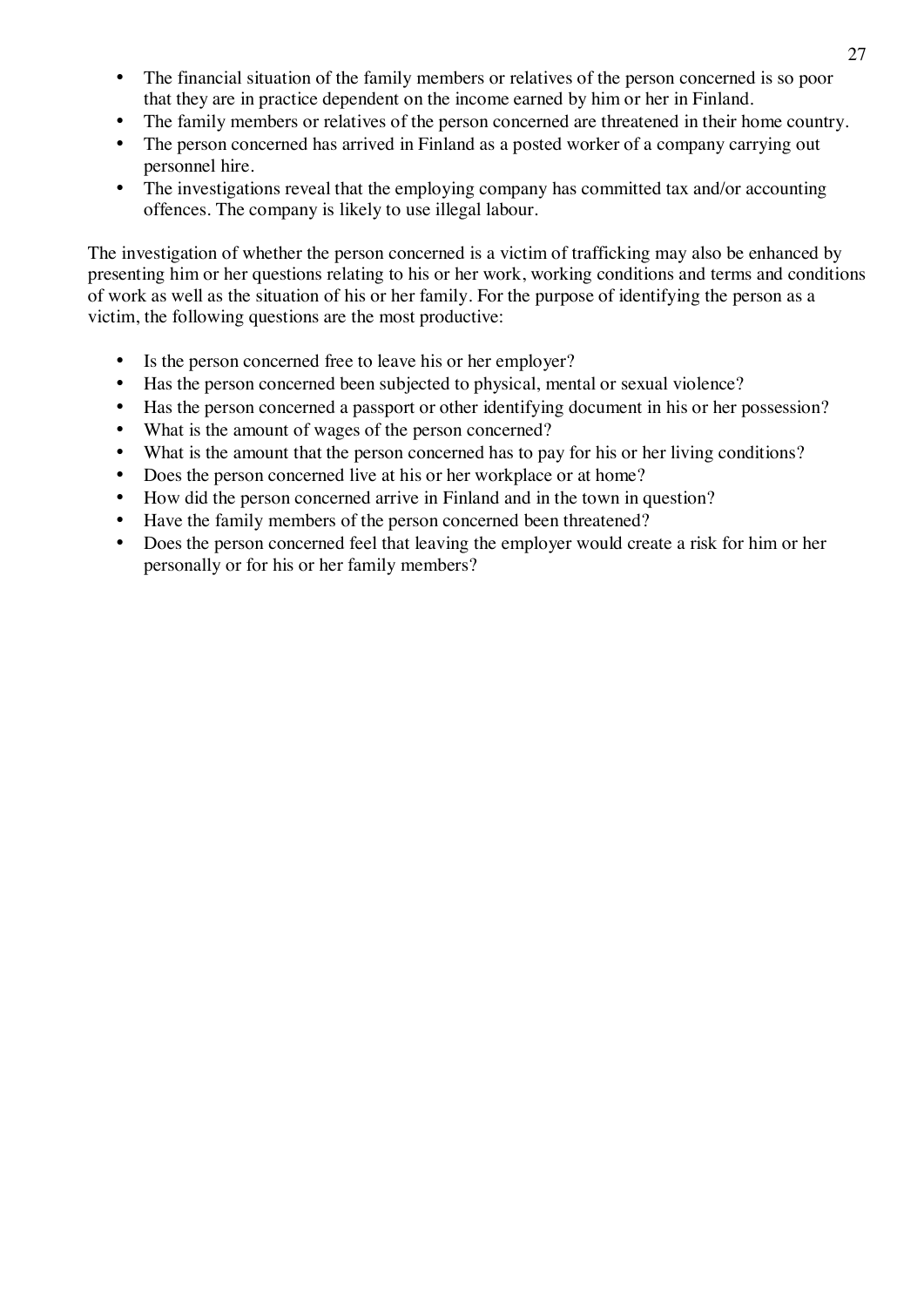# **6. Prevention of trafficking in human beings**

The prevention of trafficking in human beings consists of a variety of measures having the aim of reducing trafficking and its adverse effects on the individual and society. The means of prevention must be gender-sensitive and a human rights based approach must be applied. The special situation of children must also be underlined in the prevention of trafficking.

The measures proposed in the action plan aim at contributing to the prevention of trafficking in human beings by tackling its root causes, by reducing the vulnerability of potential victims, by increasing control by authorities, and by drawing attention to the responsibility of users (e.g. employers). Another objective is to reduce demand and thereby also trafficking. Furthermore, the measures proposed in Chapter 9 to increase knowledge and awareness contribute to the efforts to reduce trafficking. It is also hoped that part of the proposed measures contribute to the prevention of revictimisation. Attention must also be paid to sexual abuse of children, in respect of which there have also been Finns found guilty when travelling abroad. The recommendations concerning the implementation of international agreements are included in the present Chapter.

States bear the main responsibility for the prevention of trafficking in human beings but cooperation among international organisations, third-sector actors, trade unions and companies also plays an important role.

# **6.1 Implementation of international agreements**

# *6.1.1 Background*

The most relevant international instrument against trafficking in human beings is the Protocol to Prevent, Suppress and Punish Trafficking in Persons, Especially Women and Children, supplementing the United Nations Convention against Transnational Organized Crime. Finland signed both the Convention and the Protocol on 12 December 2000. The Convention entered into force at the international level on 29 September 2003, and for Finland on 11 November 2004 (Finnish Treaty Series 20/2004). The Protocol entered into force at the international level on 25 December 2003. The amendments to Finnish legislation, the purpose of which was to harmonise the Finnish legislation with the international obligations, entered into force on 1 August 2004.

In addition, an Optional Protocol to the Convention on the Rights of the Child on the sale of children, child prostitution and child pornography has been adopted within the framework of the United Nations. Finland signed the Protocol on 7 September 2000.

The Committee of Ministers of the Council of Europe set up an Ad Hoc Committee on Action against Trafficking in Human Beings (CAHTEH) in April 2003, to prepare a European Convention on action against trafficking in human beings. The Convention was opened for signature at the May 2005 Warsaw Summit of the Council of Europe.

On 29 April 2004, the Council of the European Union issued Directive 2003/81/EC on the residence permit issued to third-country nationals who are victims of trafficking in human beings or who have been the subject of an action to facilitate illegal immigration, who cooperate with the competent authorities. The Member States shall bring into force the laws, regulations and administrative provisions necessary to comply with this Directive before 6 August 2006.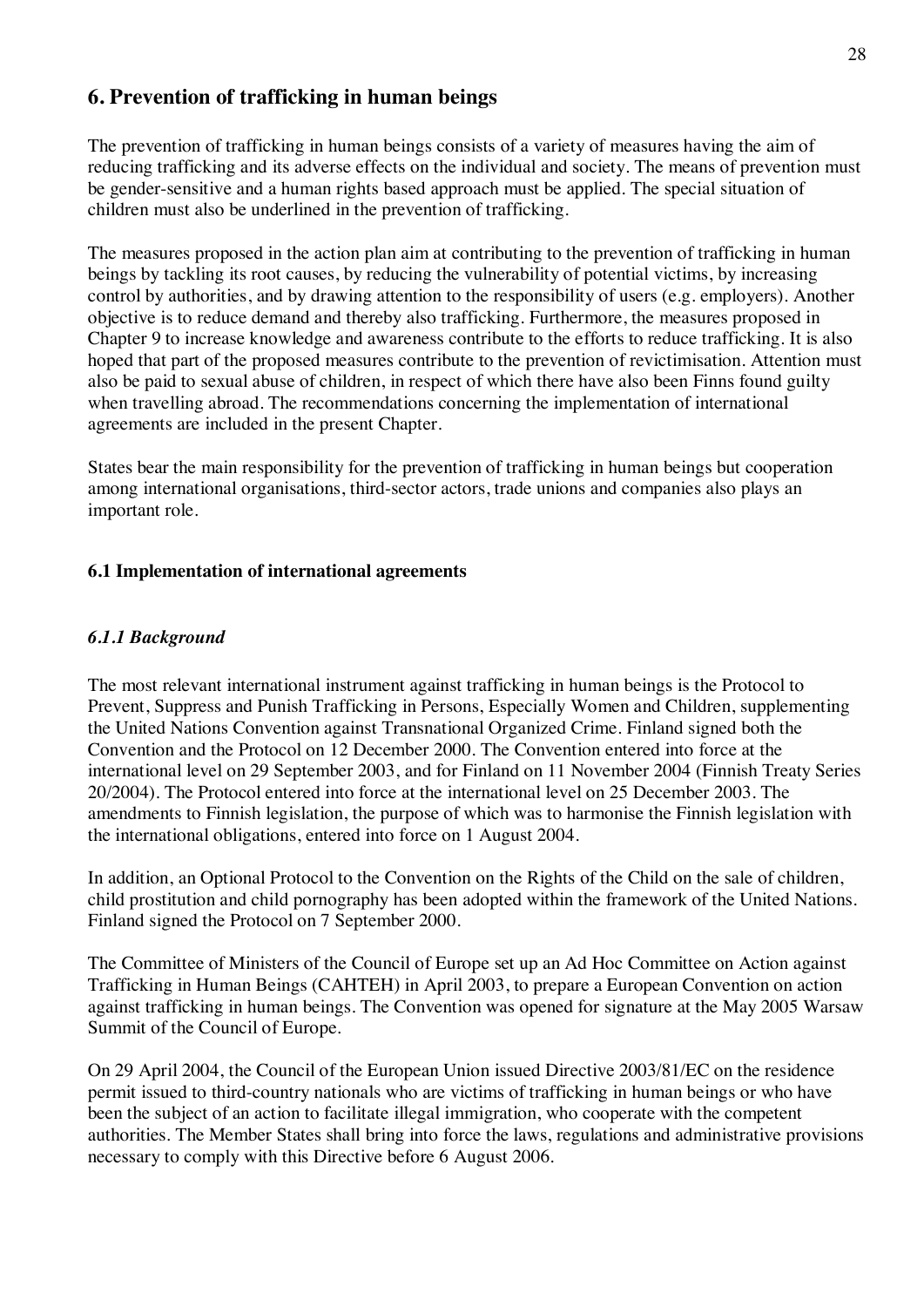#### *6.1.2 Proposed measures*

The Protocol to Prevent, Suppress and Punish Trafficking in Persons, Especially Women and Children, supplementing the United Nations Convention against Transnational Organized Crime and the Optional Protocol to the Convention on the Rights of the Child on the sale of children, child prostitution and child pornography must be implemented at the national level.

The implementation of the European Convention on action against trafficking in human beings is prepared.

Council Directive 2003/81/EC on the residence permit issued to third-country nationals who are victims of trafficking in human beings or who have been the subject of an action to facilitate illegal immigration, who cooperate with the competent authorities, will be implemented by 6 August 2006.

The implementation of the International Convention on the Protection of the Rights of All Migrant Workers and Members of Their Families is considered.

# **6.2 Development cooperation and neighbouring area cooperation**

# *6.2.1 Background and measures taken*

According to Finland's Strategy for Cooperation in its Neighbouring Areas, adopted by the Government on 22 April 2004, stable social and economic development in Finland's neighbouring areas is important. Support for this development, including prevention of new security threats and control of related risks, is in our common interest. It is further stated in the Strategy that the key values pursued by Finland in its international activities form the basis of the neighbouring area cooperation, including values such as respect for democracy, human rights and the rule of law. The aims of neighbouring area cooperation are, among others, to combat organised crime and to support social and economic processes of change, which strengthen the partner countries' own capacities to address their problems. Neighbouring area cooperation contributes to the consolidation of local democracy and civil society.

In recent years, several projects relating to human rights have been introduced within the framework of neighbouring area cooperation, and in many of them, a trafficking or prostitution component has been present. In respect of bilateral cooperation, it is worth mentioning a project launched by the Provincial State Office of Oulu concerning the suppression of unsound social phenomena (such as prostitution), with a view to reaching social equality. Finland has also supported the action against trafficking in human beings through various international organisations, including e.g. the ILO/IPEC projects for helping street children in the Leningrad area and St. Petersburg. In the Baltic States, Finland has contributed to the financing of a project of the International Organization for Migration (IOM) in the Baltic States, "Trafficking in Women: Assistance to Victims and Support to Social Workers", which lasted several years and was terminated at the end of 2004. The project aimed at helping victims to reintegrate (including by hospital care, psychotherapy and job counselling). At present, there is a project being prepared with the IOM and the Russian authorities to be introduced in the Kaliningrad area in 2005 ("Trafficking Assessment and Counter-Trafficking Capacity Building for the Kalingrad Oblast") The project is part of a wider regional project for Nordic and Baltic states, 'Enhanced Partnership for Northern Europe' (e-Pine), financed by the United States Department of State, to which Finland contributes in respect of Kaliningrad.

In addition, the funds of neighbouring area cooperation are used for the financing of training projects drawing attention to the prevention of trafficking. Such projects include, among others, a project of the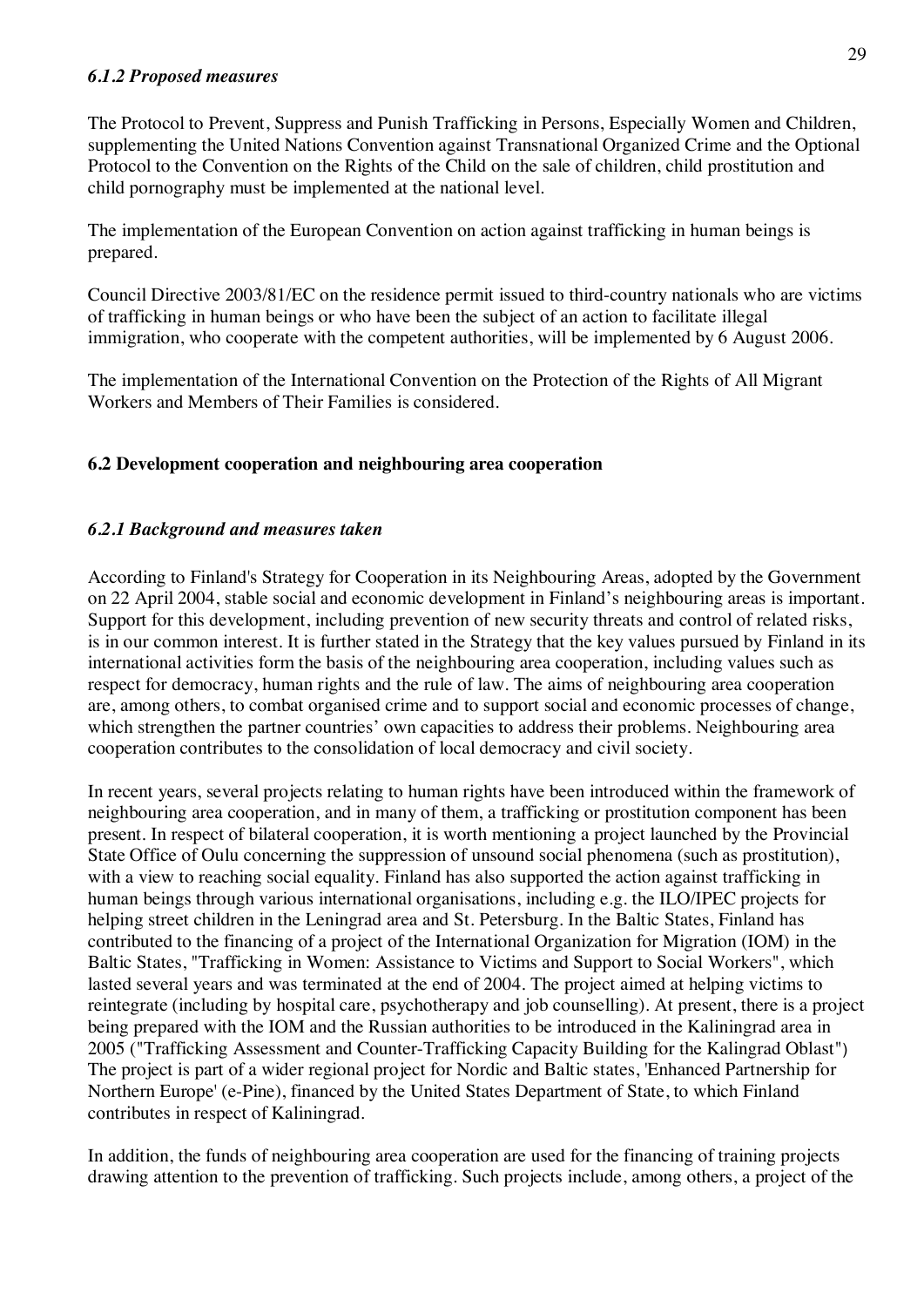IOM for Kaliningrad (2004 to 2005), "Free Movement, Secure Borders - Analyzing the Fascilitated Transit Scheme between The Russian Federation and Lithuania", aiming at increasing the preparedness of border control authorities to prevent trafficking.

Finland has also participated in various forms of cooperation between the Nordic Countries, the Baltic States and Russia, for the prevention of trafficking in human beings, involving several authorities. The latest one of these projects set up a Nordic-Baltic Task Force against Trafficking in Human Beings that was convened for the first time in Stockholm at the end of November 2003. The aim of the Nordic-Baltic Task Force is to strengthen neighbouring area cooperation between countries of origin, transit and destination as well as non-governmental organisations and other relevant bodies. The Nordic-Baltic Task Force has initiated a pilot project the purpose of which is to ensure the safe return of victims of sexual abuse to their countries of origin. The Nordic-Baltic Task Force pays particular attention to the identification of victims and the provision of protection and assistance, to needs to change legislation, and to the prevention of trafficking in human beings.

Finland participates in the Working Group on Cooperation on Children at Risk of the Council of the Baltic Sea States (CBSS). The Working Group aims at improving the situation of children living in most vulnerable conditions. The Baltic Sea States have, together with Moldova, Ukraine and Belarus, created a network of National Contact Points. Through these contact points, the authorities may contact those of other states for example in situations of trafficking in children. In Finland, the contact point is the Immigration Department of the Ministry of the Interior.

At the end of the Finnish Presidency of the CBSS (2002-2003), the Ministry for Foreign Affairs, the Ministry of Social Affairs and Health, the Ministry of Justice, and the Embassies of the United States, Canada and Sweden in Helsinki, together with the CBSS, organised a conference of experts ("Stop Child Trafficking - Modern Day Slavery") in Helsinki on 1 to 3 June 2003. As a result of the conference, a thematic folder was made of all the conference presentations, and the updating of its electronic version is at the responsibility of the Children's Unit of the CBSS. It has been proposed that the mandate of the Task Force on Organised Crime include more detailed definition of measures to intervene in trafficking in children. The CBSS Commissioner on Democratic Development has published a report on trafficking in human beings in the member states of the CBSS.

The Finnish development policy also applies a human rights based approach. In bilateral development cooperation, Finland has provided support for action against trafficking with special projects in Cambodia, for example (together with the IOM and the Cambodian Government). Within the framework of multilateral cooperation, Finland has provided support for the IPEC of the ILO. Furthermore, the support provided for UNICEF has partly been allocated to action against trafficking in human beings which is one of the priorities of UNICEF. Finland is among the important supporter countries of UNICEF.

Projects implemented in cooperation with non-governmental organisations play an important role in the cooperation for the protection of human rights. Through non-governmental organisations, support has been provided, among others, for the ECPAT (End Child Prostitution, Child Pornography and Trafficking of Children for Sexual Purposes), particularly for the purpose of action against trafficking in children in Asia. Support has also been provided for the IHF (International Helsinki Federation) for action against trafficking in women in Moldova and Central Asia. Several diplomatic missions of Finland abroad have used their funds for local cooperation to support local organisations in the provision of training and information for local people in issues relating to trafficking.

One of the general aims of the Finnish development policy is to improve the situation of women and the most vulnerable groups (children, minorities, indigenous peoples and disabled persons). These activities also contribute to the prevention of trafficking in human beings. The action for the eradication of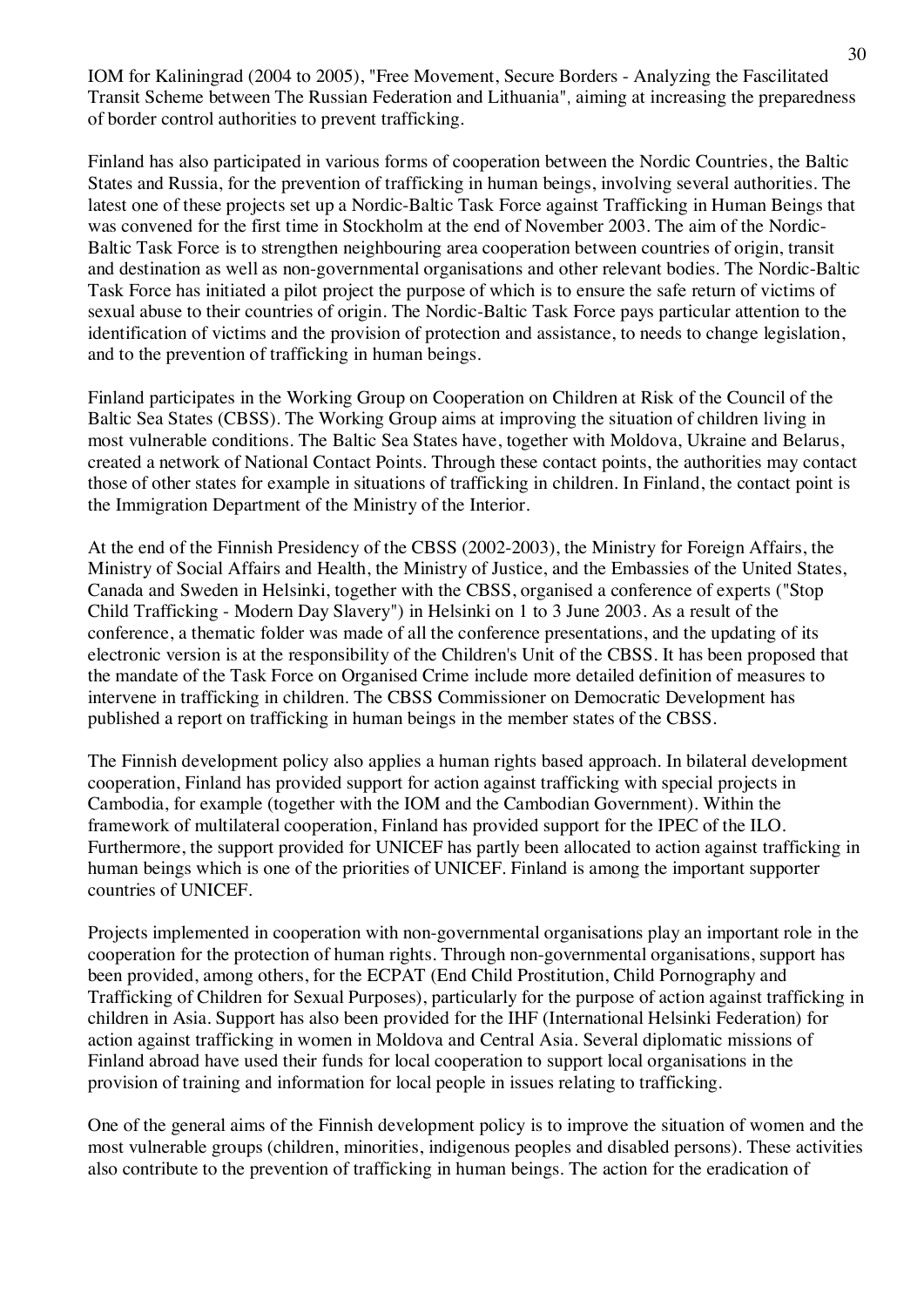extreme poverty, which is among the aims of the Finnish development policy, also contributes to these efforts.

In the 'Education for All' (EFA) process under the direction of UNESCO, six goals have been set. Two of these - access to primary education of good quality for all children by 2015, and elimination of gender disparities in primary and secondary education by 2005 - are also part of the UN Millennium Goals. In Finnish development cooperation, one of the priorities is the provision of support for primary education, in accordance with the EFA goals. Finland provides support for educational projects and larger programmes in twelve countries as well as for regional projects (e.g. in the West Balkans). The share of education amounts to 11 per cent of the whole budget for bilateral development cooperation. The equal opportunities of girls to education are given particular attention to in development cooperation.

#### *6.2.2 Proposed measures*

In the Baltic States and Russia, the aim is to improve the training of authorities and the staff of diplomatic missions in the prevention of trafficking in human beings (e.g. in the identification of victims), on the one hand, and in the management and monitoring of the return of victims, on the other, with a view to preventing revictimisation. Trafficking in human beings may later be included as a separate element in the training in immigration matters. Courses are arranged several times a year and in practice all officials handling visa matters attend such courses regularly, as it is a requirement for obtaining the right to issue visas, for example. The Ministry for Foreign Affairs is committed to developing training programmes where issues relating to trafficking are taken into account. In addition, it is important to develop means to ensure the safe return of victims, particularly minors, to their countries of origin.

In the cooperation between Finland and Russia in different sectors, including neighbouring area cooperation, trafficking in human beings and its prevention must be taken into account. In this respect, particular attention must be paid to gender and child-sensitive issues.

The Ministry for Foreign Affairs will clarify the meaning of a human rights based approach to development policy. Non-governmental organisations will still be supported in their projects for the prevention of trafficking in human beings and the protection of victims of trafficking. The funds for local cooperation will be continuously used for the implementation of projects of local nongovernmental organisations for the prevention of trafficking, and the organisations will be encouraged to develop new projects. Support will be particularly provided for projects taking gender or childsensitive issues into account.

#### **6.3 Prevention of the abuse of labour**

An important reform brought about by the new Aliens Act (301/2004) was the residence permit for employed persons, the issue of which consists of two phases. In respect of the right to work, the employment office examines whether the criteria relating to labour market are met, including an assessment of whether there is labour available for the job in question within a reasonable time as well as of the adequacy of the terms and conditions of work. In case of self-employed persons, the relevant department of an Employment and Economic Development Centre carries out an assessment of whether the intended business operations meet the requirements for profitable business. The Directorate of Immigration issues the residence permit if there are no obstacles to it, relating to public order and security, and if there is no attempt to evade the requirements of immigration legislation. An extension of the residence permit is granted by the police, subject to an assessment of security aspects.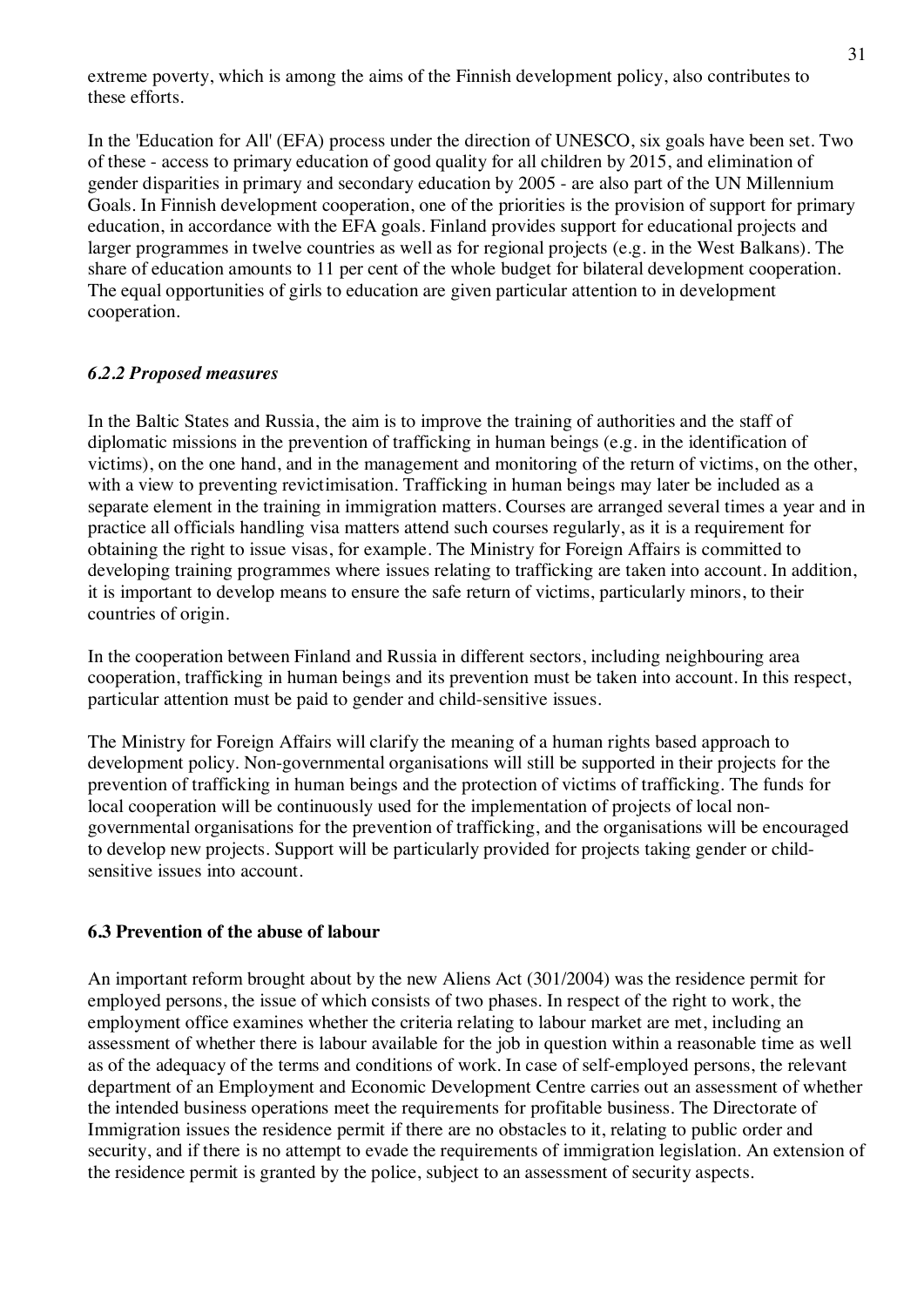The new Aliens Act extended foreigners' right to unrestricted employment under a residence permit other than a resident permit for employed persons (in cases of expert duties in the middle or top management of a company, professionally in science, culture or the arts, in an international organisation or in duties concerning official cooperation between States, for example). A residence permit is no longer necessary in certain cases (e.g. for persons who arrive in the country to pick or harvest berries, fruit, specialty crops, root vegetables or other vegetables or to work at a fur farm for a maximum of three months). Family members who have been issued a residence permit on the basis of family ties, as a family member of an alien who has already been issued a residence permit, have a right to work under the residence permit.

The assessment made by the labour authorities does not as such prevent the illegal treatment of a worker, in violation of the terms or conditions of work based on legislation or a collective agreement. It is important that the industrial safety authorities carry out effective controls of compliance with collective agreements and terms and conditions of work, and provide information for both workers and employers. Trade unions participate in the monitoring and assessment of practices applied to worker's residence permit and in the preparation of guidelines concerning the general conditions for the use of migrant workers. This aims at increasing the legal use of migrant workers and to prevent grey economy.

At present, from the perspective of the abuse of labour, it is most problematic to control compliance with the provisions of the Transitional Period Act (309/2004). The two-year transitional period based on this Act, relating to new Member States of the EU upon its latest enlargement, has led to the establishment of companies in the neighbouring areas of Finland, mainly in Estonia, hiring out their employees to work for other employers. This has put some pressure on the authorities to control more carefully the employment of migrant workers, particularly as trade unions, in connection with their inspections, increasingly make findings of terms and conditions of work that are not in conformity with the legislation and collective agreements.

# *6.3.1 Industrial safety*

# *6.3.1.1 Background and measures taken*

The industrial safety authorities monitor the working environment and working conditions for the purpose of ensuring and maintaining the workers' capability to work as well as of preventing accidents at work, occupational diseases and other factors that cause physical and mental health hazards. The employers are under an obligation to keep an eye on the working environment, work community, safety of working methods and effects of industrial safety measures. The employer must be aware of all the risks involved at the workplace. The dangers and threats relating to work must be assessed and identified, and removed, or where this is not possible, reduced, and a plan must be prepared for the continuous improvement of working conditions.

The industrial safety authorities monitor compliance with not only the Occupational Safety and Health Act, but also with the Act on the Supervision of Occupational Safety and Health and Appeal in Occupational Safety and Health Matters, the Employment Contracts Act, the Non-discrimination Act, the Act on the Protection of Privacy in Working Life, the Posted Workers Act, the Aliens Act, the Penal Code, the Working Hours Act, the Annual Holidays Act, and the Young Workers Act. This monitoring may be targeted, on the basis of information available, at specific fields or workplaces involving risks, or it may be based on initiatives taken by customers, in which case the authorities take measures upon contacts taken by workplaces or individual workers. In the monitoring relating to the promotion of mental wellbeing, it is important to prevent and control threats of violence, harassment and inappropriate treatment, as well as to avoid or reduce the physical, mental and social hazards of work. The fields and professions involving particular risks of violence, inappropriate treatment and psycho-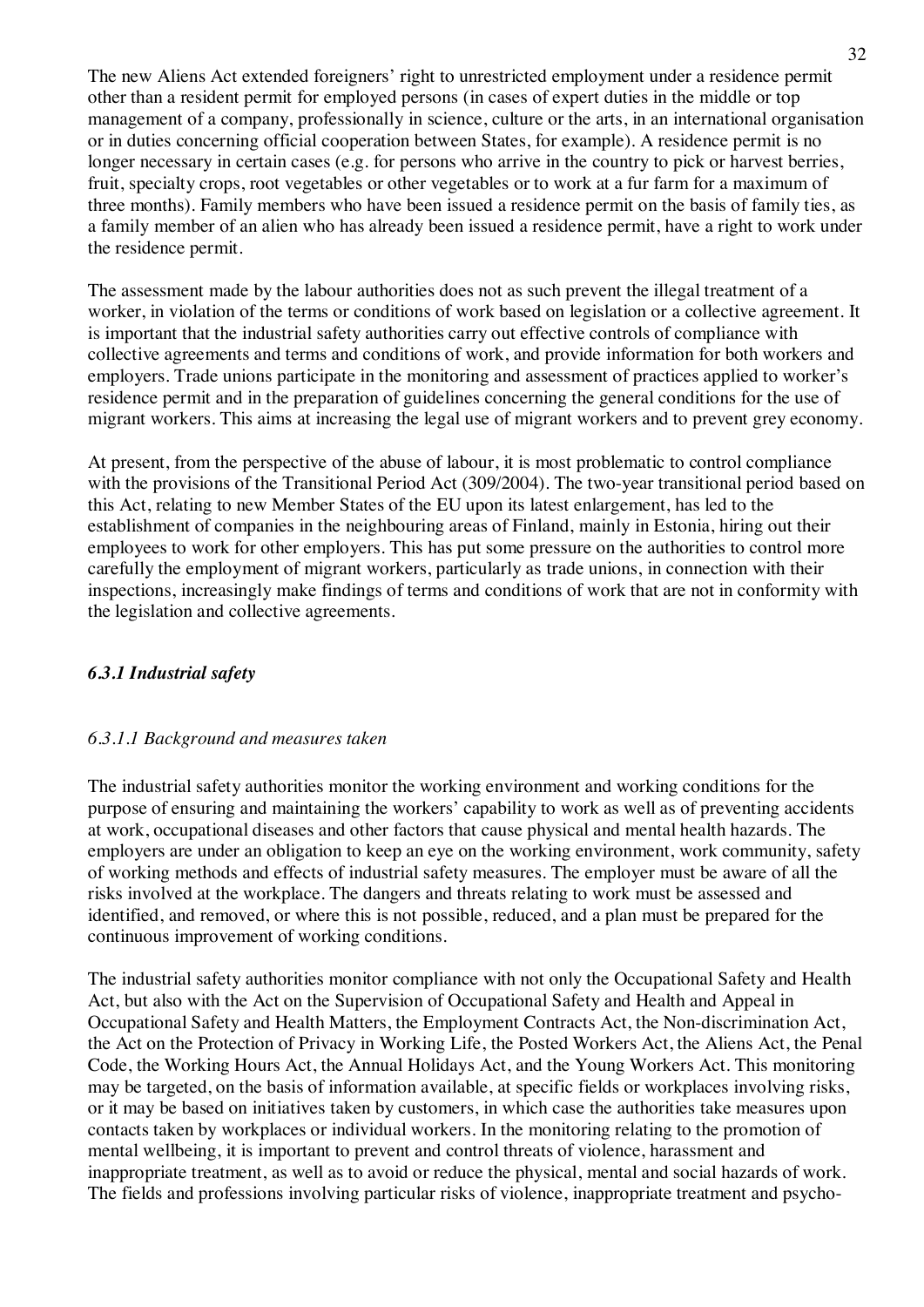social hazards are identified and the control measures are directed accordingly. In cases of inappropriate treatment, the control is mainly based on initiatives taken by customers.

By means of monitoring, it is possible to identify cases of discrimination at work or usury type of discrimination at work, provided that the employer or workplace can be identified. Migrant workers must be registered. The industrial safety authorities exercise control over the employers. However, in cases of illegal labour, or of employers that are difficult to identify, the possibilities of industrial safety authorities to take measures are few. The authorities may not be informed of the employers or workers, or the authorities may find about them accidentally for example if the case is reported by a competing company. In fields of construction, cleaning industries, massage services, pandering and catering, there are occasionally illegal workers or trainees or even employers.

# *6.3.1.2 Proposed measures*

By means of active monitoring, preferably targeted at specific fields, professions or workplaces involving risks, the authorities may create such an impression of Finnish workplaces that it is neither possible nor appropriate to allow bad treatment or discrimination. This prevents possibilities of trafficking in human beings.

According to section 86, subsection 2, of the Aliens Act, if occupational safety and health authorities have reasonable grounds to suspect that a work permit offence as referred to in Chapter 47, section 6a of the Penal Code (39/1899), violation of the Aliens Act as referred to in section 185(1) of this Act, or employer's violation of the Aliens Act as referred to in section 186 has been committed, they shall report the matter to the police. Where such reasonable grounds exist, the industrial safety authorities have no possibility but to report the case, unlike in respect of the reporting obligation under the Act on the Supervision of Occupational Safety and Health and Appeal in Occupational Safety and Health Matters. The cases are usually reported to the Surveillance Unit for Illegal Foreign Labour subordinate to the National Bureau of Investigation. This concerns cases where the minimum terms and conditions of work are not in practice those that have been notified to the authorities. In such cases, it is possible that the elements of a work permit offence as well as discrimination at work or usury type of discrimination at work exist. The Surveillance Unit may also be informed of cases where there are indications of the use of illegal migrant workers or abuse of migrant workers, but no such information has been obtained in connection with monitoring that there would be an obligation to report the case. In case the Surveillance Unit does not itself investigate the reported case but transfers it to the competent police district for investigation, it informs the industrial safety authorities of this. In respect of conduct other than the aforementioned offences, the cases are reported in accordance with section 24, subsection 1, of the Act on the Supervision of Occupational Safety and Health and Appeal in Occupational Safety and Health Matters or in accordance with an established practice to the competent police district.

The industrial safety authorities have, together with labour and tax authorities, been involved in inspections carried out by the National Bureau of Investigation at workplaces, in cases where there are suspicions of illegal migrant workers. In such cases, the industrial safety authorities have been responsible for the inspection of work and working conditions. Such inspections in professional fields and workplaces involving risks of trafficking should be increased. Inspections carried out in cooperation between several authorities focus in practice on large workplaces. In respect of small workplaces, e.g. in the fields of catering or cleaning services, suspected cases of trafficking easily remain without investigation.

# *6.3.2 Guarantees of compliance with the minimum conditions of work for migrant workers, and action against grey economy*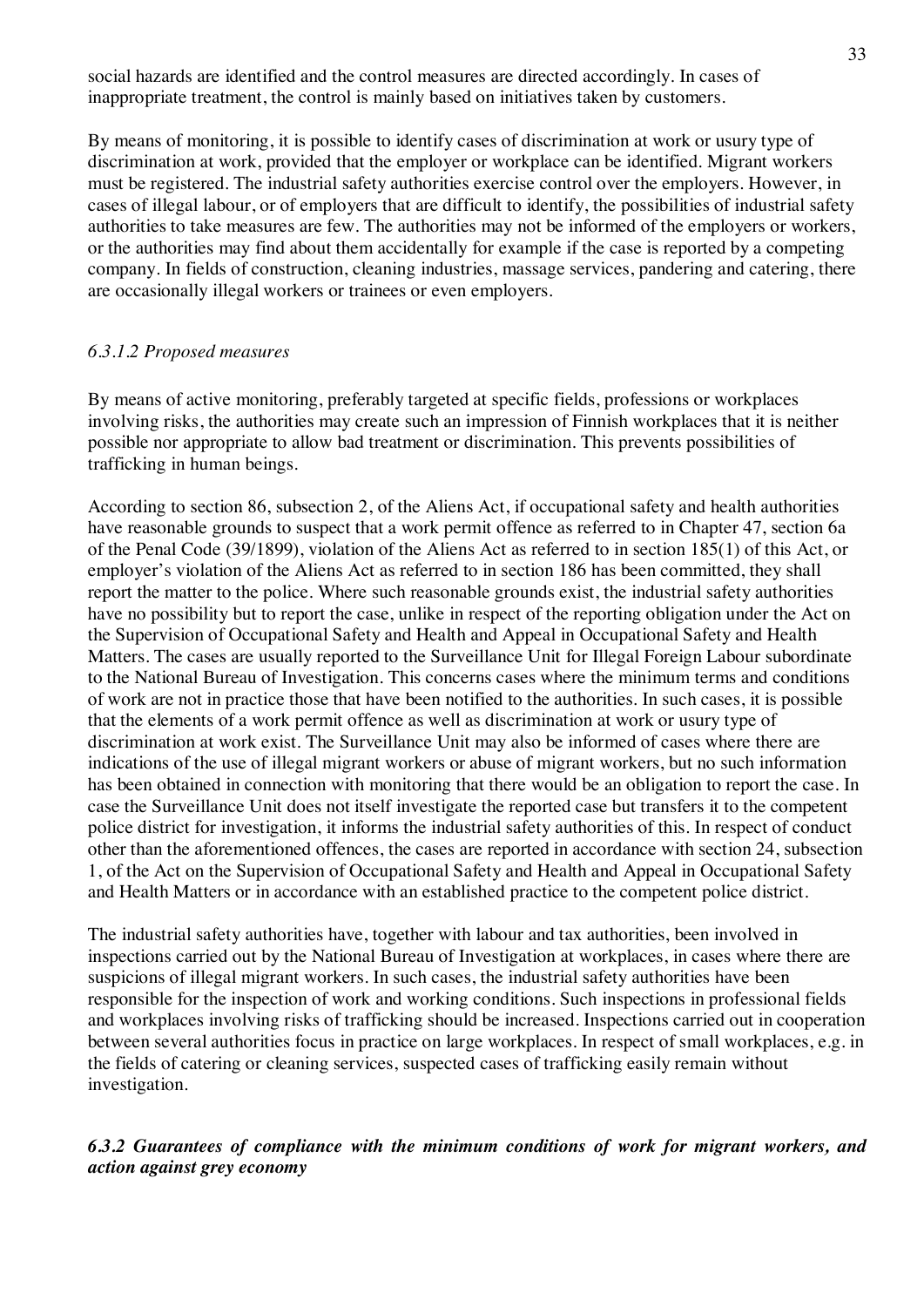A working group (Ulteva 2) set up by the Ministry of Labour on 16 April 2004 has been given the duty of assessing the need to amend the Posted Workers Act and the possibility to guarantee workers referred to in the Act the minimum conditions of work based on Finnish labour legislation and collective agreements. However, considering that the working group has not terminated its work yet, no results are available at this stage.

In their agreement on the budgetary framework for the years 2005 to 2007, the trade unions have suggested that the Ulteva 2 working group prepares and makes the necessary proposals for the amendments to legislation, creating a basis for companies to comply with their obligations relating to employment, taxes and social security contributions, and a framework for that the contractor or client may, in connection with the conclusion of contracts with subcontractors and companies hiring out their employees and during the validity of the contract, ensure that these subcontractors and companies comply with their obligations relating to employment, taxes and social security contributions)<sup>8</sup>.

When addressing problems of grey economy, the parties to the budgetary framework agreement submitted, particularly in respect of migrant workers, that a tripartite working group be set up to assess ways to effectively ensure that migrant workers are guaranteed minimum conditions of work and to resolve disputes concerning conditions of work. In this connection, the provisions of laws and experiences of other EU Member States are also analysed, e.g. concerning the extent of the right to collective complaints.

# *6.3.2.2 Proposed measures*

It is presumed in both the assignment given to the Ulteva 2 working group and in the budgetary framework agreement for the years 2005 to 2007 that the results of the assessments that are being carried out will indicate that there is need to amend the legislation, and the working group is expected to submit a proposal to this effect by 31 January 2006 when its mandate expires. For the purpose of suppressing grey economy, the parties to the budgetary framework agreement suggested, among others, that the cooperation between tax and other authorities, relating to the suppression of grey economy and economic crime, be intensified.

In respect of the proposals prepared in working groups of the Ministry of the Interior, to suppress economic crime and grey economy, a further preparation will be carried out in cooperation with the social partners and competent ministries. On the basis of the further preparation, the possibilities of implementation will be assessed and the preparation of legislation will be started particularly in respect of the following proposals:

> • The right of employment agencies to obtain information from the tax authorities, on the fulfilment of tax and other payment liabilities by the employer referred to in the residence permit, as well as to verify the accuracy of the information concerning earlier wages paid, will be strengthened.

<sup>&</sup>lt;sup>8</sup> The trade unions considered that in the said preparatory work and proposals, the following aspects must also be taken into account:

<sup>1)</sup> verification of the reliability of subcontractor or a company hiring out its employees working, with the client, or at a workplace maintained by the latter (certificates over possible tax arrears, employment pension contributions, etc.);

<sup>2)</sup> tax returns submitted to the tax authorities concerning the companies referred to in paragraph 1 (every three months);

<sup>3)</sup> procedure applied to the issue of a pass (to move around at the workplace, and relevant documentation); and

<sup>4)</sup> possibilities to apply payment security arrangements implemented or planned in different EU Member States, such as escrow accounts.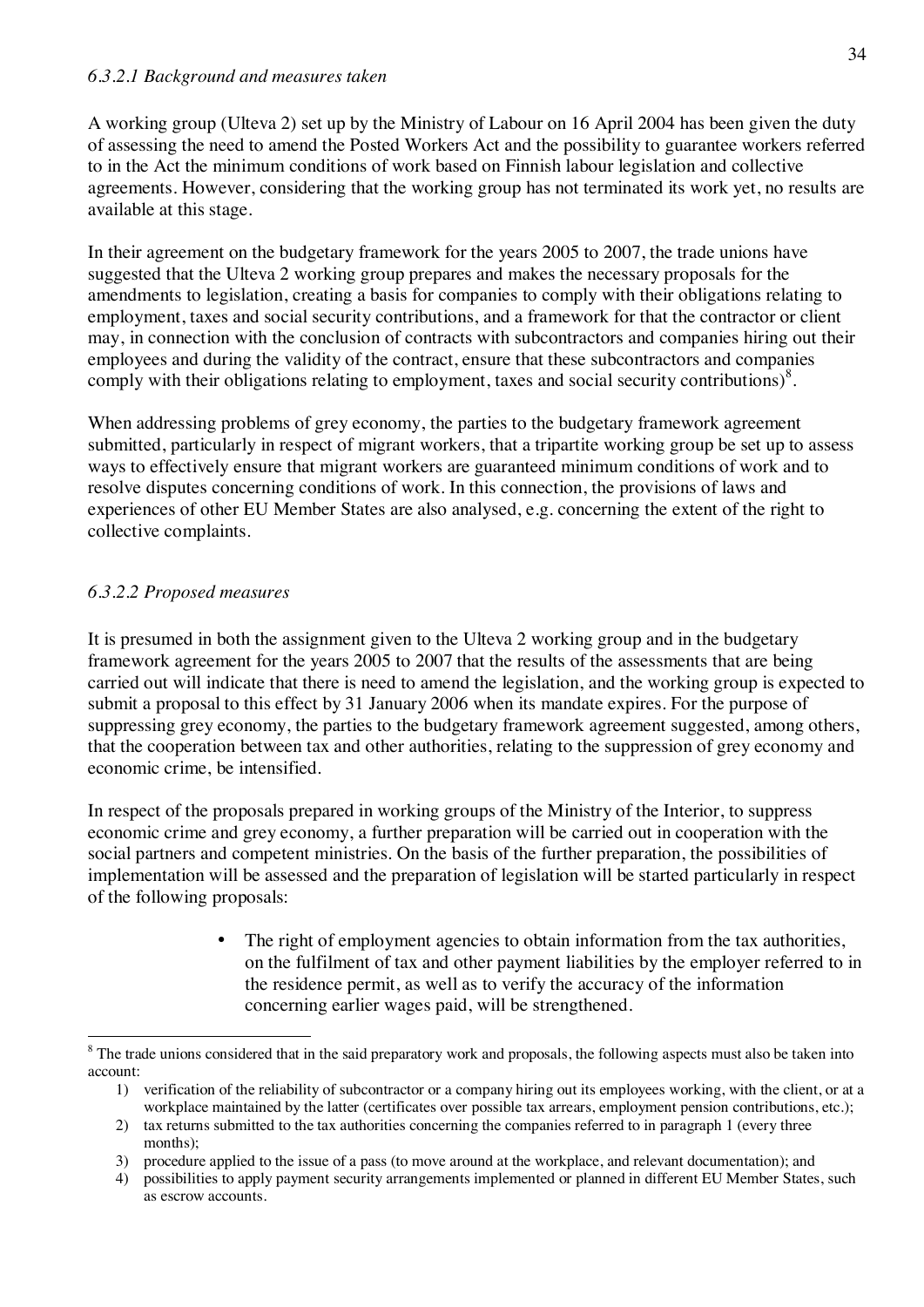- The cooperation among authorities in the suppression of grey economy and economic crime will be strengthened.
- Instructions and information targeted at employers and workers will be increased, including information to increase the awareness of migrant workers of their rights and obligations.

The working group welcomes the aforementioned proposals for measures.

The provision of information and guidance for employers and workers is proposed to be increased. The purpose is to increase the knowledge of migrant workers of their rights and obligations.

# **6.4 Visa policy as part of the control of immigration**

# *6.4.1 Background*

Finland applies the common visa policy of the European Union, which is based on the Treaty establishing the European Communities (particularly Article 62). The common visa policy is implemented within the framework of the Schengen acquis, including the Schengen Agreement and the Schengen Convention, as well as the Common Consular Instructions on visas for the diplomatic missions and consular posts. The Member States only have the right to issue national provisions of law on visa matters to the extent that there are no common provisions, part of the Schengen acquis, or the Schengen provisions delegate the competence to the national authorities. An example of supplementing national provisions in Finland is the new provisions on visas in the Aliens Act (301/2004).

On 5 November 2004, the European Council adopted the so-called Hague Programme (Tampere II) on strengthening freedom, security and justice in the European Union. According to the programme, international migration will continue. A comprehensive approach, involving all stages of migration, with respect to the root causes of migration, entry and admission policies and integration and return policies is needed.

In the Hague Programme, the European Council invites Member States to improve their joint analyses of migratory routes and smuggling and trafficking practices and of criminal networks active in this area, inter alia within the framework of the Border Management Agency and in close cooperation with Europol and Eurojust. It also calls on the Council and the Commission to ensure the firm establishment of immigration liaison networks in relevant third countries.

With a view to the development of common standards, best practices and mechanisms to prevent and combat trafficking in human beings, the European Council invites the Council and the Commission to develop a plan in 2005.

# *6.4.2 Proposed measures*

In the Hague Programme, the European Council underlines the need for further development of the common visa policy as part of a multi-layered system aimed at facilitating legitimate travel and tackling illegal immigration through further harmonisation of national legislation and handling practices at local consular missions.

On 19 February 2004, the Justice and Home Affairs Council of the European Union adopted conclusions on the development of the Visa Information System (VIS). Its main objective is to support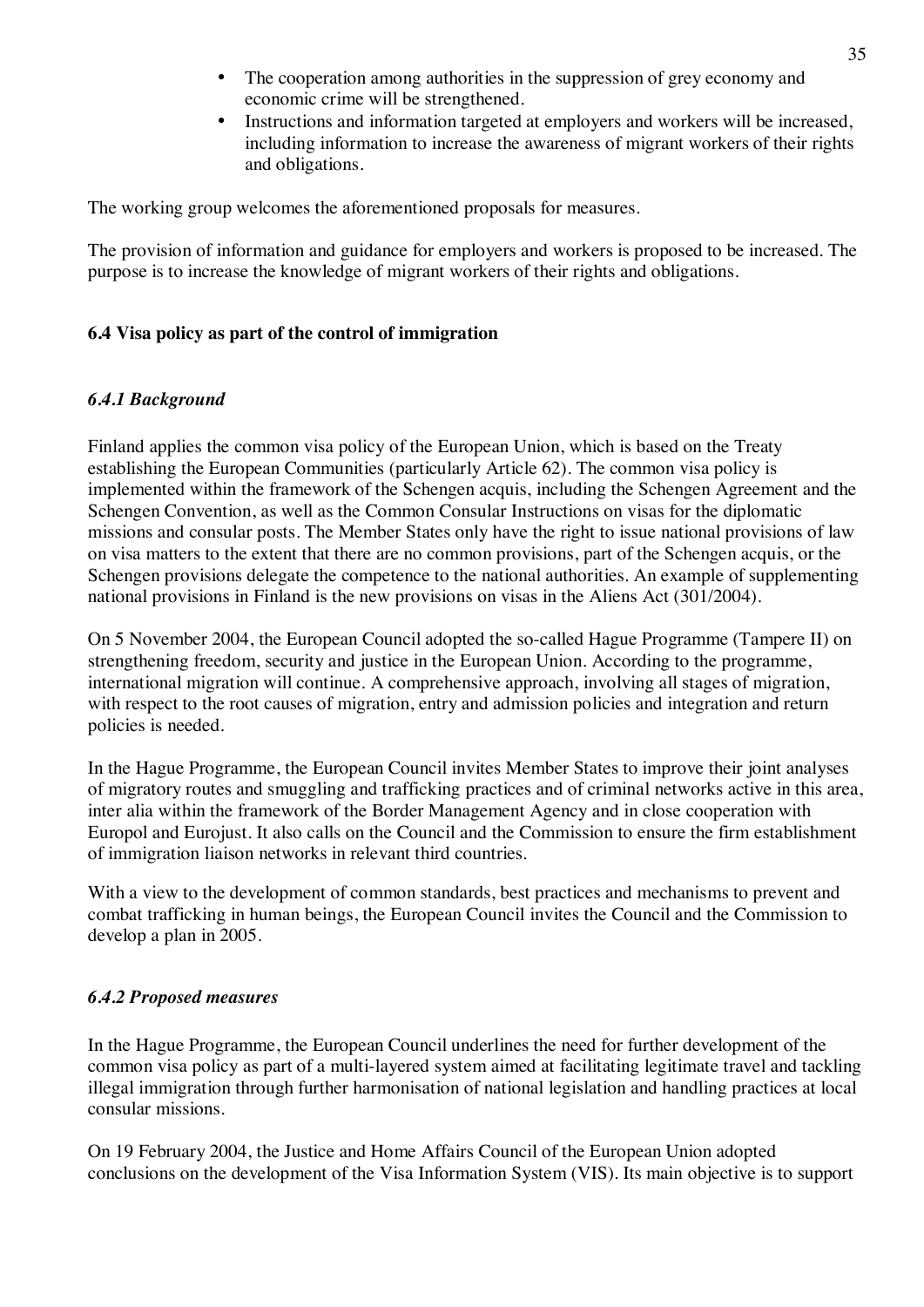the strengthening of the Union's stability and security. The VIS to be introduced in 2007 will further contribute to the prevention of trafficking of human beings into the areas of the EU Member States.<sup>9</sup>

In Finland, the preparation of the common visa policy of the European Union is at the responsibility of the Ministry for Foreign Affairs in cooperation with the Ministry of the Interior. The Ministry's Passport and Visa Unit aims at preventing trafficking in human beings through constant cooperation with the diplomatic missions and consular posts issuing visas abroad, other national authorities responsible for immigration questions (such as the Border Guard, the Police and the Directorate of Immigration), and Schengen partners. The Passport and Visa Unit keeps its own staff and visa officers working at diplomatic missions and consular posts abroad constantly informed of issues relating to the identification of trafficking and its prevention, in connection with personnel training.

The diplomatic missions and consular posts handling visa applications shall use their discretionary powers concerning the issue of visas, under the Aliens Act and the Schengen acquis, particularly where the reason for the intended entry into the country remains unclear or where there are reasonable grounds to believe that the person in question attempts to evade the provisions of law concerning entry into the country. For this purpose, the visa officers may obtain information from other authorities both in Finland and in other countries. The fact that, under the Common Consular Instructions, parental authorisation may be required, where necessary, for the issue of a visa for a minor helps the prevention of trafficking in children. Finland may give more detailed provisions of law or instructions concerning the requirement of consent and the way in which it has to be obtained.

The Ministry for Foreign Affairs, as the central authority, advises diplomatic missions and consular posts to strengthen their cooperation with the representations of other Schengen countries, with a view to preventing their country of duty from becoming a country of origin or transit for illegal immigration into the Schengen territory.

The Passport and Visa Unit of the Ministry for Foreign Affairs will maintain the prevention of trafficking on the agenda in connection with the further development of the Schengen acquis. There will be a good opportunity for this as, in the Hague Programme, the European Council has invited the Commission to propose the necessary amendments to review the Common Consular Instructions by early 2006 at the latest. It seems likely that the proposal will also be considered in the Visa Working Party meetings during the Finnish presidency of the European Union in the autumn of 2006.

# **6.5 Civilian crisis management and peacekeeping missions**

# *6.5.1 Background and measures taken*

Civilian crisis management means non-military means of affecting conduct in conflict situations, which are meant to be temporary, and preventing the development of a threatening situation into a crisis or conflict, or managing a crisis situation or post-crisis restoration of stability. In the management of certain crises, however, both a military component and a civilian component are necessary. The development of civilian crisis management within frameworks of the European Union (EU), the Council of Europe (CoE) or the Organisation for Security and Cooperation in Europe (OSCE) is based on the understanding that security and democracy are closely inter-related. Respect for human rights,

<sup>&</sup>lt;sup>9</sup> After the adoption of the said conclusions, the Council of the European Union adopted on 8 June 2004 a decision establishing the Visa Information System, which constitutes the required legal basis to allow for the inclusion in the general budget of the European Union of the necessary appropriations for the development of VIS. A Commission proposal for a Regulation of the European Parliament and of the Council concerning the Visa Information System (VIS) and the exchange of data between Member States on short-stay visas is being discussed by the Visa Working Party of the Council. The regulation will constitute the core instrument for the legal framework for the VIS.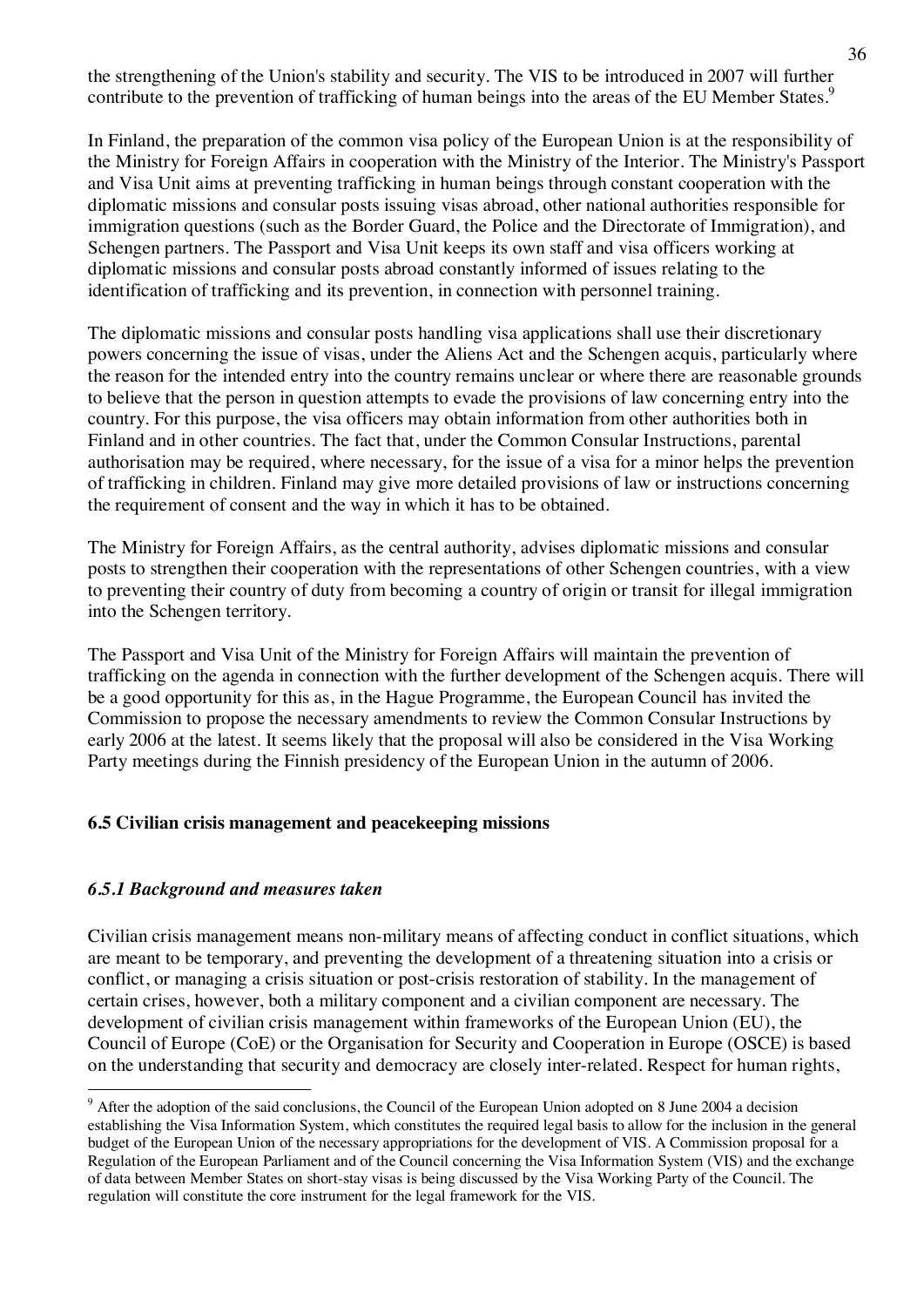democracy and sustainable development constitute an integral part of the objectives of civilian crisis management. Civilian crisis management consists, among others, of the development of police forces, the rule of law and the civilian administration, rescue services, border control and election observation.

Finland has, together with Sweden, been active in the development of civilian crisis management within the EU. In the Gothenburg European Council of 2001, the European Council endorsed the EU Programme for the Prevention of Violent Conflicts aiming at integrating conflict prevention in all the relevant aspects of the Union's external relations. Indirectly, this also concerns measures taken by Member States. The European Commission supports the prevention of conflicts through various projects and human rights training (European Initiative for Democracy and Human Rights). In 2001, the Commission introduced a particular Rapid Reaction Mechanism (RRM) to increase the civilian crisis management capacity of the EU, making it possible to rapidly and efficiently intervene in crisis situations in countries not part of the EU. In 2003, guidelines were adopted on protection of civilians in EU-led civilian crisis management operations.

The OSCE focuses, in its civilian crisis management operations, on the development of the rule of law and on election observation. The OSCE and the Office for Democratic Institutions and Human Rights (ODIHR) constitute the most significant organisation for election observation (by both experts and parliamentarians) covering the whole European continent, and the organisation has also prepared standards concerning elections which are widely used. The OSCE Action Plan to Combat Trafficking in Human Beings was adopted in 2003. The Ministry for Foreign Affairs organised a conference concerning trafficking in Helsinki in the autumn of 2004, in cooperation with the ODIHR.

The aim of all activities of the Council of Europe is to promote respect for human rights, the rule of law and democracy, by both the development of legislation and the monitoring of development in the member states and implementation of Council of Europe conventions. The Council of Europe is preparing a European Convention on action against trafficking in human beings. With the help of voluntary contributions, financing has been provided e.g. for the organisation of a seminar against trafficking in human beings in Russia in 2004.

The Istanbul summits of NATO and the EAPC in 2004 adopted a NATO Policy on Combating Trafficking in Human Beings, setting a zero tolerance concerning trafficking for NATO staff and forces under NATO command<sup>10</sup>. The Policy focuses on NATO-led operations and contains a basis, among others, for the development of appropriate training relating to the problem of trafficking, and for a code of conduct for all NATO civilian and military staff, as well as all forces under NATO command and control, as well as to non-NATO troop contributing nations taking part in NATO-led operations. The aim with the training is to make personnel aware of the problem of trafficking and of the impacts such offences on human rights, stability and security. The Policy relies on the relevant guidelines and conventions of the OSCE and the UN.

On 3 to 4 March 2005, Finland organised, together with the International Staff and the International Military Staff of NATO, a seminar supporting the implementation of the NATO Policy on Combating Trafficking in Human Beings. The seminar compiled information on best practices applied to the action against trafficking in human beings, and drafted written recommendations concerning them for the field missions of NATO-led forces.

# *6.5.2 Proposed measures*

The Ministry for Foreign Affairs will be responsible for the management of funds for civilian crisis management and the Ministry of the Interior will coordinate the national civilian crisis management

 $10$  The Policy is available at<http://www.nato.int/issues/trafficking.>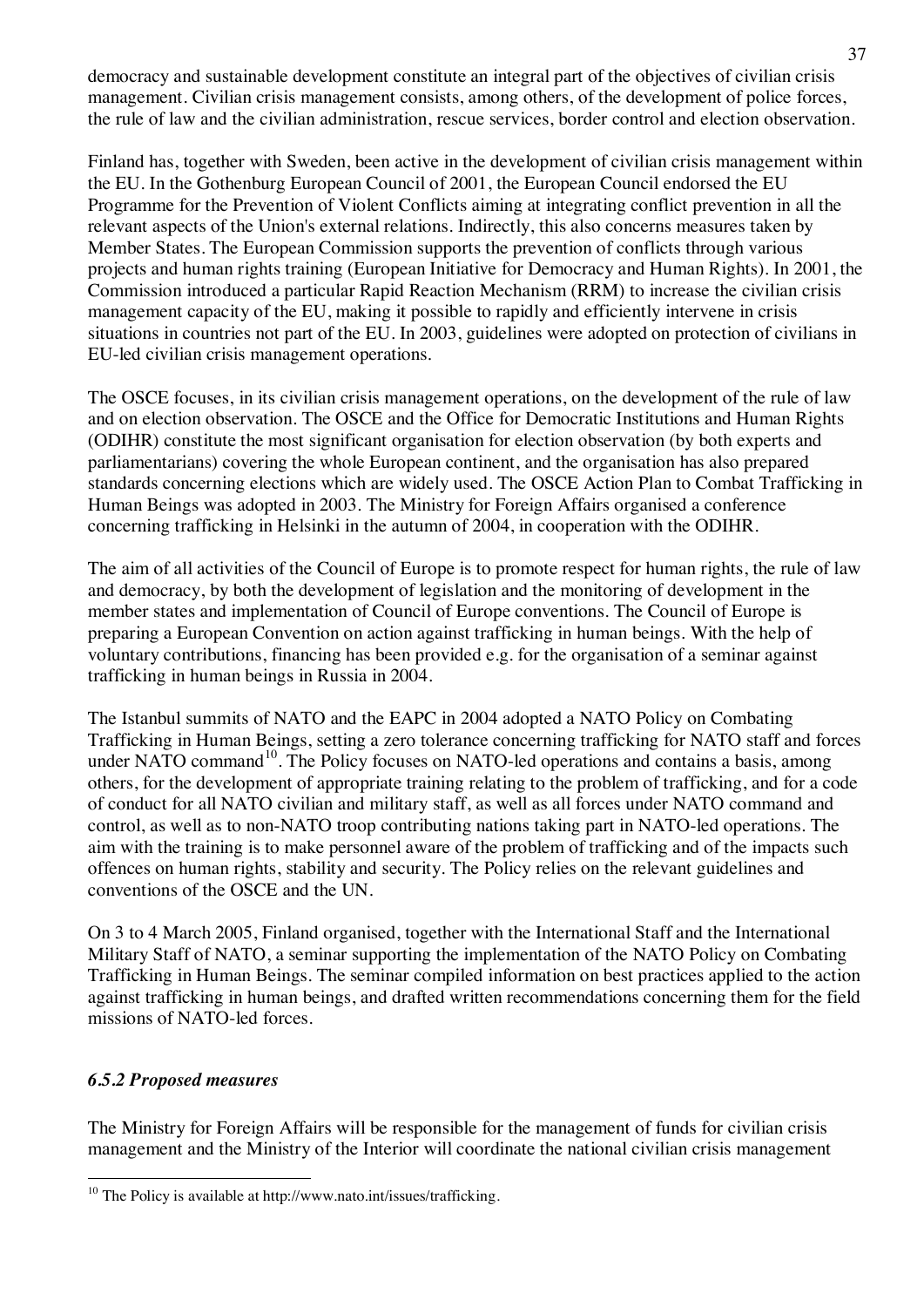capacities. The aim is to develop an efficient system of recruitment and training. Preparatory training for civilian crisis management operations will be arranged for all experts and observers sent by Finland. The protection of human rights will play an important role in all such training. Human rights aspects will also be taken into account in military crisis management and related training, and objectives relating to the promotion of human rights will be supported. Particularly in so-called CIMIC duties, combining both civilian and military aspects of crisis management, the awareness of trafficking as a phenomenon and its different dimensions is important. The Ministry of Defence and the Defence Staff will be the relevant partners of cooperation.

It is important that the prevention of trafficking in human beings be made part of the training of civilian and military personnel. The awareness of trafficking in human beings of those participating in civilian and military crisis management operations, and their preparedness to identify, protect and assist victims, will be increased. Information materials concerning trafficking in human beings will be prepared for the training of crisis management personnel and national authorities (including the Police, the Border Guard, the social welfare authorities, etc).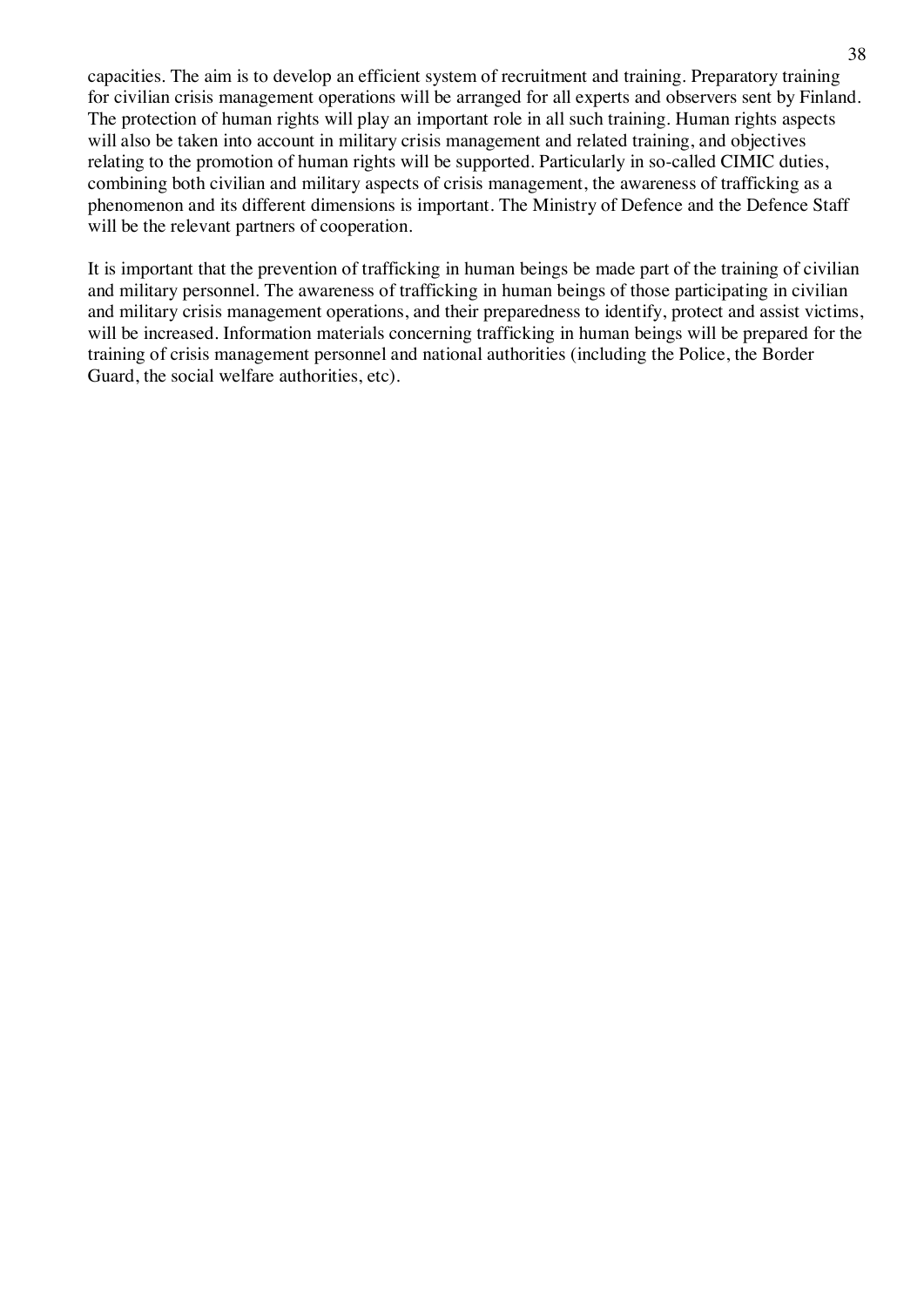# **7. Assistance to the victims of trafficking in human beings**

Because victims of trafficking in human beings are often in a particularly vulnerable situation in the country of destination, measures of assistance to victims are relevant in the action against trafficking. Such measures also help detect criminals and prosecute them, and prevent revictimisation. Proposals for measures of protection of victims are given in Chapter 8.

For the purpose of organising services for victims and guiding victims to use them, cooperation between the third sector and the authorities is important. The Supreme Police Command issued instructions for the police administration on 6 April 2004 concerning the provision of assistance for victims of crime. According to the instructions, the police shall, in addition to the services provided by the authorities, give information on the victim helpline and services relating to it, and guide persons needing help to use the services offered by the victim helpline. It also offers mental help, support and advice for victims of crime.

# **7.1 Financing and basic principles of the service system**

The aim with assisting victims of trafficking is that the existing service systems could be used as much as possible. A significant factor affecting the provision of services is the question of whether the victim has a municipality of residence in Finland. If the victim has a municipality of residence, the local authorities are responsible for providing the services in accordance with the provisions of the Social Welfare Act (710/1982), the Primary Health Care Act (66/1972), the Act on Specialised Medical Care (1062/1989) and the Mental Health Act (1116/1990). In such a case, the services and the possible security of income are financed by the local authorities. They are entitled to state subsidies for this purpose. The local authorities may either provide the services themselves or they may procure the services from another municipality, a private service-provider or the state.

In connection with the provision of social welfare services, the client shall be prepared a service, care, rehabilitation or other plan, unless the client only seeks temporary advice and guidance or the preparation of the plan is otherwise manifestly unnecessary. If the social welfare officials are not able to use the language spoken by the client, or where the client cannot make himself or herself understood because of sensory handicap, speech defect or other reason, the authorities shall provide for interpretation services where possible (Act on the Status and Rights of Social Welfare Clients, 812/2000, section 5). The patient's native language, individual needs and culture shall be taken into account in his or her care and treatment to the extent possible (Act on the Status and Rights of Patients, 785/1992, section 3).

Where the victim has no municipality of residence in Finland, he or she has no access to the social welfare and health care services provided by the local authorities, except where there is urgent need for services. In such cases, the most problematic stage is the period of time between the identification of the victim and the issue of a residence permit. During this period, the responsibility for the financing of services should be born by the state. It is proposed that a particular financing mechanism be created for the systems of reception and rehabilitation of asylum-seekers, which are part of the sector of administration of the Ministry of Labour, in order to finance the reception of victims and the provision of assistance to them.

The proposed service system should be based on the following principles:

• Ready-made financing: After the identification of the victim, it is important that access to services may be provided without delay and that the victim may be guided to use them. The initial stage is the most crucial in the provision of assistance. There is a risk of losing the victim,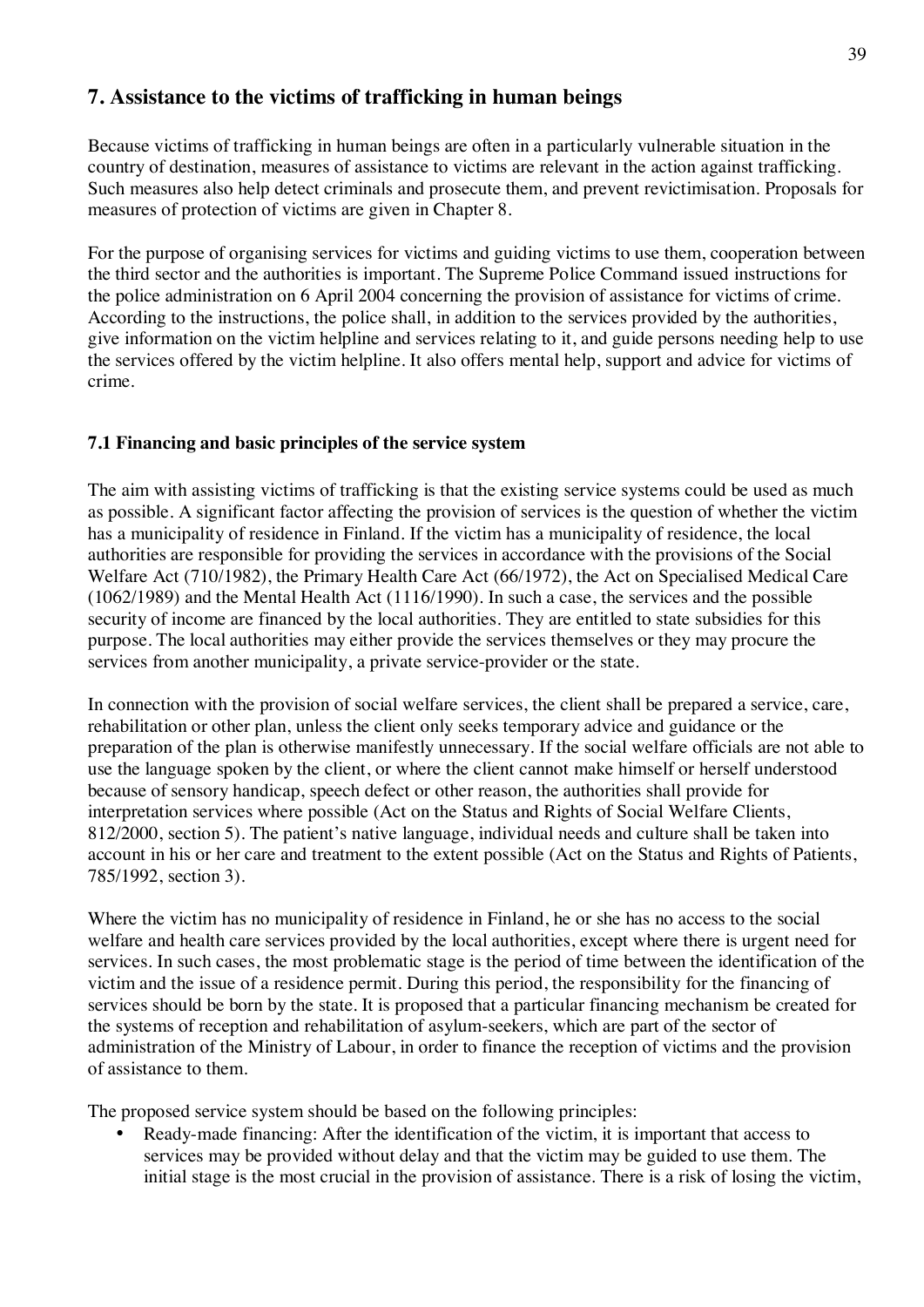in which case the victimisation may continue or there may be revictimisation upon return to the country of origin. The service-provider must, before guiding the victim to use the services, be able to trust in that the financing has been provided.

- Individual services: Because victims are different (women, men, children) and have different situations (sexual abuse or exploitation of labour), there must be a possibility to offer services according to the individual needs of the victims and to take their special situations into account.
- Foreseeability: The service-provider must be able to trust in the continuity of financing and in its amount.
- Regional coverage: Services must be available in all parts of the country.
- Flexibility: Services must be provided as long as the victim needs them. Some victims want to return to their countries of origin as soon as possible, whereas part of them, being witnesses or plaintiffs in court proceedings, may need services throughout the proceedings which may last even years.
- Prevention of abuse of the system: The financer of the services and the service-provider must aim at preventing and minimising abuse of the system.

As it is most likely that the number of victims needing services at the same time is relatively small and there are individual needs for services, the provision of services could also in respect of non-residents be based on the existing units and systems. In the arrangement of accommodation and subsistence, individual apartments and subsistence allowance, or safety houses or corresponding units, may be used, or in some cases private accommodation services may also be used. The other necessary social welfare and health care services could be procured from local authorities or private service-providers according to the needs.

# **7.2 Principles of assistance to victims**

Considering that trafficking in human beings constantly seeks new forms and there are victims in different situations, it is important to define the principles to be applied to the investigation and assessment of the different forms of trafficking and situations of victims, in connection with the provision of assistance. The following principles should help service-providers and support the planning and implementation of concrete measures.

# 1. Victim-based approach

A victim-based approach means that, instead of a perspective of legal assessment and application of law, attention is paid to the fact that victims need both time to recover and support for recovering from their traumatic experiences. The integration of victims into society is supported irrespective of whether the victim stays in the country of destination or returns to his or her country of origin. The services are adjusted in accordance with the victim's individual needs.

# 2. Empowerment of victims as an objective

In a process of empowerment, the individual is supported to regain financial and mental independence and the right of self-determination, as well as the capability and possibility to make decisions and choices concerning him or her personally.

In order to ensure that this objective is met, it is important that the victim obtains information:

- of his or her rights and obligations, as well as of the different alternatives available, explained clearly,
- in a language understood by the victim (preferably his or her native language),
- so that he or she also understands the contents of the information, and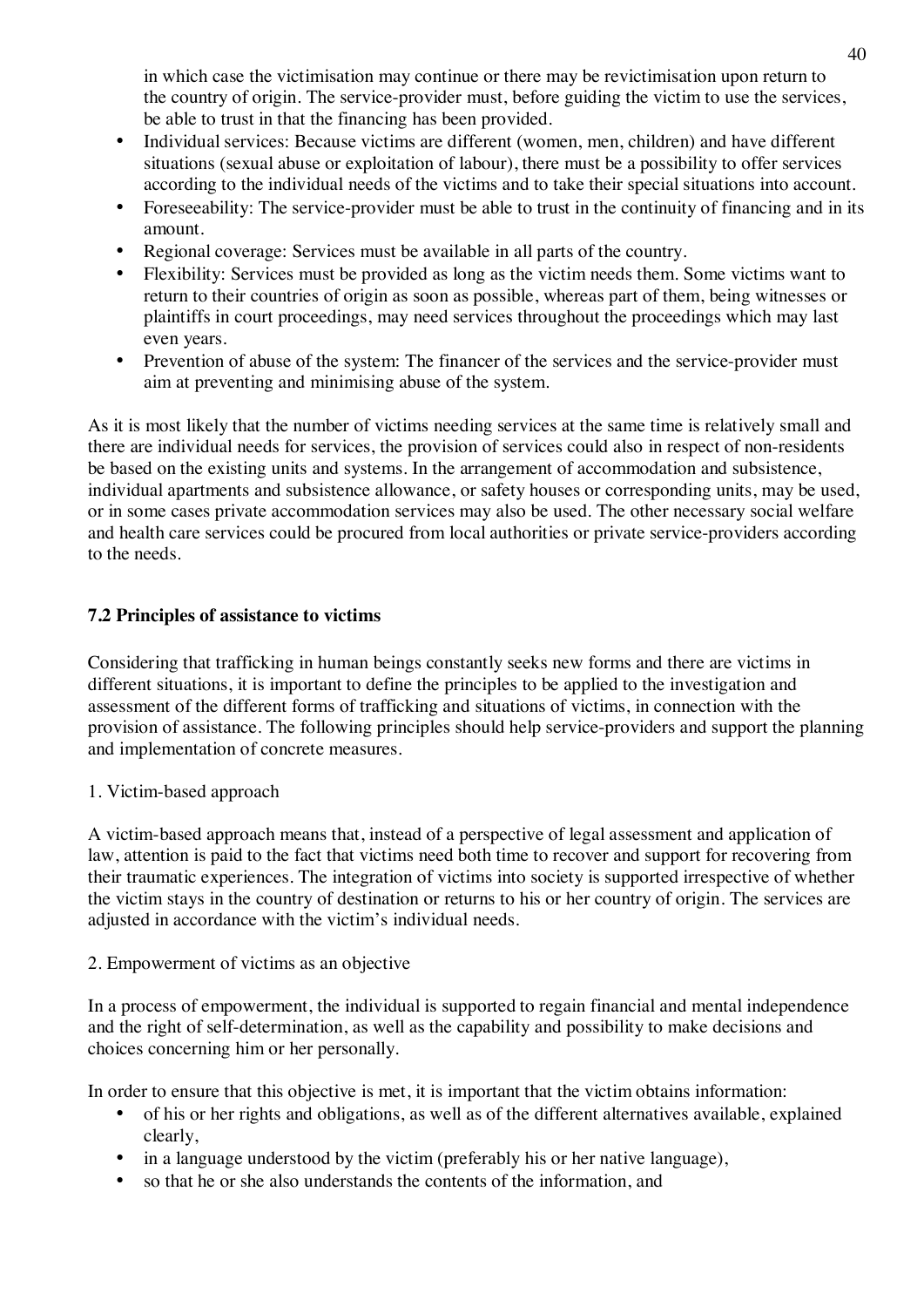• so that he or she is able to make choices and decisions on the basis of the information (concretisation of rights).

# 3. Cultural diversity and culture-sensitivity as objectives

All assistance to victims must take account of cultural diversity and be culture-sensitive. Because there are victims speaking different languages, it is important to provide training for persons who are able to communicate with victims, preferably in their native languages.

4. Cooperation among authorities and between authorities and third-sector actors

Services usually consist of an existing service network where both public services and third-sector services are used. The assistance of victims is based on cooperation among professionals representing different fields.

5. Integration of victims by providing services and informing them of the services available

Services aiming at the integration of victims into society require that the victim has been recognised as being one. In the organisation of services, attention is paid to how the victim is informed of the availability of services and of the criteria for having access to them.

6. Services provided must not be labelling or revictimising

It is possible that the victimisation does not end if the process of providing special services is too long and restricts normal life. The aim of services must be "normal life" as soon as possible, taking the victim's individual situation duly into account.

7. Ensuring the safety of victims and workers

The services are provided so that the safety of both workers and victims using the services is taken into account. Each service-provider shall define his or her professional duties and shall not exceed their limits. The different service-providers part of the network shall be aware of each others' basic duties and respect them.

# **7.3 Proposed services**

The present plan of action proposes services relating to investigative work, emergency assistance, support for victims, and legal assistance and counselling. In addition, the question of compensation for damage caused by the offence, and activities enhancing the integration of victims are addressed, and certain measures of special assistance to children are proposed.

All the services are also available to victims returning to their countries of origin, with a view to preventing revictimisation. The situation of victims is monitored in cooperation with the authorities and organisations of the countries of departure and destination. Exchange of information and training concerning working methods and concepts are relevant to ensure effective cooperation. Where necessary, interpretation services are available in connection with the assistance of victims.

# *7.3.1 Investigative work*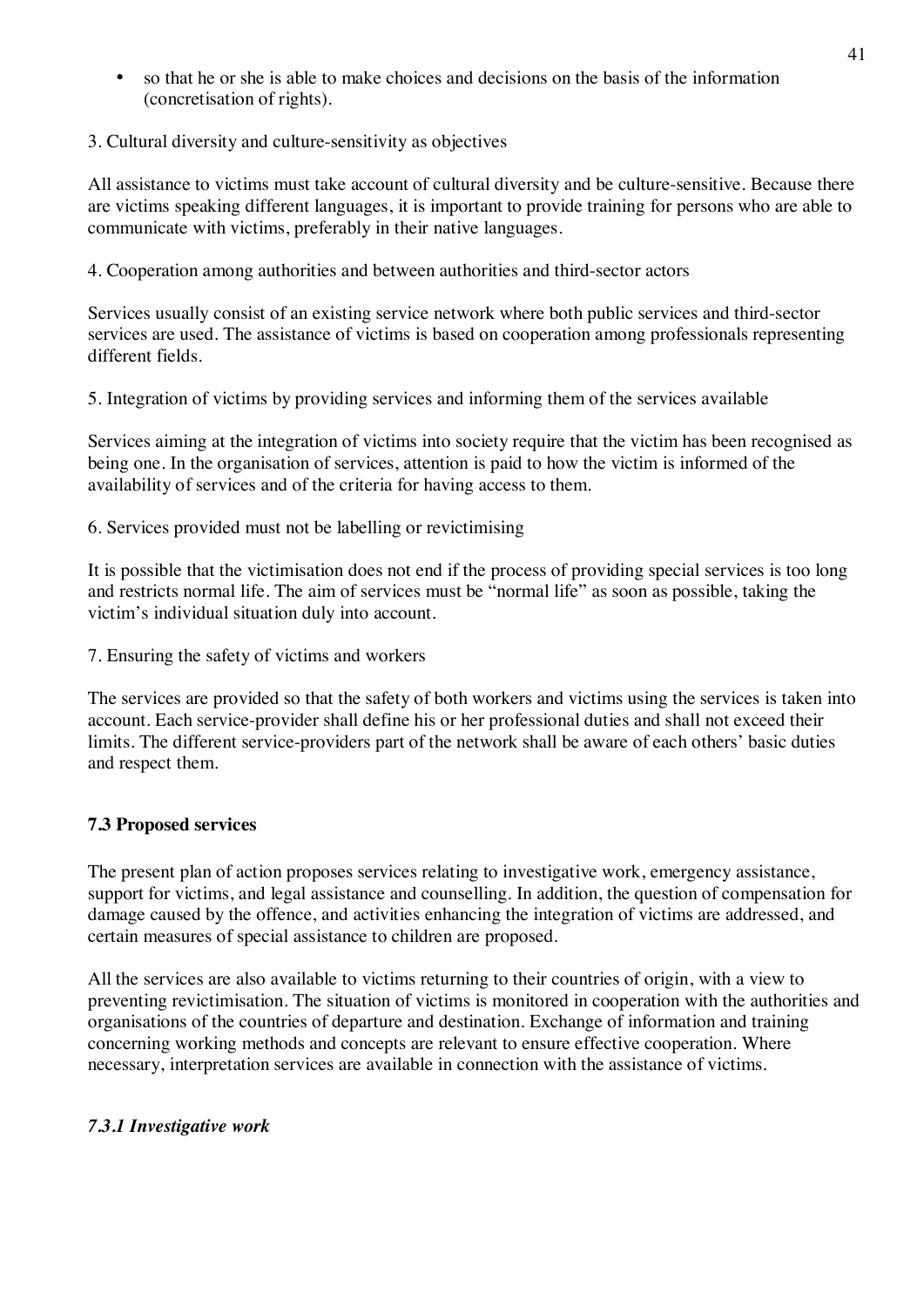In Finland, there are no strong traditions in investigative work, but such work has been carried out for years at least in connection with the youth and child welfare work of authorities, the social and youth work of the Church, and the work with intoxicant abusers and prostitutes. The police may contribute to the investigative work by providing information on typical victims and on the typical places where such persons can be found.

In 2003, an unofficial network of entities performing investigative work was created. For this purpose, it is not necessary that the investigative work is specifically targeted at victims of trafficking in human beings but it may refer to existing investigative work that covers different target groups.

Investigative work is demanding and requires profound training, capacity for field work, and professional skills. The investigative work may consist, for example, of:

- the provision of information on existing services and rights;
- the identification of problems;
- the compilation of information on the living conditions and every-day life of the target group;
- the motivation of the target group to make changes:
- the provision of concrete field services, meeting the needs of the target group; and
- the provision of guidance for the target group to use other services.

In future, means should be sought to include investigative methods in the basic training of social welfare and health care professionals. Furthermore, support should be provided for the networking of those performing investigative work, and the involvement of immigrants in the performance of investigative work should be supported.

# *7.3.2 Emergency assistance*

Emergency assistance will be provided as soon as the victim is found, reached or identified, irrespective of whether the victim resides in the country lawfully. In the provision of emergency assistance, attention must be paid, in particular, to the victim's capacities and mental state and to his or her capability to understand the provided information and to make decisions.

Emergency assistance consists of the following services:

a) the assurance of physical safety, housing, food, hygiene, subsistence;

- b) the assessment of physical health and the provision of the necessary immediate care:
	- physical traumas caused by violence;
	- physical traumas caused by sexual violence;
	- malnutrition;
	- infections:
	- sexually transmitted diseases;
	- use of intoxicants (alcohol, narcotic substances, psychopharmaceutical medicines);
	- tooth and mouth injuries;
	- gynaecologic examinations;
	- pregnancy;

c) the assessment of mental state and the provision of the necessary immediate care:

- mental traumas caused by violence:
- mental traumas caused by sexual violence;
- mental traumas caused by mental violence:
- mental traumas caused by imprisonment and isolation;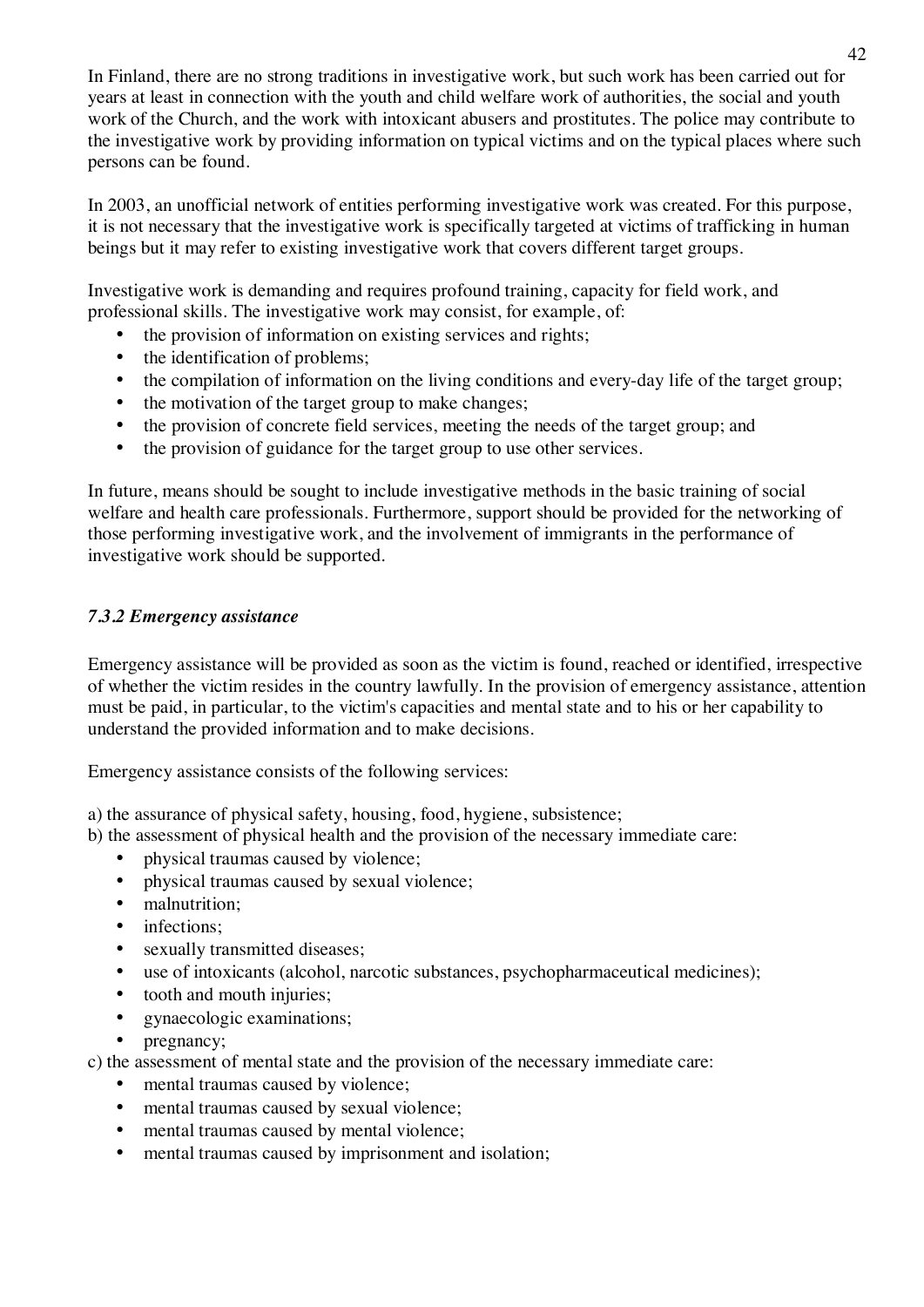d) the assistance by support persons or trusted persons (e.g. cultural interpreters trained for this purpose, or counsellors). The support person should, where necessary, be available throughout the period of residence of the person concerned in Finland.

# *7.3.3 Support for victims*

The selection of appropriate services for a victim is affected by the likely duration of his or her stay in the country. The need for and range of services are different where:

- a) the victim wishes to return or he or she is returned to the country of origin within a short time;
- b) the residence permit issued to the victim only guarantees a few months' stay;
- c) it is known that the stay in the country will last at least six months; or where
- d) the victim has a permanent residence permit or Finnish nationality.

In the provision of services, it must be remembered that the services do not as such restrict the customer's right of self-determination. The services must be based on the aim of guiding the victim to use normal services as soon as it is possible without violating his or her rights. When services are planned, it is also important to request the service-users to provide their views on the types of services needed and the ways in which these services should be provided (needs assessment).

The support services include:

a) Housing:

- housing services depending on the situation;
- shelter homes;
- supported housing; and
- independent living;

b) Means of living:

- subsistence allowance, labour market support; and
- salaried work:

c) Education:

- language courses;
- basic skills (reading, writing), where deficient;
- training preparing for working life and integration into society;
- vocational education; and
- further training for those already having a vocational education;

#### d) Employment:

- in-house training (within a normal framework);
- intensified labour market measures; and
- independent search for work;

#### e) Social assistance:

- support for integration into new surroundings;
- social networks:
- contacts with the country of origin and family; and
- support persons;

f) Mental support: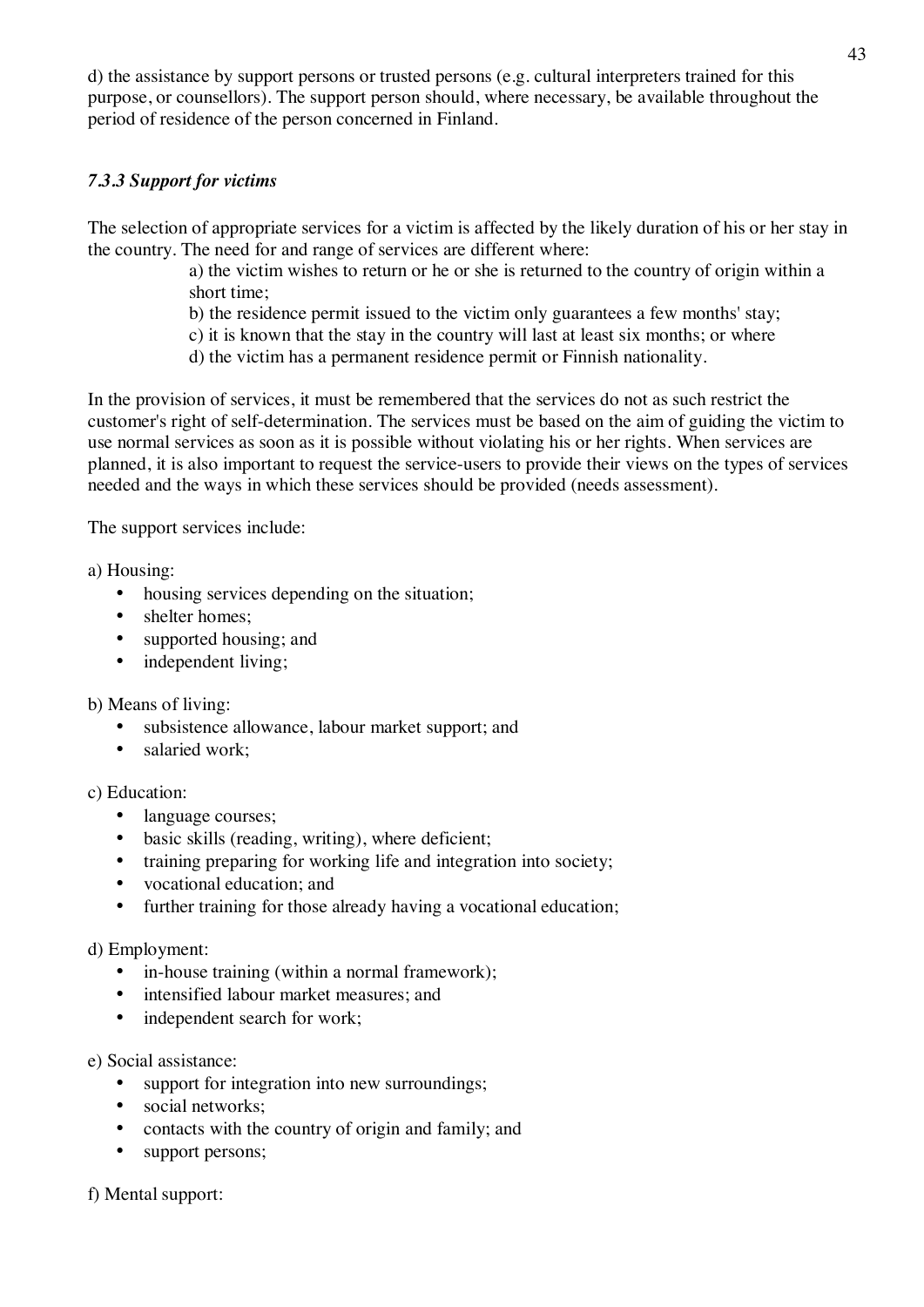- discussions;
- therapy;
- long-term post-trauma rehabilitation; and
- rehabilitation (improvement/restoration of mental capacities);

g) Health care services:

- treatments (physical injuries, contagious diseases, dental injuries); and
- rehabilitation (improvement/restoration of physical capacities);

f) Administrative assistance

- permits, various documents and decisions; and
- provision of information on Finnish administrative practices, and assistance in using the relevant services.

#### *7.3.4 Legal assistance and counselling*

To the extent that legal assistance and counselling is only understood as referring to assistance in criminal proceedings, the Finnish legislation may be considered to adequately enhance the possibility of victims of trafficking to use their rights. There is no need to amend the legislation. However, the special features of trafficking should be paid attention to in the interpretation of the provisions of law and in administrative practices.

It is considered that there is special reason for the provision of legal aid within the meaning of section 2, subsection 2, of the Legal Aid Act, among others, where a trafficking offence is being examined and the victim does not fall within other groups of persons entitled to legal aid under subsections 1 and 2 of section 2. Offences of trafficking in human beings are of such an aggravated nature that the restrictions on legal aid and assistance, set forth in the Act, should not be applied. The provision of legal assistance and counselling in these cases should not be made dependent on whether the victim has, for example, claims for damages against the offender. The question of claims for damages may also be unclear at the moment of taking the decision on legal aid.

The right to legal aid under the Legal Aid Act may be partly or entirely dependent on the financial situation of the victim. However, it may be presumed that victims of trafficking in human beings usually fulfil the criteria for the provision of legal aid. In the assessment of this question, the provisions of section 19 of the Government Decree on Legal Aid must also be taken into account, according to which it is possible to take a decision on legal aid even if no declaration of financial means has been attached to the application. Where the victim of trafficking is a foreign national, he or she may need special assistance in applying for legal aid. In this respect, the guiding role of the police officers investigating the offence is significant. The legal aid office must also try and provide counselling for the person applying for legal aid so that his or her right to legal aid is ensured. The provision of counselling is particularly relevant where the victim of trafficking is a foreigner.

Even where no legal aid is granted, because of the financial situation of the victim, or deficiencies in the application for legal aid, the court may appoint a counsel for the injured party for the trial in accordance with Chapter 2, section 1a, of the Criminal Procedure Act. A counsel is usually necessary already because of the consideration of possible civil law claims of the injured party. Furthermore, the victim of a trafficking offence may be appointed a support person under Chapter 2, section 3, of the Criminal Procedure Act. A support person may prove necessary, in particular, because of the suffering caused by the offence. In this respect, an amendment to the Act which is being discussed by Parliament (Government Bill 271/2004) is of relevance. According to the proposed new provisions, a support person could also be appointed where the injured party has claims in the trial. It is further worth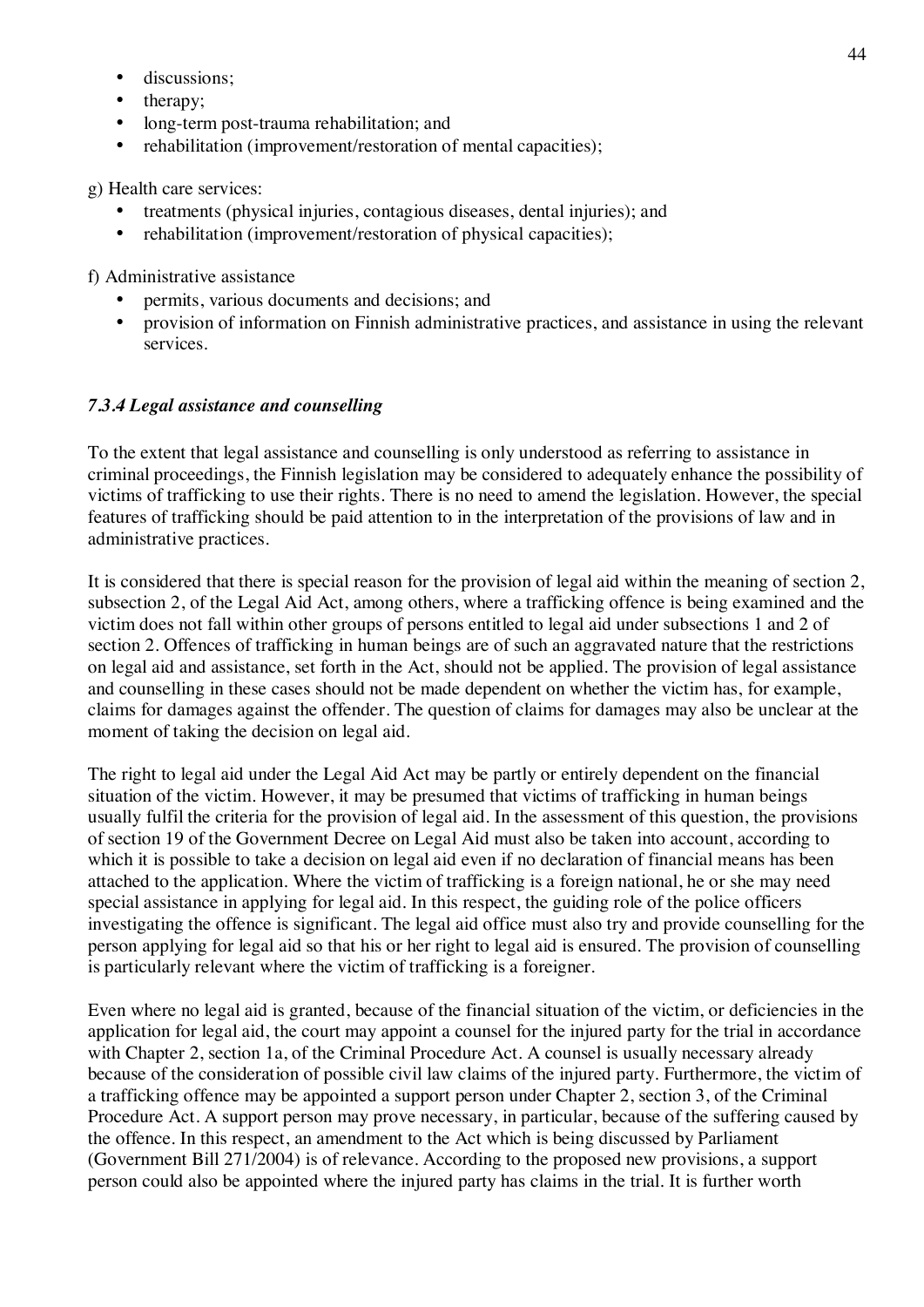underlining section 10, subsection 2, of the Criminal Investigations Act (449/1987), under which the prosecutor or the officer in charge of the investigations must take the initiative for the appointment of a counsel or a support person for the injured party pursuant to the provisions of Chapter 2 of the Criminal Procedure Act.

In respect of counselling, it is necessary to carry out a separate assessment of the situation.

# *7.3.5 Compensation for damage caused by the offence*

A victim of trafficking in human beings has the right to full compensation for damage suffered, in the same way as any victims of crime. The capability of the victim to use this right is enhanced by the fact that he or she is always assisted by a counsel, on the basis of the provisions of law on legal aid and criminal procedure. The actual payment of compensation is guaranteed by the victim's possibility to apply for compensation from the State Treasury under the provisions of the Act on Compensation for Crime Damage. In Finland, the payment of compensation is further enhanced by that the claims for damages may be presented in connection with the examination of a case subject to public prosecution, without it being necessary for the victim to institute separate civil proceedings for this purpose.

Chapter 5 of the Tort Liability Act has recently been amended, by an Act that will enter into force in January 2006. In the reform of these provisions, certain aspects relating to offences against personal liberty (e.g. trafficking in human beings) have been taken into account. Furthermore, a working group set up by the Ministry of Justice, to prepare a reform of the Act on Compensation for Crime Damage, has proposed in its report, among others, that the compensation to be paid for bodily injury under the Act be harmonised with the damages awarded by a court judgment. Such a reform will also improve the status of victims of trafficking in situations where it is not possible to present or not worth presenting claims for damages against the offender. In cases of offences against personal liberty, the maximum amount of compensation to be paid from state funds is proposed to be 3,000 euro. This limit for compensation does not, however, prevent a court from awarding a larger amount of damages in compensation for suffering, in which case the difference between the two amounts must be claimed from the offender.

In conclusion, the Finnish legislation duly guarantees the possibility of victims of trafficking to claim compensation for damage caused by the offence.

# **7.4 Residence permit**

# *7.4.1 Background and measures taken*

Trafficking in human beings has various links with the entry of foreigners and their residence in the country, and with removal of foreigners from the country. Victims of trafficking and members of the criminal groups carrying out trafficking are often foreigners. Therefore, in order to ensure the effectiveness of measures of assistance and protection, it is necessary that the lawfulness of the victim's residence in the country has been verified or is verified without delay. The exchange of information between the authorities and third-sector actors must be efficient and reliable, so that the immigration authorities are able to make a decision on whether the victim's residence in the country can be authorised (including the possible issue of a temporary residence permit) or whether the person, whose residence may be illegal, should be removed from the country.

Already before the entry into force of new Aliens Act (301/2004), on 1 May 2004, has there been an established interpretation that victims of trafficking may, where necessary, be issued a temporary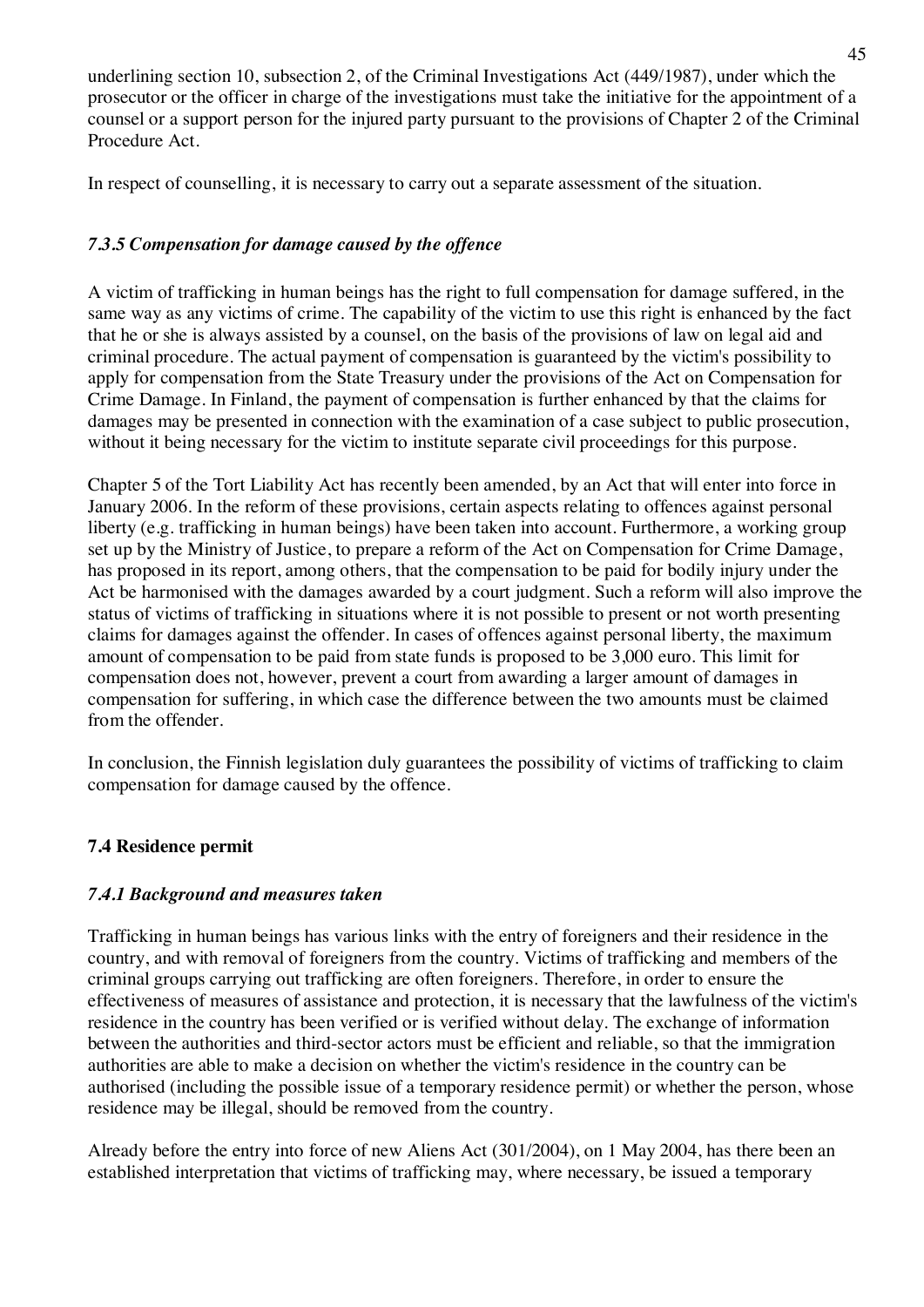residence permit on special grounds. This has been affected, among others, by political guidelines adopted within the framework of international cooperation.

The new Aliens Act contains several grounds that may be applied to the issue of a residence permit to a victim of trafficking, although the Act does not contain any explicit reference to trafficking. The refusal of a residence permit for a person arriving into the country without a permit may be manifestly unreasonable (section 40, subsection 1, paragraph 4, of the Act), for different reasons. Aliens residing in Finland may also be issued a temporary residence permit if they cannot be returned to their home country or country of permanent residence for temporary reasons of health, for example (section 51). Furthermore, aliens residing in Finland may be issued a continuous residence permit if refusing a residence permit would be manifestly unreasonable on compassionate grounds (section 52). Apart from these grounds, a victim of trafficking may apply for asylum or residence permit on other grounds. However, the principle of non-refoulement (section 147) is binding on the authorities irrespective of application.

It must, nevertheless, be remembered that victims of trafficking may already be lawfully residing in the country on the basis of a residence permit (e.g. as a family member of a Finnish national) or as Finnish citizens (by birth or through the grant of nationality). Thus, in addition to trafficking taking place across the external borders of the EU, adequate attention must be paid to trafficking within national borders and within the EU and Schengen states.

# *7.4.2 Proposed measures*

In connection with issuing its opinion (EV 37/2004) on the new Aliens Act, the Finnish Parliament required that supplementing provisions be prepared urgently concerning the status of victims of trafficking in human beings. The needs in respect of the Aliens Act will be assessed within the framework of a project to be introduced by the Ministry of the Interior. In this respect, the transposition of Council Directive 2004/81/EC of 29 April 2004 is also of relevance.

The Directive places Member States under an obligation to issue, subject to certain conditions, a residence permit to third-country nationals who are victims of trafficking in human beings or who have been the subject of an action to facilitate illegal immigration, who cooperate with the competent authorities. Before the issue of the residence permit, as well as after its issue, Member States shall ensure, among others, that the third-country nationals concerned who do not have sufficient resources are granted standards of living capable of ensuring their subsistence and access to emergency medical treatment. According to the Directive, Member States shall ensure that the third-country nationals concerned are granted a reflection period, so that they can take an informed decision as to whether to cooperate with the competent authorities. The duration and starting point of the period shall be determined according to national law. The Directive aims at intensifying the combat against trafficking by introducing a temporary residence permit to encourage victims of trafficking to cooperation with the authorities in the investigation of the offences. The Directive must be transposed by 6 August 2006.

The United Nations Convention against Transnational Organized Crime and its Protocols, the aforementioned EU Directive and the new Convention of the Council of Europe have made the element of cooperation with the authorities an essential part of the issue of temporary residence permits. This way, the possibilities of organised criminal groups to carry out their activities may be weakened and offenders may be brought to justice. It is also possible to issue permits irrespective of the criterion of cooperation, in which case the issue of the permit is based more on compassionate grounds and general assessment of what is reasonable.

A specific reference to victims of trafficking must be added to the provisions of the Aliens Act concerning the grounds on which a residence permit may be issued. Such a reference could be included,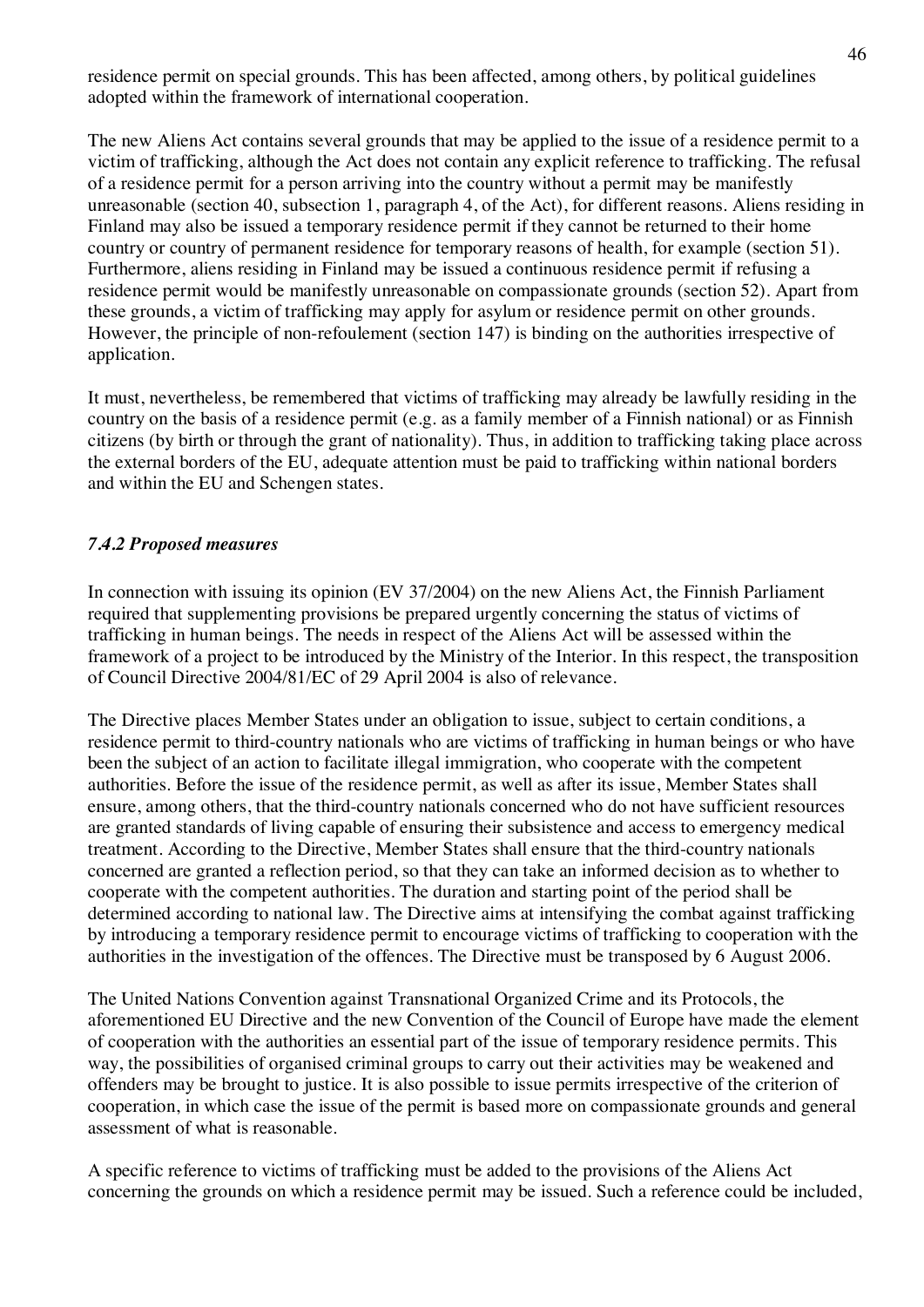for example, in section 52 of the Act (issue of residence permit on compassionate grounds) which does not involve any requirements of subsistence. In respect of victims of trafficking, it must be possible to issue both temporary and continuous residence permits. A residence permit that has first been issued temporarily may later be replaced with a continuous one. Under section 79, subsection 1, of the Act, only persons with a continuous residence permit are exempted from the requirement of applying for a worker's residence permit.

During the assessment of the criteria for the issue of a residence permit relating to a victim of trafficking, the authorities must refrain from refusing the entry for the person concerned even if he or she resides in the country illegally. In the light of the aforementioned Directive and international instruments, the person concerned must also have a reflection period allowing stay in the country before actually filing an application for a residence permit. During this reflection period, the victim may recover and escape the influence of the perpetrators, to make a decision on whether to cooperate with the authorities. The provisions of national law must be supplemented in this respect.

A victim of trafficking who has been issued a residence permit may work in the country without applying for a worker's residence permit under sections 79 and 80 of the Aliens Act.

# **7.5. Integration**

Under section 3 of the Act on the Integration of Immigrants and Reception of Asylum-Seekers (493/1999), Integration measures are available to persons who have moved to Finland and have a home municipality in Finland as referred to in the Municipality of Residence Act (201/1994). Foreigners may have a home municipality in Finland if they live in the country and have the intention of staying in the country permanently, and have a valid residence permit that entitles the foreigner at least to one year's residence, where a residence permit is required.

The purpose of the integration measures is to enhance the integration, equality and freedom of choice of immigrants, including victims of trafficking, by measures that support the achievement of skills and knowledge needed in society. Integration means measures and resources provided by the authorities, including the right to an integration programme prepared in cooperation with the local authorities and the employment office, and to an integration subsidy.

In the integration programme, the local authorities, the employment office and the immigrant agree on measures supporting the immigrant and his or her family in the achievement of the skills and knowledge needed in society and work. The integration subsidy is a grant designed to ensure the subsistence of the immigrant during the implementation of the programme, which enhances and improves his or her possibilities to find work and further training and his or her possibilities to participate in Finnish society. One of the most relevant means for this purpose is language training.

The aforementioned integration measures would mean a possibility for the victim of trafficking to get familiar with the rights afforded by Finnish society as well as with the duties imposed by it. In cases of trafficking, the integration measures should include the provision of guidance concerning the victim's personal legal status and his or her access to services.

The Constitution of Finland guarantees Finnish nationals and foreigners within the jurisdiction of Finland (nationals of other states or stateless persons) basic educational rights, for example. These rights include, among others, the right of everyone to basic education free of charge, and an opportunity to receive other educational services in accordance with their capacities and special needs, as well as an opportunity to develop oneself. All children residing permanently in Finland have the obligation to attend basic education, and they also have the right to pre-school education. The local authorities are under an obligation to provide children at school age residing within their jurisdiction with basic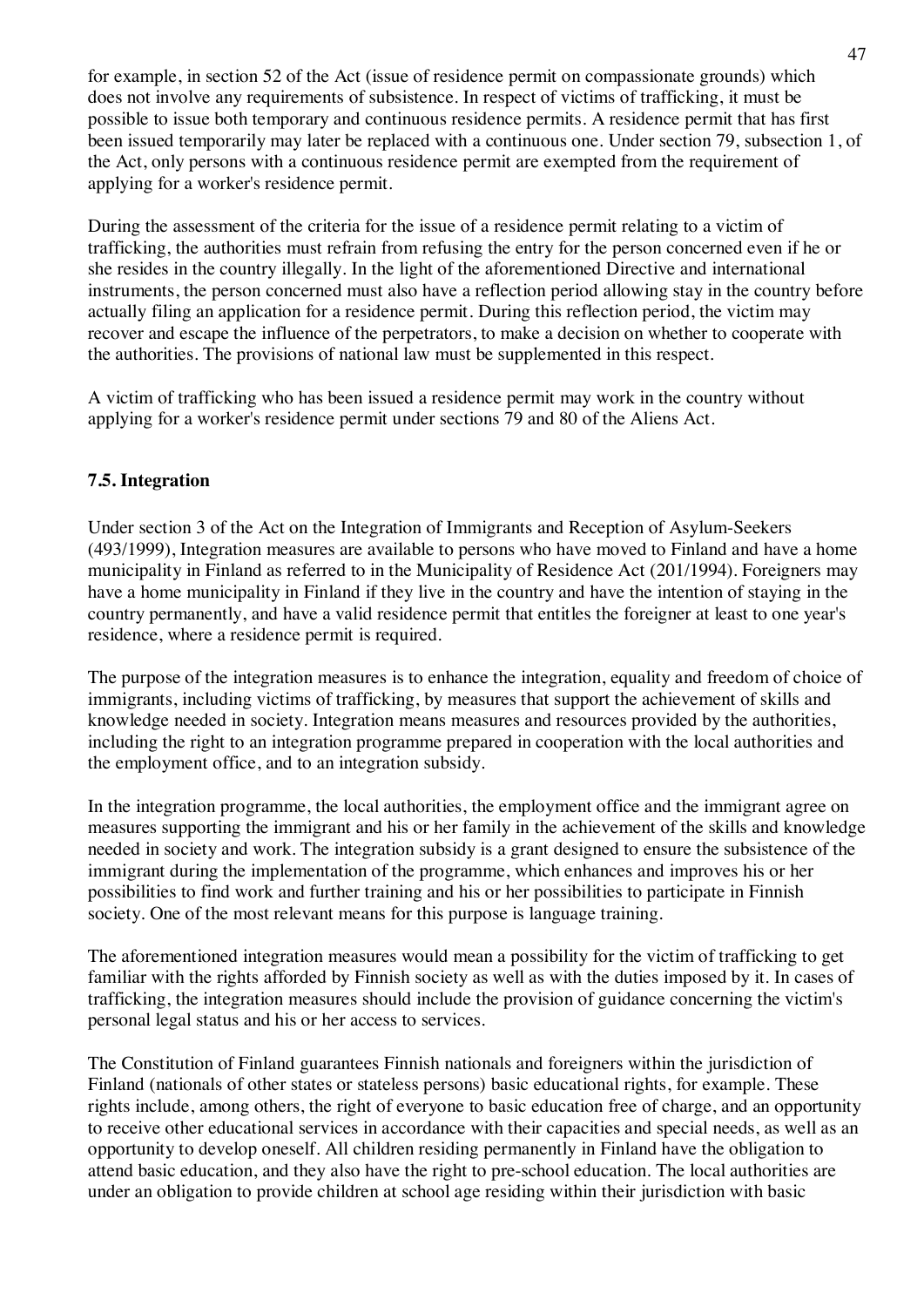education and, during the year prior to the start of school, with pre-school education. This means that society has a duty to provide adequate educational facilities.

Under the Basic Education Act (628/1998), the local authorities may arrange basic education or preschool education to be given in a foreign language, but there is no such obligation. The Ministry of Education and the National Board of Education have no competence to issue binding orders on the local authorities where the local authorities have no obligation by law to provide a particular type of education. However, the legislation does not set any obstacles for the local authorities or other providers of education to admit a child into basic education or pre-school education irrespective of the child's permanent residence in the municipality in question.

In 2001, the Ministry of Education prepared its first immigration policy guidelines concerning education, which were supplemented in 2003. The purpose of the proposals made in these guidelines is to clarify the immigration policy applied by the educational authorities and to enhance good ethnic relations. The relevance of activities suppressing racism and enhancing tolerance, as part of the activities of the Ministry and other educational authorities, is underlined.

In accordance with the Development plan for education and university research for the period 2003- 2008, the increasing immigration, including the possible integration of victims of trafficking, is responded, in the first hand, by developing the general educational and research system so that the special needs of immigrants are taken into account. Tolerance and a positive attitude to different cultures will be stressed as part of all education and training. Equality between men and women is one of the fundamental principles of Finnish educational police. In particular, the participation of immigrant girls and women in education and training will be further enhanced.

Basic vocational education, where the admission criteria and system of financing do not set obstacles to the admission of foreign students, may be mentioned as an important measure enhancing integration. In this respect, however, sufficient language skills and general preparedness to pursue studies are necessary.

In accordance with section 3 of the Vocational Education Act, immigrants may attend preparatory training before entering basic vocational education. Such preparatory training or vocational training may be part of the integration programme, depending on the language skills and general capacities of the student. The Ministry of Education and the Ministry of Labour have together assessed the availability of independent and labour market based integration training to immigrants between 15 June 2003 and 31 December 2004. In different programmes of training for teachers of vocational schools, different emphasis is given to cultural diversity. In accordance with the Development plan for education and university research for the period 2003-2008, the internationalisation of vocational education will be supported by developing school curricula and teaching methods and by enhancing international cooperation. The access of immigrant students to vocational education after basic school education will be improved. In particular, the possibilities of immigrants to get in-house training will be improved. The dropout of immigrant students of in vocational education will be reduced, by means of remedial education and support persons and with the help of teaching in the immigrants' own language.

# **7.6 Special assistance to child victims**

Children have particular rights and needs. Victims of trafficking under the age of 18 years have a need for special protection and child-sensitive measures of assistance. The provisions of the Child Welfare Act and the principles of child welfare must be complied with in the treatment of child victims and the best interests of the child shall be a primary concern in all assistance. The child's own views must be taken into account in all matters concerning him or her in accordance with his or her age and development. This also contributes to the best interests of the child. The authorities are under an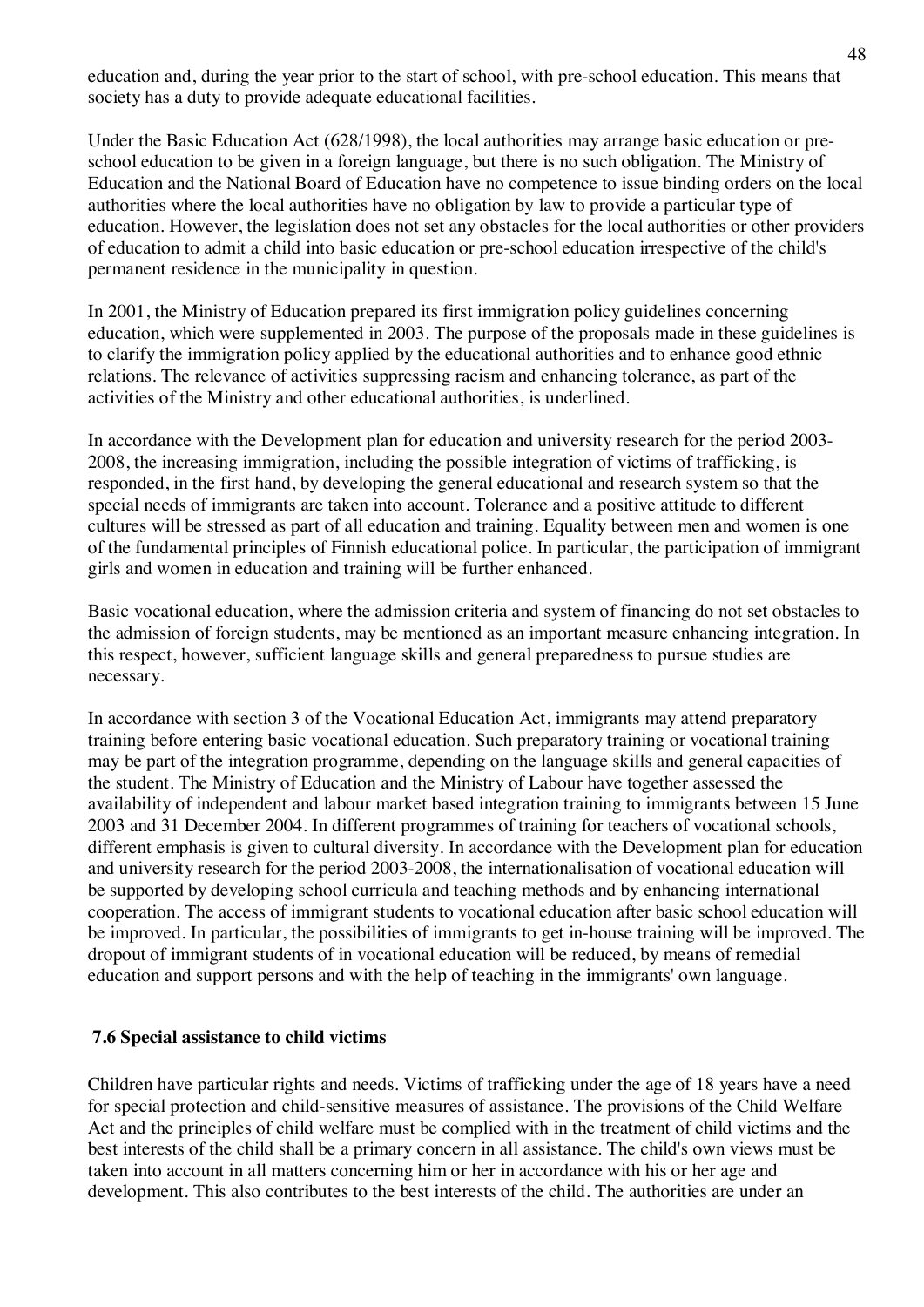obligation to protect the child's best interests if the parents or persons having custody over the child, being responsible for him or her, fail to take the child's best interests into account or are not capable to do it. The national programme of action for the prevention of the commercial sexual abuse of children also proposes measures that are of relevance for the implementation of the present plan of action.

In the provision of assistance for child victims, the provisions of the Child Welfare Act (683/1983) are of particular importance. Section 9 of the Act provides for the principles of child welfare that also constitute the basis for the treatment of child victims of trafficking. In child welfare measures, targeted at both families and individual children, the best interests of the child shall be a primary concern and the possibilities of the child's parents and other persons responsible for his or her care to raise the child shall be supported, so as to ensure appropriate conditions for the child to grow in. Where substitute care is necessary and in the best interests of the child, it must be arranged without delay as provided for in the Child Welfare Act. Child welfare measures must be taken as discreetly as possible and so that the measures do not jeopardise the child's favourable development.

In the assessment of what is in the best interests of the child, the child's own wishes and views shall be taken into account, the child's conditions shall be examined and an assessment shall be made of how the different measures would likely affect the child's development (section 10 of the Child Welfare Act). The social welfare official responsible for matters concerning the child must protect his or her best interests, provide assistance for the child ex officio, and guide the child to get adequate help where necessary.

Chapters 5 and 6 of the Child Welfare Act provide for public care and substitute care. Where the local authorities find that the conditions for public care exist, the child must be taken into care and placed in substitute care. In such a case, the child is placed in either extra-familial care or in a substitute family. During substitute care, the Social Welfare Board shall decide on the child's upbringing, supervision and other care as well as his or her place of residence, to ensure that the public care meets its purpose.

It is worth underlining the need of child victims of trafficking for protection and assistance and, therefore, the following measures are proposed:

- After the identification of a victim who is presumably a minor<sup>11</sup>, safe accommodation will be provided as soon as possible. The child will be provided with adequate information, care and education in accordance with his or her age.
- The expertise of specialists in child welfare shall be used in the provision of assistance for children.
- It is recommended that all child victims of trafficking in human being or child asylum seekers be designated a personal representative without delay. The representative exercises a guardian's right to be heard in matters pertaining to the child's person and assets, decides on the child's living arrangements and manages his/her assets $^{12}$ .
- The best ways for the appropriate organisation of emergency services for children will be assessed.
- Necessary measures to detect the child's parents or custodians will be taken, taking the best interests of the child duly into account.

<sup>11</sup> In respect of children, it may sometimes be necessary to consider special measures, such as the definition of age which is particularly challenging.

<sup>&</sup>lt;sup>12</sup> Section 26 of the Act on the Integration of Immigrants and Reception of Asylum-Seekers (493/1999), concerning the representation and the exercise of the right to be heard of a child who has arrived into the country without a guardian or legal representative. More detailed provisions on this are included in Chapter 12, sections 1 and 2, of the Code of Judicial Procedure, section 16 of the Administrative Procedure Act (598/1982), section 17 and section 18, subsection 3, of the Administrative Judicial Procedure Act, and the Guardianship Act (34/1898).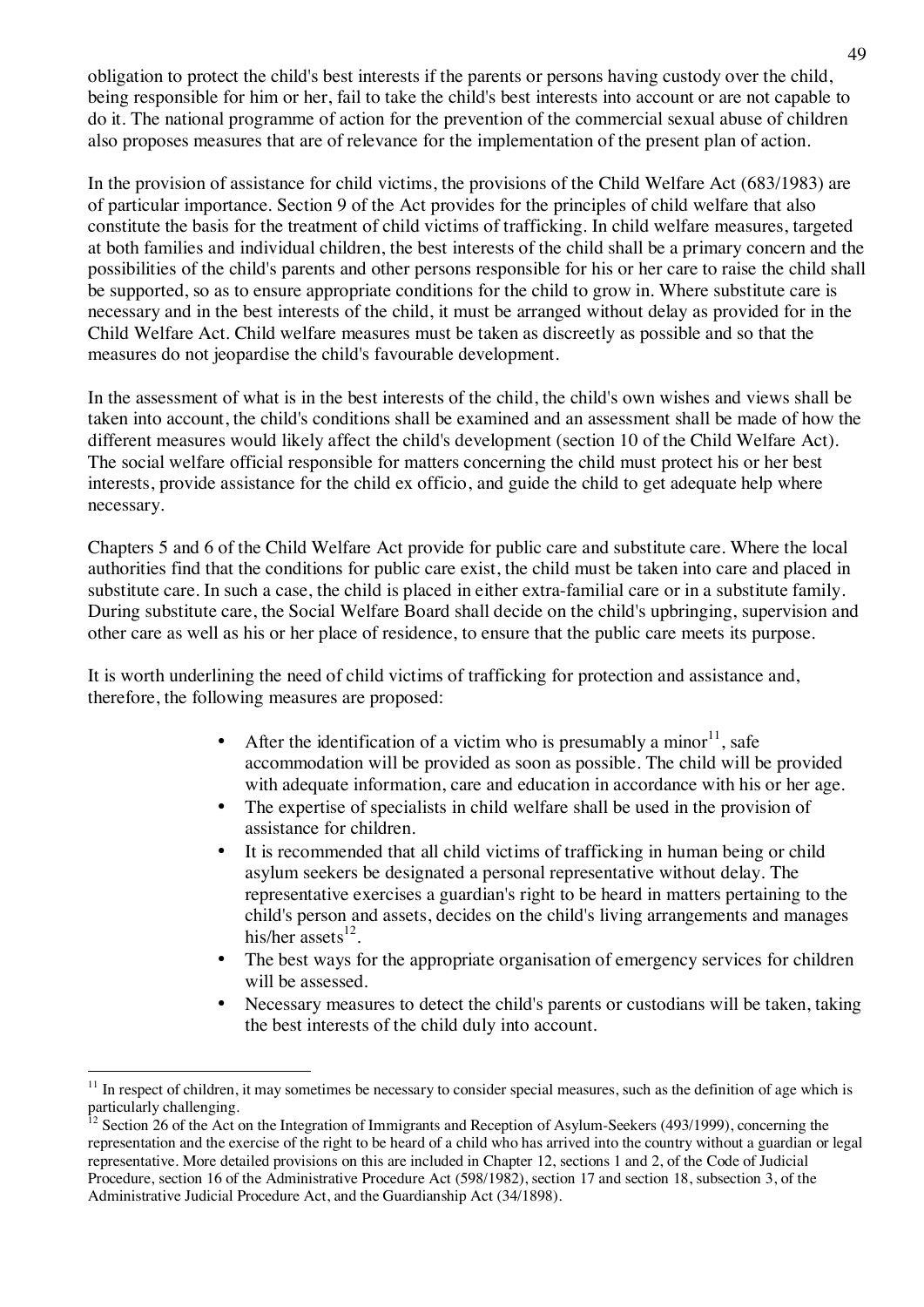In other respects, an assessment will also be made of the best ways to organise other forms of assistance to child victims.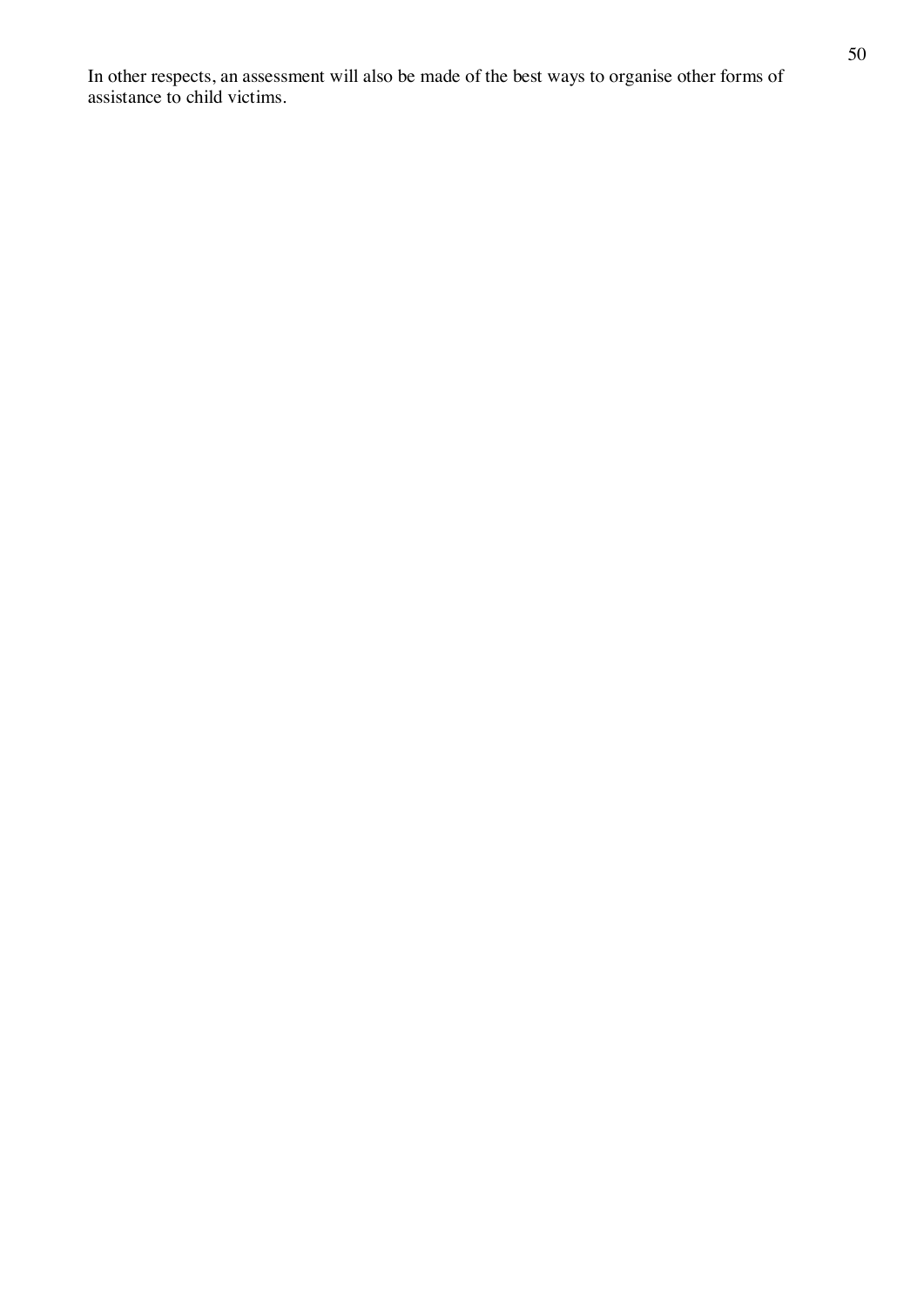# **8. Bringing traffickers to justice**

The present chapter proposes measures to ensure that those guilty of trafficking in human beings be brought to justice. The measures also contribute to the prevention of trafficking and the access of victims to courts.

The measures enhancing the bringing of traffickers to justice include, in particular, those to ensure the efficiency of preventive work and investigations as well as to develop cooperation among the authorities. An important measure guaranteeing prosecution is to ensure the appropriate protection of witnesses. This chapter further proposes measures for the protection of witnesses.

Trafficking in human beings also involves other criminal activities that must be addressed, in order to ensure sustainable results in the action against trafficking. Action against international organised crime and grey economy contribute to the action against trafficking.

# **8.1 Suppression of offences of trafficking in human beings**

# *8.1.1 Background and measures taken*

The effective criminal liability of traffickers requires, above all, that the offences are detected and the investigations are efficient. The detection of trafficking requires efficient long-term work by the police at both the local and the national levels.

According to section 2 of the Criminal Investigations Act, the police or another investigation authority shall carry out a criminal investigation where, on the basis of a report made to it or otherwise, there is reason to suspect that an offence has been committed. Under section 7 of the Police Administration Act, the local police shall investigate offences and other conduct jeopardising public order or security. Under section 9 of the same Act, the main responsibility for the suppression of international crime lies with the National Bureau of Investigation. The National Bureau of Investigation is responsible for suppressing international, organised, professional, economic and other serious crime, carry out investigations and develop crime prevention and methods of criminal investigations.

The Illegal Immigration Intelligence of the National Bureau of Investigation has as its duty to carry out intelligence activities and exchange of information relating to illegal entry and smuggling of persons, and particularly to the related suppression of organised crime. The Illegal Immigration Intelligence also carries out operations relating to the surveillance of immigration, and provides expert services for its partners of cooperation and publishes information concerning illegal entry, targeted at the authorities.

In 2004, a Surveillance Unit for Illegal Foreign Labour was established under the auspices of the National Bureau of Investigation. It is responsible, in cooperation with other police units and authorities, for detecting and investigating the use of illegal labour in such cases as have either international dimensions or national or social effects. In addition, the Unit investigates cases involving a need for particularly efficient compilation, management and analysis of information.

The purpose of the Surveillance Unit for Illegal Foreign Labour is to weaken and prevent the activities of groups involved in economic crime and professional exploitation of illegal foreign labour, by means of detecting, investigating and referring to prosecuting authorities offences and entities of offences relating to labour exploitation, and by intensively tracking proceeds of crime and assessing in each case whether the conditions for imposing a prohibition or temporary prohibition on activities exist.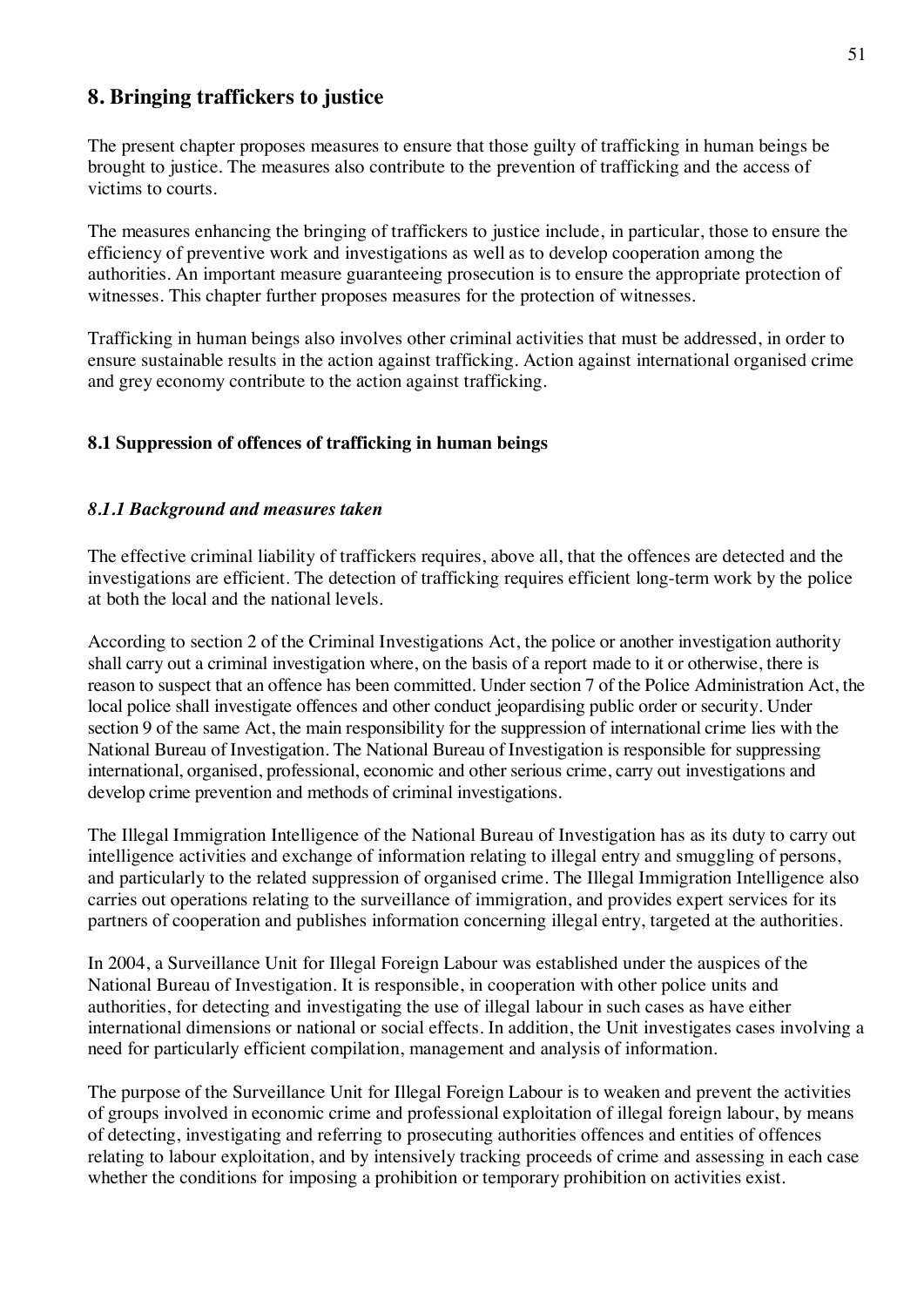On 17 June 2004, the Supreme Police Command set up a working group to assess the existing provisions of law on the hearing of children and the cooperation between different authorities during criminal investigations, as well as the interrogation techniques used in the hearing of children. On the basis of the report of the working group, the need for taking measures will be assessed.

# *8.1.2 Proposed measures*

The Police must, where possible, devote attention and resources to the suppression, monitoring and detection of trafficking in human beings, prostitution and related criminal activities.

Support will be provided for the Surveillance Unit for Illegal Foreign Labour and the Illegal Immigration Intelligence subordinate to the National Bureau of Investigation. The work of these two units also covers the suppression of trafficking in human beings. The units work in close cooperation.

# **8.2 Cooperation among authorities**

#### *8.2.1 Background and measures taken*

Efforts are made to intervene in trafficking in human beings, among others, through cross-border cooperation among the Police, the Customs and the Border Guard (PCFG cooperation). The purpose of this cooperation is to increase general awareness of trafficking and to provide training, as well as to arrange concrete on-site searches against suspected trafficking activities.

In accordance with the action plan for combating illegal immigration for the years 2005 to 2007, prepared by the Police, the Customs and the Border Guard, trafficking in human beings and illegal entry will be responded to by means of intensive national and international cooperation. In practice, this means multiple intelligence cooperation and joint development of methods of crime prevention.

Apart from national PCFG cooperation, Finland participates in international cooperation within the frameworks of the EU, Europol and Interpol, among others, as well as with the Baltic States within the framework of intensive neighbouring-area cooperation. This means that there are Finnish contact police officers e.g. in Russia, who go through visa applications with a view to detecting possible victims or perpetrators of trafficking in human beings. The cooperation among European states entails open and rapid exchange of information between the central authorities of the respective states. An example of this cooperation is the system of early warning that makes it possible to rapidly transmit information on cases of trafficking from the country where it has been detected to the other country concerned. In such cases, it is possible to even prevent planned criminal activities.

Fluent exchange of information between the authorities is a requirement for effective action against trafficking. Therefore, obstacles to the exchange of information are removed to the extent possible so as to intensify the suppression of trafficking offences. The exchange of information must take place in due respect for the privacy and human rights of the victim, taking his or her safety into account.

#### *8.2.2 Proposed measures*

Cooperation among the Police, the Customs and the Border Guard in the suppression of illegal immigration will be developed and strengthened. Other relevant partners of cooperation include the Directorate of Immigration and the Finnish diplomatic missions and consular posts abroad as well as the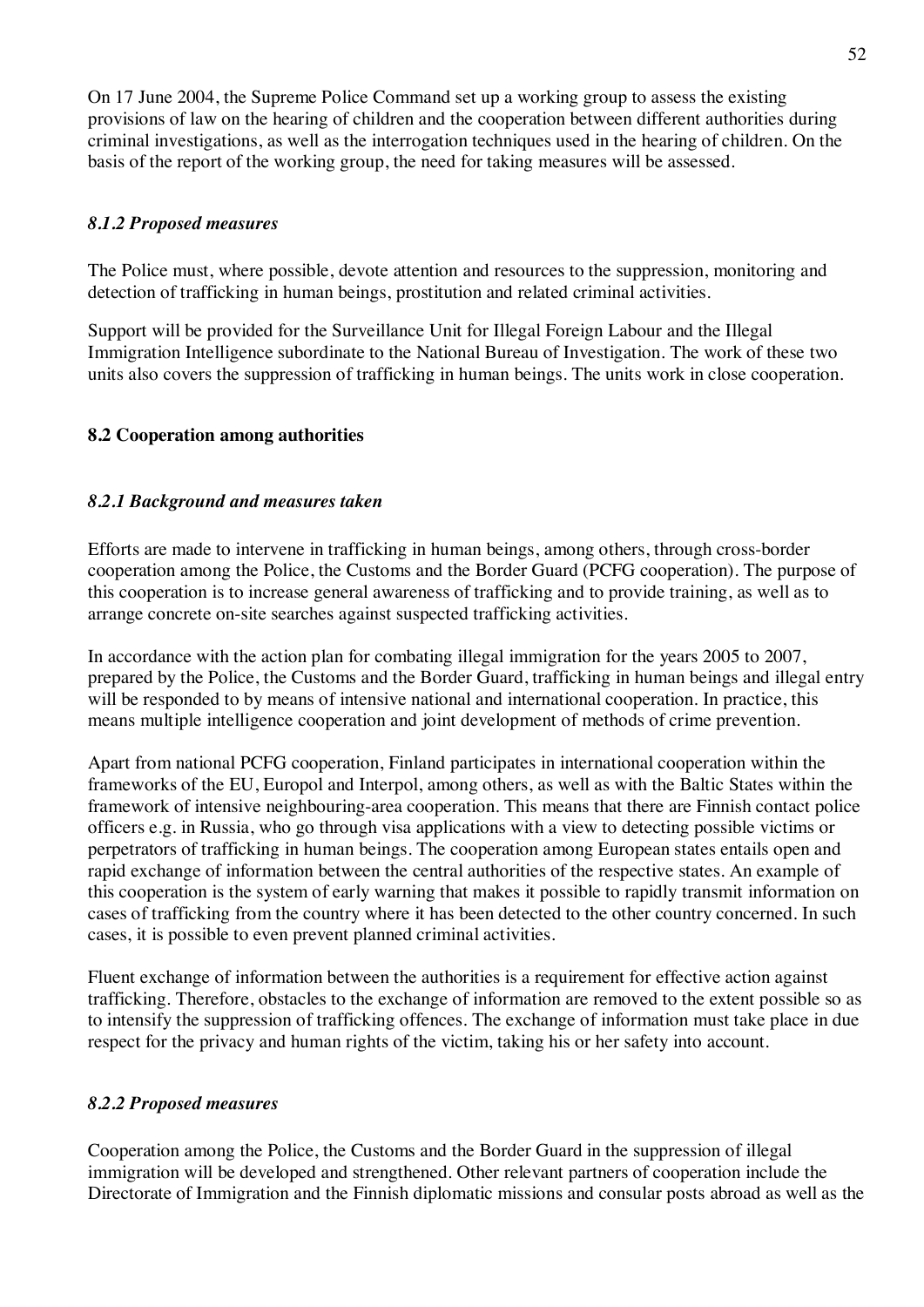police officers and experts working at them. International cooperation in action against trafficking in human beings and illegal immigration will be developed and strengthened.

Open and rapid exchange of information and other cooperation among the authorities is relevant for the prevention and detection of offences and for other stages of criminal proceedings. Efforts will be made to ensure fluent exchange of information between the authorities. The exchange of information must nevertheless take place so that the victim's safety is not endangered.

# **8.3 Protection of witnesses**

# *8.3.1 Background and measures taken*

The concept of "witness" in the Finnish provisions of law on criminal procedure is restricted to refer to those persons who have a role of witness in court proceedings. Thus, for example, the injured party who may be an important source of information in the court proceedings is not considered a witness. However, where necessary, the concept of "witness protection" may be seen as a wider concept encompassing all persons heard for the purpose of obtaining evidence in court proceedings.

Questions concerning witness protection include different aspects to be balanced. On the one hand, the purpose of witness protection is to ensure the establishment of the truth in court proceedings and, on the other hand, it pursues the aim of ensuring the safety of the person to be heard at the different stages of the proceedings and, where necessary, after the proceedings. Furthermore, the rights of the accused as guaranteed by different human rights conventions must be taken into account. Under Article 6, paragraph 3, subparagraph d, of the European Convention for the Protection of Human Rights and Fundamental Freedoms, and Article 14, paragraph 3, subparagraph e, of the International Covenant on Civil and Political Rights, everyone charged with a criminal offence has the right to examine or have examined witnesses against him. This requires, as a minimum, that the counsel of the accused has a possibility to present questions to the witness.

In 2003, Chapter 17 of the Code of Judicial Procedure was supplemented with provisions (Act No. 360/2003) to improve the protection of persons heard in court proceedings for the purpose of obtaining evidence. According to Chapter 17, section 34, subsection 1, paragraph 1, of the Code of Judicial Procedure, a witness, other person heard for the purpose of obtaining evidence, or the injured party may be heard in the main hearing without the presence of a party or other person where the court finds it appropriate and such a way of proceeding is necessary for the protection of the person to be heard or a person with whom he or she has a relation referred to in Chapter 15, section 10, subsection 2, of the Penal Code (spouse, common-law spouse or close relative), against a threat to his or her life or health. The parties must be provided with an opportunity to present questions to the person to be heard. However, this does not necessarily mean that the parties may directly hear the person concerned, but that there are different ways of providing the opportunity.

According to Chapter 17, section 34a, of the Penal Code, a witness, other person to be heard for the purpose of obtaining evidence, or the injured party may be heard by means of video conference or other appropriate technical means of communication allowing the participating persons to have an audiovisual contact with one another, subject to the conditions set forth in section 34.

According to the explanatory part of the Government Bill (HE 190/2002) to enact the aforementioned provisions in Chapter 17 of the Code of Judicial Procedure, witness protection, in a wide sense, consists of all means to ensure that the person heard in court proceedings may freely and without external pressure tell his or her information. Witness protection measures may be needed throughout the court proceedings and also thereafter. The family members of the person to be heard may also be subjected to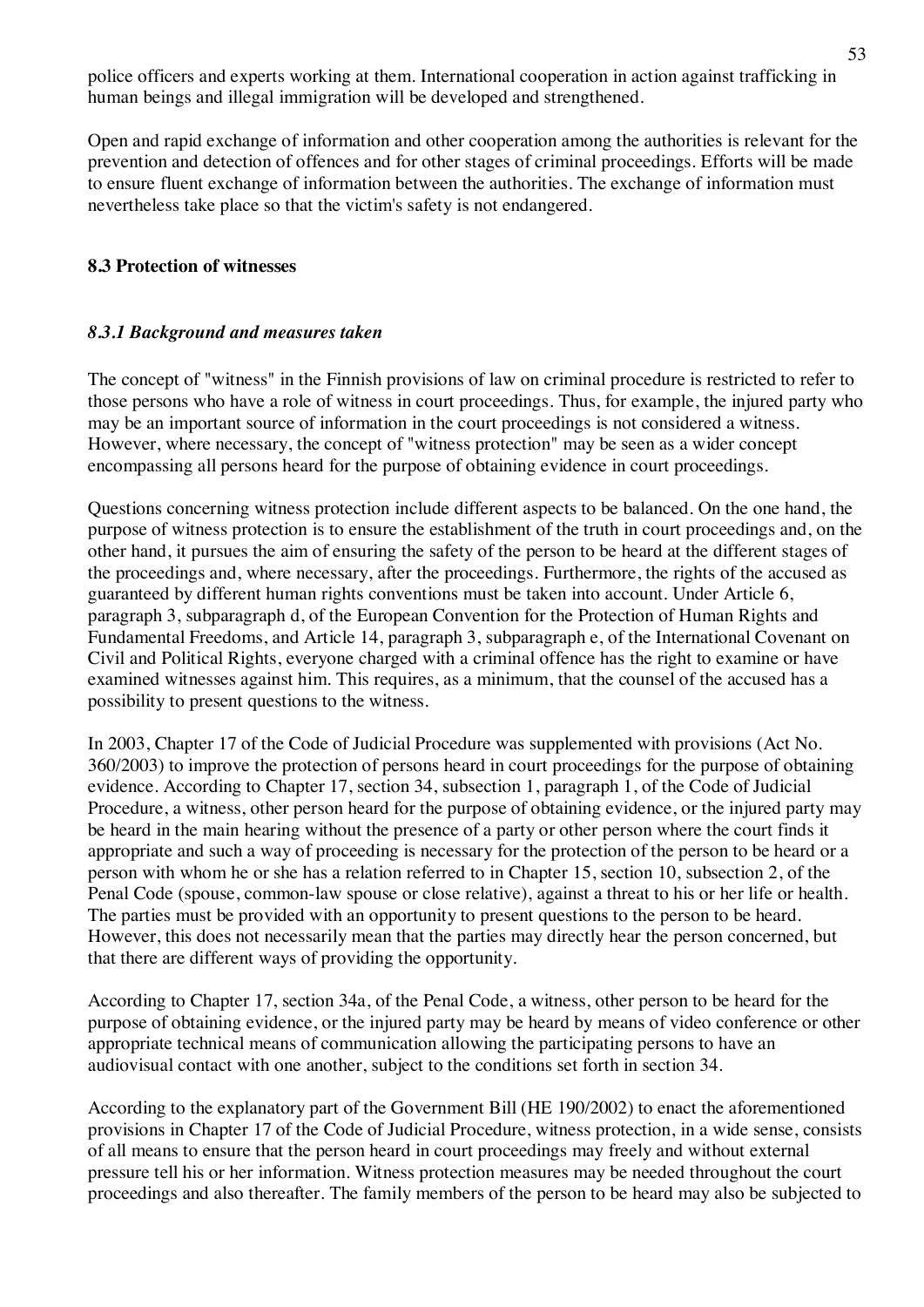pressure or threats. According to the Government Bill, there are no comprehensive studies made of the existence, extent and objects of the threatening of witnesses in Finland. However, according to a general assessment, such threatening is not very usual. There is, nevertheless, need for witness protection, particularly in cases of organised crime which often constitutes the framework for trafficking in human beings and related offences.

Apart from the aforementioned provisions in Chapter 17 of the Code of Judicial Procedure, there are other provisions of law affording protection for persons to be heard in connection with court proceedings. In the present plan of action, a few examples of such provisions of law may be mentioned. According to Chapter 15, section 9 of the Penal Code, threatening a person to be heard in the administration of justice is punishable. The provisions of law concerning restraining orders aim at further improving the protection of persons feeling themselves threatened. There are also restrictions provided by law concerning the provision of contact information, meaning that a party's contact information shall not be indicated in court documents to be submitted to the adverse party (Chapter 5, section 3, subsection 2, of the Criminal Procedure Act, and Chapter 25, section 16, subsection 1, of the Code of Judicial Procedure). According to section 11, subsection 2, paragraph 7 of the Act on the Publicity of Government Activities (621/1999), a party shall not have access, among others, to the address, telephone number or other comparable contact information of a witness, an injured party, another party to the case or a person who has reported an offence, made a report referred to in section 40 of the Child Welfare Act (683/1983) or another report giving rise to official action, if access would compromise the safety, interest or right of the witness, injured party, other party or the person making the report.

In 2001, the Ministry of Justice and the Ministry of the Interior designated a working group to submit proposals for the acceleration and increased efficiency of criminal proceedings. This working group set up a subordinate working group (working group on witness protection) that submitted a report in February 2003 concerning the applicable legislation and the concrete measures of authorities. During criminal investigations, protection has been provided for persons by means of transferring them temporarily from their homes to some other place, and they may have been accompanied by a police officer when taking care of things or moving at public places.

The aforementioned working group on witness protection observed that the Finnish legislation contains several provisions that may be considered relevant for witness protection. However, according to the working group, the means available for the protection of witnesses have not always been used efficiently enough, as they are not necessarily well known or found to be applicable to witness protection. The working group proposed that threats directed at witnesses or the injured party, or a justified fear of such persons, should lead to a risk analysis made in cooperation between authorities and to the necessary protection measures. The working group also proposed the establishment of a national support group specialised in witness protection.

# *8.3.2 Proposed measures*

Although it is estimated that the threatening of witnesses is not usual (Government Bill HE 190/2002), it is necessary to pay attention to questions relating to the protection of persons to be heard in connection with criminal investigations and court proceedings. For the purposes of the detection and investigation of offences of trafficking, the protection of persons to be heard may be of great significance.

With regard to the questions of witness protection, trafficking in human beings must be seen as part of a larger entity, i.e. the fact that crime is increasingly becoming organised. Organised crime often involves activities to maximise proceeds of crime, by whatever means, and measures to disguise such activities.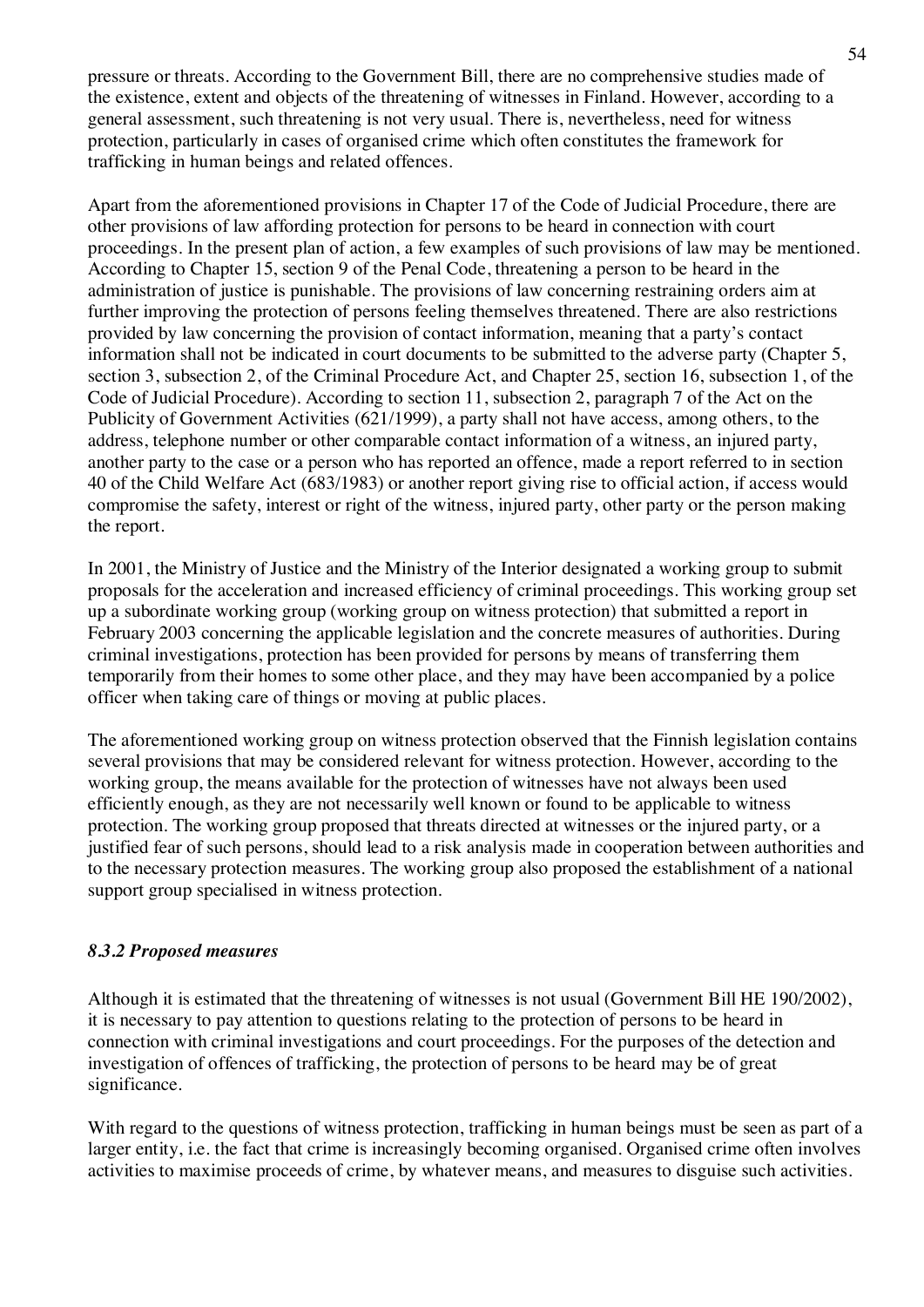Trafficking and related types of crime, such as pandering, are often carried out within the framework of organised crime.

On 16 June 2004, the Ministry of Justice and the Ministry of the Interior designated a working group assessing the need for anonymous witness statements and the contents of such statements, with regard to witness protection. The mandate of the working group was extended until 30 April 2005. The working group was also designated the duty of assessing the possibility of enacting provisions of law to allow the secrecy of the identity of a police officer who has been involved in undercover activities, in connection with the hearing of the police officer as witness or otherwise during criminal investigations or court proceedings. The underlying principle in the work is that the provisions of law concerning anonymous witness statements should apply to all persons heard for the purpose of obtaining evidence. These reforms would have most relevance for victims of trafficking.

Anonymous witness statements are used where they are necessary for the purpose of protecting the person to be heard against threats against his or her life or health, and other means available under Chapter 17, section 34 or 34a, of the Code of Judicial Procedure are not sufficient to suppress the threat. Effective protection may also require the secrecy of the identity of the person to be heard. In cases of trafficking in human beings, the accused are not necessarily aware of the identity of the victim, which is why the possibility of anonymous statements should also apply to the victims.

In cases of organised crime, the activities are often carried out so that the witness or the victim is only able to provide information on some persons involved. The financers or leaders of the activities, for example, may remain unknown. It should also be assessed to what extent persons involved in criminal activities, i.e. convicted or accused persons, should be covered by the possibility of anonymous witness statements. It must be remembered, however, that the identity of such persons may be revealed despite the anonymity of statements, on the basis of the information they give, in which case witness protection has no significance in practice.

There may as such be need for the anonymity of witness statements in the investigation of any types of offences. It is not possible to think that witnesses would only be threatened in cases of particularly serious crime or organised criminal activities. The offence of trafficking referred to in Chapter 25, section 3, of the Penal Code, for example, is considered a serious offence already because the minimum sentence is four months' imprisonment and the maximum sentence is six months' imprisonment.

The same scale of sentences applies to the aggravated procurement of illegal entry (Chapter 17, section 8a, of the Penal Code). Pandering, which is often related to trafficking and, in Finland, largely also to organised criminal activities, and which is in some cases known to involve threatening and coercion, should be covered by the provisions on witness protection, irrespective of whether the offences are aggravated ones. It is proposed in the present plan of action that the scope of application of witness protection be carefully considered so that it would also be useful in practice for victims of trafficking.

In addition to questions relating to anonymous witness statements, it is worth drawing attention to certain aspects underlined by the working group on witness protection in its report submitted in February 2003. The existing legislation already provides far-reaching protection of witnesses. However, the means available are not always used efficiently enough. Support should be given to the proposals of the working group on the protection of witnesses, concerning the introduction of risk analyses to be prepared in cooperation among authorities and the establishment of a national support group familiar with the protection of witnesses. The needs to improve the protection of witnesses must be assessed, and the legislative and administrative reforms required must be implemented. At the same time, the need for the protection of the victim and his or her family members as well as the means of protection must be established even if they are not heard in criminal proceedings. In this respect, it must nevertheless be remembered that the measures needed to protect victims of trafficking do not significantly differ from those required to protect witnesses or victims in cases of other offences. As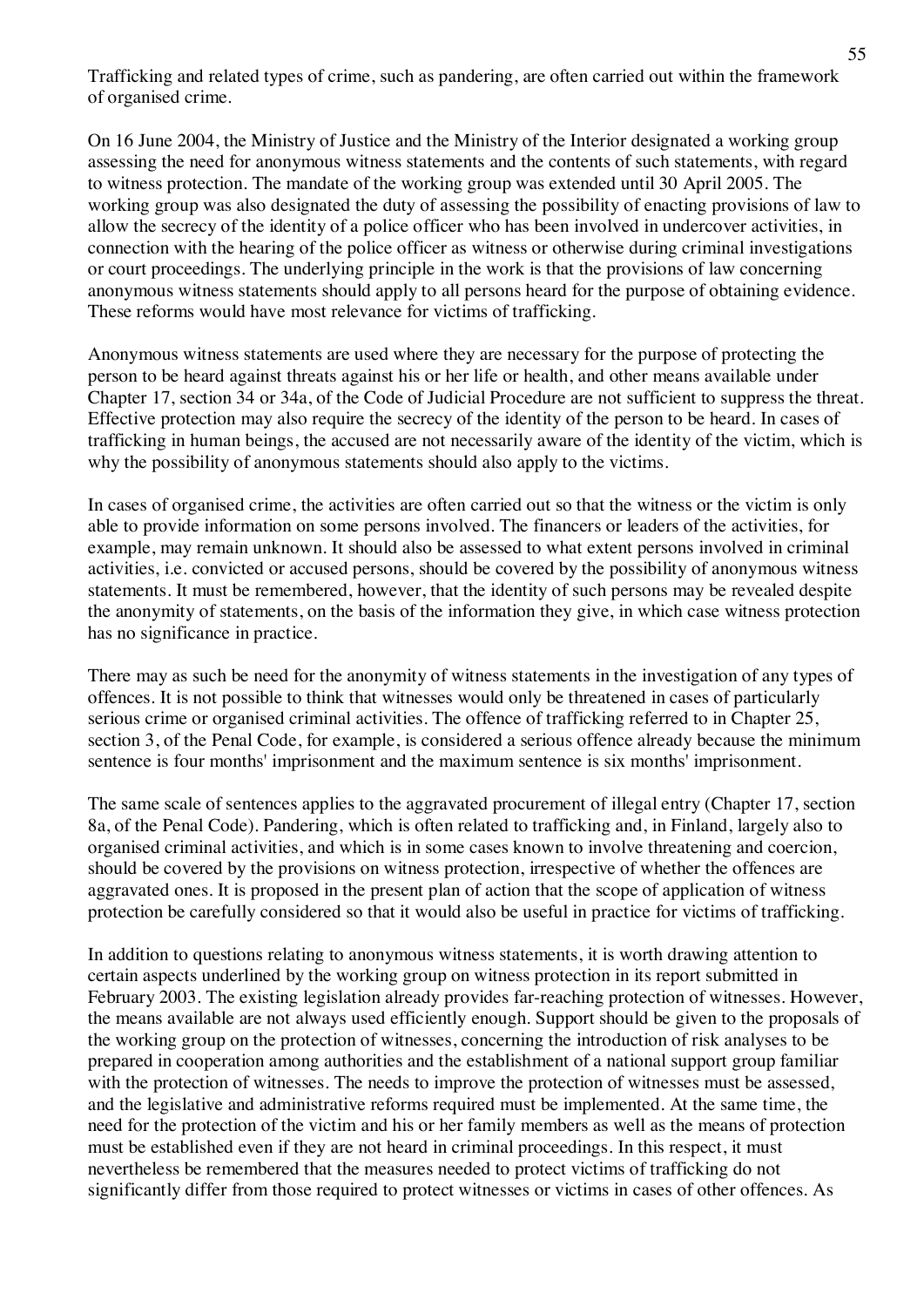mentioned in the foregoing, the need for witness protection is, above all, related to organised crime, and trafficking offences only constitute part of such crime.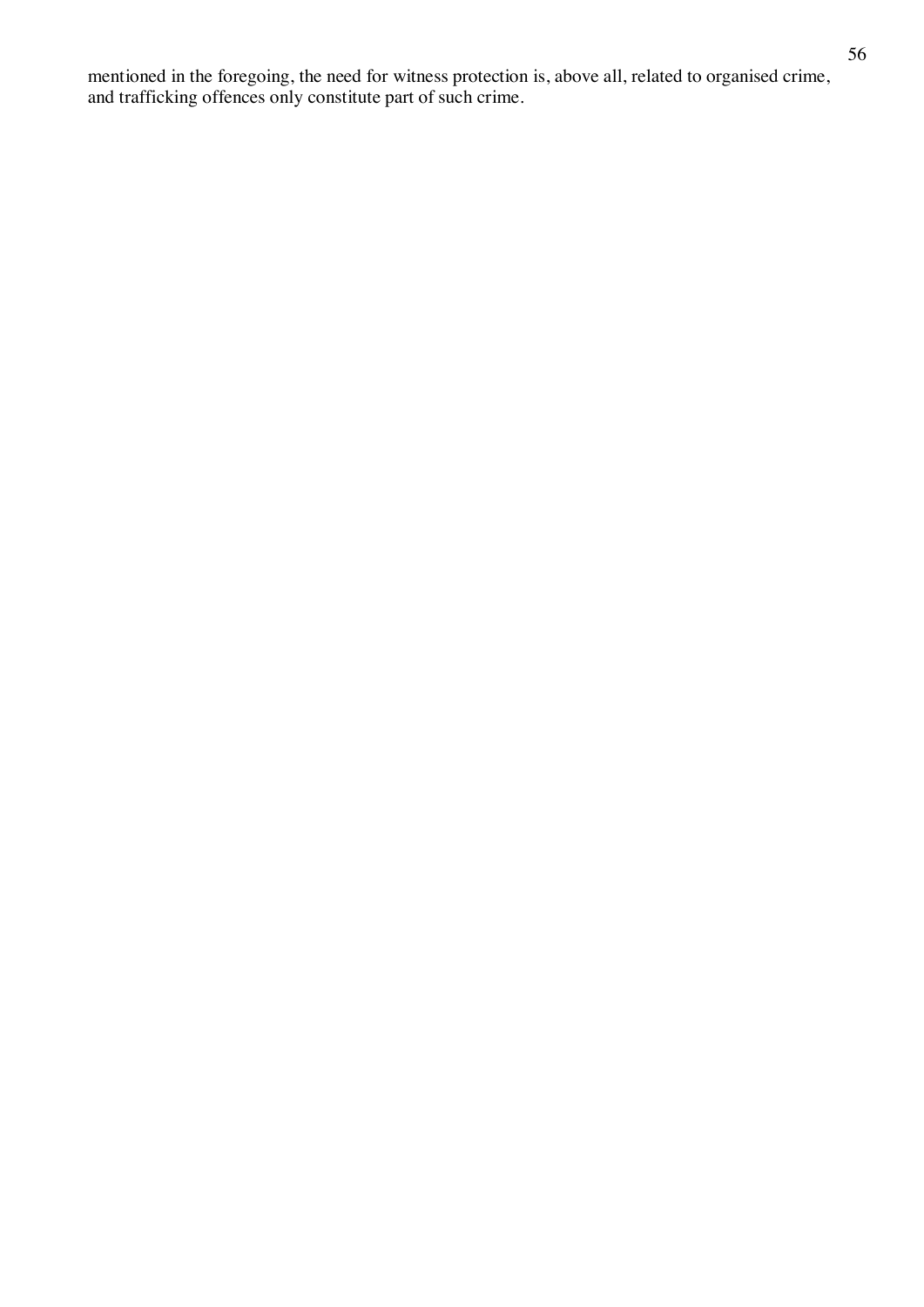# **9. Dissemination of information and awareness-raising**

In this chapter, measures are proposed with a view to increasing knowledge and awareness of trafficking in human beings. This is considered to enhance all measures proposed in the present plan of action, including the identification of victims, the prevention of trafficking, the protection and assistance of victims and the bringing of perpetrators to justice.

As means to increase knowledge and awareness, the plan of action proposes measures relating to research, dissemination of information, training, education and information society. The measures relating to education can be divided into global education and teacher training. The access of victims of trafficking to education and training is addressed in chapter 7 concerning the protection and assistance of victims.

In addition, the present plan of action proposes that a national rapporteur on trafficking in human beings be designated. The national rapporteur would be responsible for compiling all information concerning trafficking, originating from different sources, and for pointing out defects in the Finnish action against trafficking and giving recommendations to remove such defects and to develop the action.

# **9.1 Research**

# *9.1.1 Background and measures taken*

For the purpose of investigating, suppressing and preventing trafficking in human beings, concrete information on the extent of trafficking and its links with other types of crime is necessary. Information is also needed on victims and the ways and means of committing such offences and on their motives. The objective of research is to support further action against trafficking.

The research to be carried out in the sector of the Ministry of Education is mainly basic research. Research carried out at universities in the fields of social and economic sciences and international relations produces information that may be used to understand phenomena relating to trafficking.

The basic research in the field of social sciences is financed within the frameworks of the basic funding of universities and of funds provided on application by the Academy of Finland. The latter has provided financing in the past few years, among others, for research projects concerning violence and discrimination. To some extent, universities have also produced research on issues related to trafficking in human beings.

# *9.1.2 Proposed measures*

The research needs relating to the investigation, suppression and prevention of trafficking are very concrete. It is most appropriate to carry out such research in those sectors of administration that are responsible for crime prevention, immigration and social policy, for example.

There are various problems relating to trafficking and research should further be developed and existing research should be intensified. The research resources, which are scattered around, should be put together and efforts should, in particular, be made to increase the applicability of research results. It is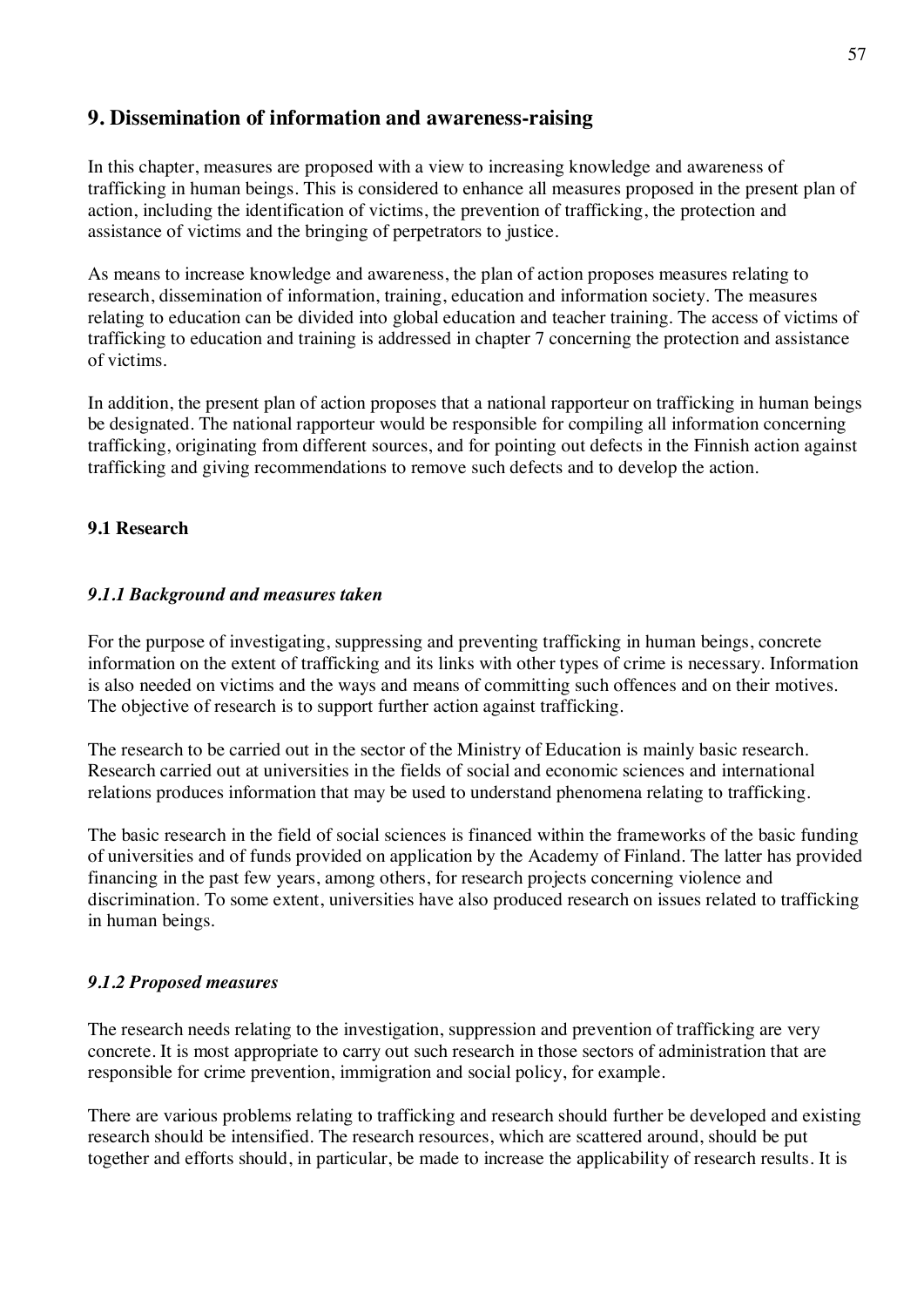possible to apply for financing from universities and the Academy of Finland, for projects relating to trafficking, in accordance with their normal criteria of financing.

The Academy of Finland provides financing for interdisciplinary development research, focusing on problems, which offers one possibility for the financing of research on trafficking in human beings. Financing is granted for high-quality research in all fields of science. The aim is to enhance by means of research the objectives of the Finnish development policy as adopted by the Government.

Each Ministry should consider, in its own sector of administration, the need for research and provide the necessary financing. In addition, the different aspects of trafficking in human beings should be integrated in relevant research projects or programmes.

# **9.2 Dissemination of information**

# *9.2.1 Background*

The first and foremost aim of the dissemination of information is to prevent trafficking in human beings, but a further aim is to reach victims and potential victims. Firstly, the dissemination of information aims at affecting the public opinion and increasing the awareness of the general public of trafficking, and thereby at reducing demand. Secondly, the purpose of the dissemination of information is to increase the preparedness of different actors of society, including the public, to detect the possibility of existing trafficking and to identify victims. Thirdly, the dissemination of information pursues the aim of providing information for unidentified victims of trafficking on their rights and on the protection, assistance and services available to them. In countries of origin, information is disseminated with a view to reaching vulnerable groups, to inform them of risks of falling victims of trafficking and thereby reduce the risk of victimisation. At the same time, it is important to provide information on safe immigration and work.

The Ministry of Labour is planning a project to enhance the control of compliance with the conditions of work of the increasing number of foreign workers by means of improving information and finding suitable means and channels of communication for each target group, and to prevent the use of illegal labour and related offences. A further purpose of the project would be to intensify and coordinate the cooperation between authorities and trade unions, for example, and to find efficient means and channels of communication for the different target groups. The project would be implemented in cooperation between the Ministry of Labour, the Ministry of the Interior (Police Department and Immigration Department), the Ministry of Social Affairs and Health, the Ministry of Finance, the National Pension Institution, and trade unions.

# *9.2.2 Proposed measures*

The needs for the provision of public information and the means of providing information should be assessed in all relevant sectors of administration. A commitment must be made to inform the public of trafficking in human beings and related problems. Efforts will also be made to improve the quality of public information by increasing cooperation with the media.

# **9.3 Training**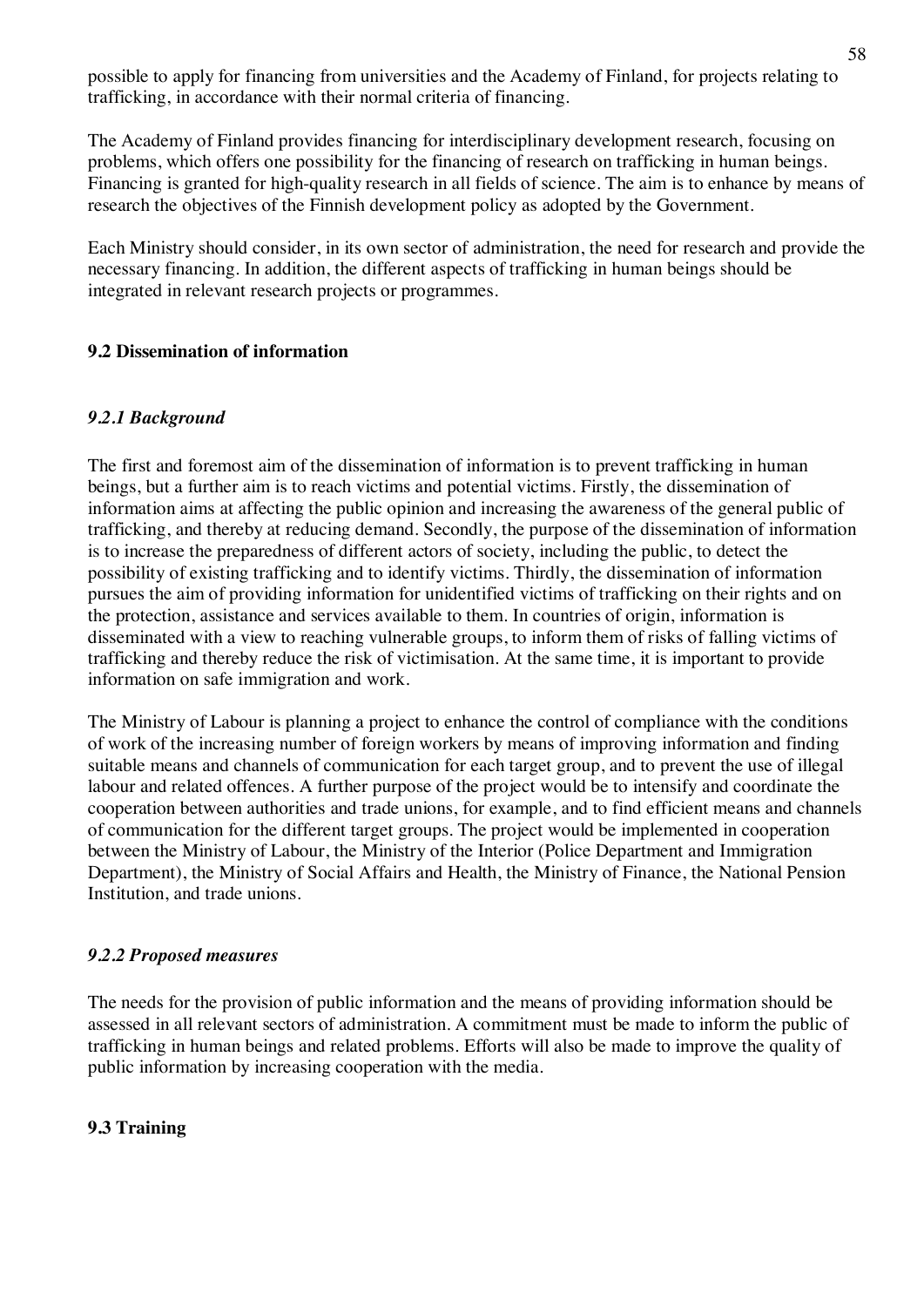### *9.3.1 Background*

The objective of training is to increase the understanding of persons working with issues relating to trafficking and victims of trafficking, of trafficking as a phenomenon, offence and human rights issue. The aim is to offer them tools to implement the measures proposed in the present plan of action.

A further aim is to bring different actors together to discuss joint measures to combat trafficking in human beings and to create networks of cooperation. Training will be needed in all sectors addressed in the present plan of action, and it must be offered for all entities and persons working with issues relating to trafficking and victims of trafficking.

# *9.3.2 Proposed measures*

It is proposed that training be provided for all persons and bodies involved with different aspects of trafficking in human beings and working with victims of trafficking. The most relevant target groups of training include the Police, the Customs, the Border Guard, the Directorate of Immigration, social welfare and health care professionals, the staff of the Ministry of Labour and the labour administration, and consular and visa officers as well as other staff of Finnish diplomatic missions and consular posts. Third-sector actors will also need training for the purpose of maintaining and developing their professional skills.

*Police, Customs and Border Guard, and immigration authorities.* The Aliens Act and its amendments will be regularly addressed in the training of the staff of the Directorate of Immigration, the Police and the Border Guard, also with regard to issues relating to trafficking.

The basics of action against trafficking are taught to each police officer in connection with the basic police training. In addition, annual seminars focusing on immigration are organised, addressing e.g. issues relating to action against trafficking.

The intelligence officers of the Border Guard are provided with training. Trafficking in human beings is addressed as an example of complex transnational crime in connection with the training provided by the Border and Coast Guard Academy. In the training of border control officers, the purpose is particularly to increase the capacity of identifying victim of trafficking.

The regional and national crime analysis centres created within the framework of PCFG cooperation, which started their activities in 2004, aim at achieving better results in the investigation of offences, including those relating to trafficking. The training of the Police, the Customs and the Border Guard will be increased in the context of their cooperation.

*Social welfare and health care professionals.* For the purpose of increasing the awareness of social welfare and health care professionals, trafficking is regularly addressed in magazines targeted at these professional groups.

*Staff of the sector of administration of the Ministry of Justice.* Training will be provided for prosecutors and judges concerning the contents of the penal provisions on trafficking.

*Staff of the Ministry of Labour and the labour administration.* Interdisciplinary training will be provided for the staff of the Ministry of Labour and the labour administration concerning the prevention of trafficking, including the staff working at Employment and Economic Development Centres (work permits), employment offices (work permits and integration of immigrants), and reception centres for refugees and asylum-seekers as well as group homes for child asylum-seekers. In connection with the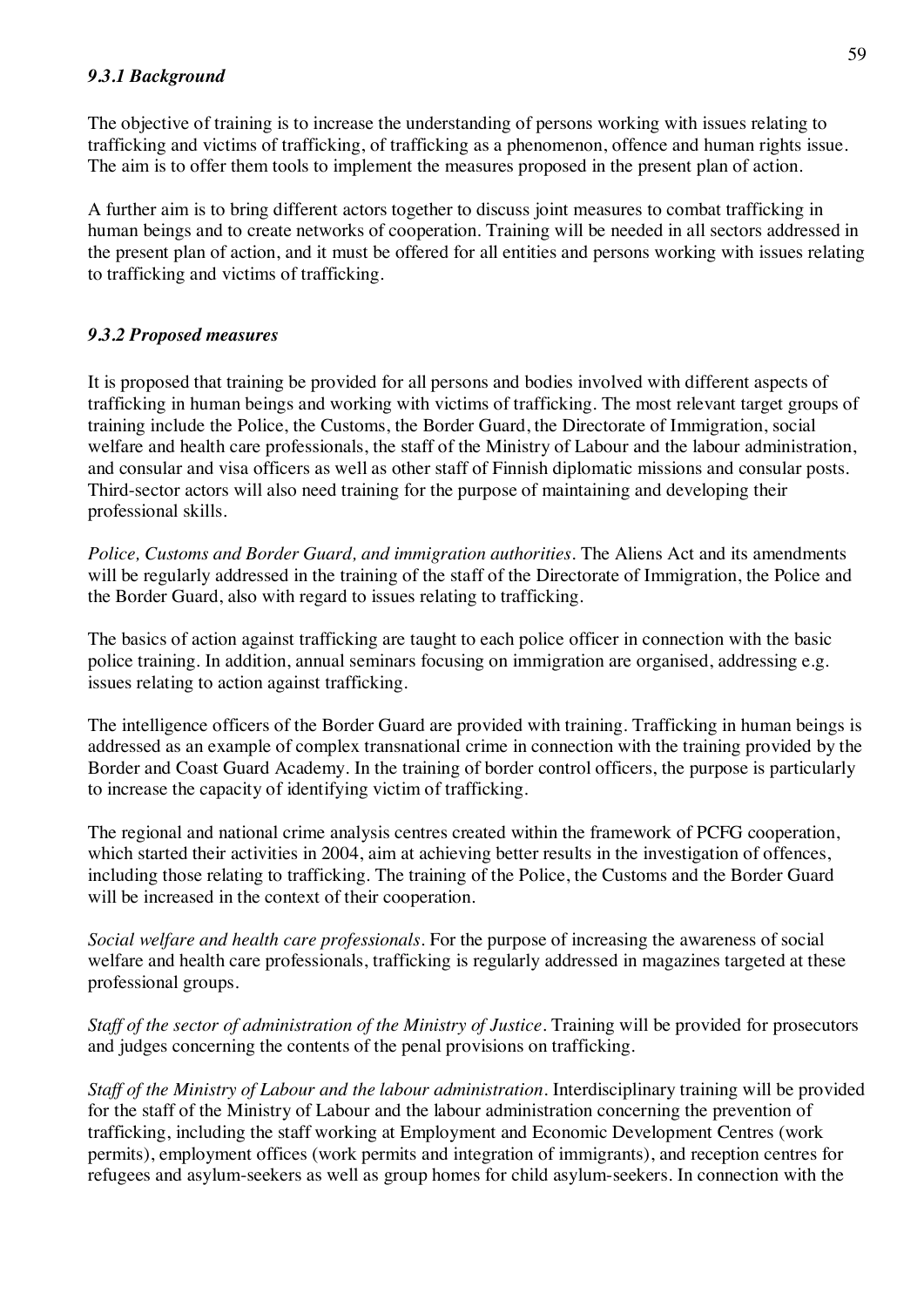reception of asylum-seekers and the integration of immigrants, the staff may identify victims of trafficking and guide them to use the necessary services.

*Staff of diplomatic missions and consular posts.* The Ministry for Foreign Affairs is committed to developing training programmes to increase the awareness of consular and visa officers and other staff working in the Baltic States and Russia of trafficking. The aim is, on the one hand, to prevent trafficking (identification of victims) and, on the other, to enhance the safe return of victims and thereby prevent revictimisation.

Apart from the training provided to individual authorities, there will be joint training for several authorities, the aim of which is to bring the different actors together to discuss means of combating trafficking and to create networks of cooperation.

#### **9.4 National rapporteur**

# *9.4.1 Background*

Several international organisations recommend the designation of a national rapporteur. The most important duty of such a rapporteur is to act as a national central authority for the compilation of information, holding all the relevant information on trafficking in human beings. The national rapporteur systematically compiles information from the various entities working with issues relating to trafficking and analyses such information with a view to supporting future action against trafficking in human beings. The national rapporteur may also give recommendations and proposals for measures to make the action against trafficking more efficient. The national rapporteur may be given a duty to provide reports at regular intervals. The national rapporteur may be a functional part of the mechanism of follow-up to the present plan of action.

#### *9.4.2 Proposed measures*

A proposal should later be made for the designation of a national rapporteur on trafficking in human beings. Before the designation of a national rapporteur, however, experience is needed to decide which authority or entity would be the most appropriate for this duty.

# **9.5 Education**

#### *9.5.1 Global education*

#### *9.5.1.1 Background and measures taken*

Global education refers to activities based on international solidarity. The concept covers education concerning, among others, human rights and democracy, development, equality and tolerance, and cultural diversity. Global education may be seen as a process supporting individuals in becoming members of society, providing capacities to act in democratic and equal society, and enhancing sustainable development.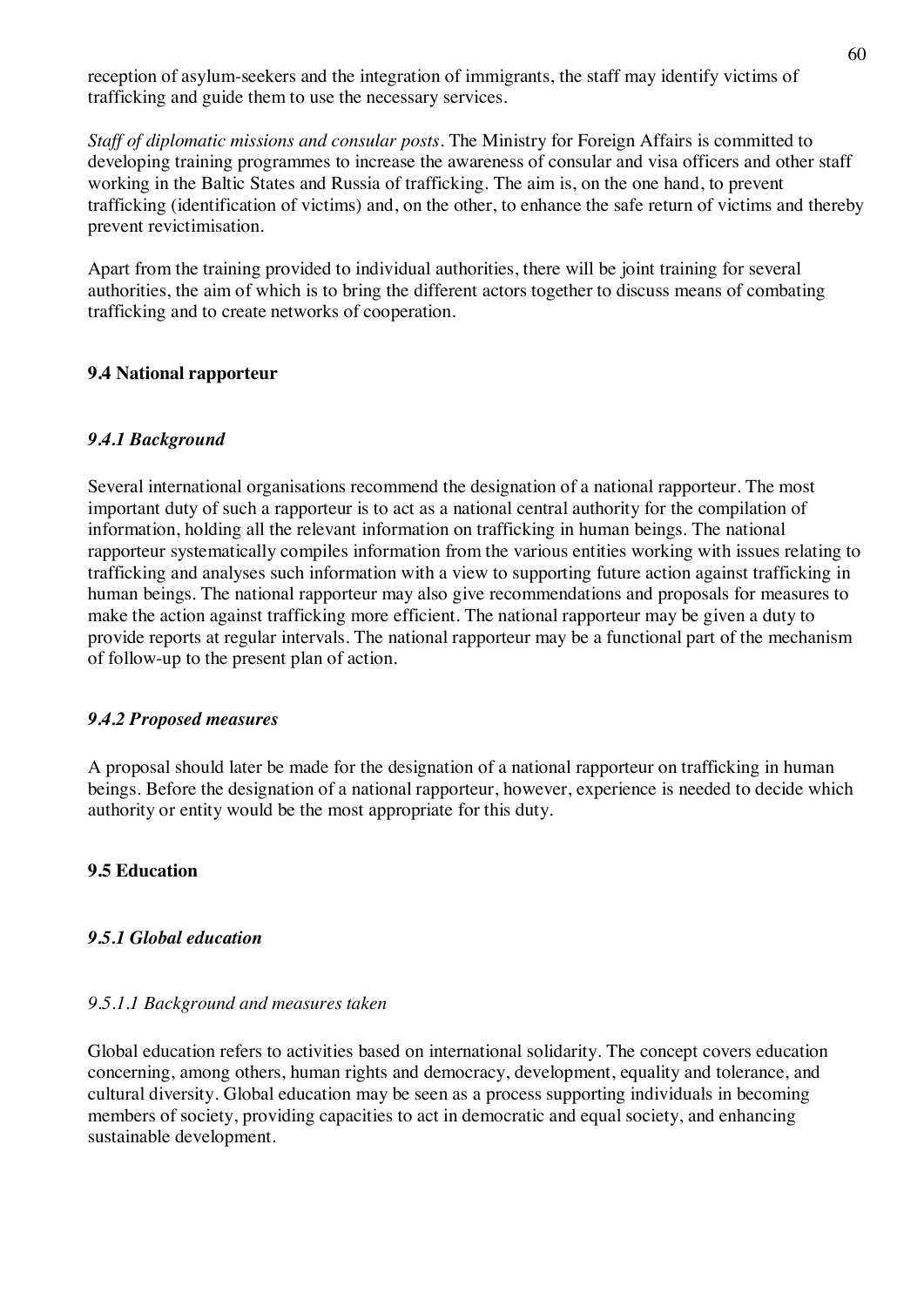As is observed in the Government report on the human rights policy of Finland, it is important to provide human rights education already for school children, so as to strengthen respect for human rights. The new national guidelines for basic education were adopted on 16 January 2004. It has been possible to introduce school curricula based on these guidelines as of 1 August 2004, and such curricula must be introduced for all levels of comprehensive school by 1 August 2006. Basic education shall be based on respect for human rights, equality and democracy, as well as for the diversity of nature and the preservation of the viability of the environment, and for cultural diversity. According to the Government Decree (No. 1435/2001) concerning the national objectives of the education referred to in the Education Act and the shares of different subjects in basic education, teaching and education shall be based, among others, on respect for human rights.

The purpose of the Global Challenge project introduced by the Ministry for Foreign Affairs and the National Board of Education is to support global education at schools. The project consists of seminars and continuing education for teachers and providers of education, as well as of materials designed for global education at schools, with a view to supporting planning and teaching.

In connection with the European Global Education Peer Review process, introduced by the North-South Centre of the Council of Europe, the state of global education at Finnish schools has been assessed. In 2004, the report concerning Finland (The Peer Review National Report) was published, according to which public opinion polling in Finland shows strong Finnish public support for development cooperation and global solidarity, as it provides a strong basis for deepening public knowledge of global issues through global education. Although the public financing for development cooperation has increased, funding levels for development and global education have to date remained low. The report makes specific recommendations regarding the reversal of this unfortunate trend.

In the past decades, global education and other related fields of education have mainly been at the responsibility of authorities and entities responsible for development cooperation, including nongovernmental organisations. Both the public sector and the non-governmental organisations carrying out development cooperation should support non-governmental organisations in respect of global education. The Ministry of Education grants subsidies for the purpose of supporting cultural diversity and peace and action against racism, as well as for sports activities enhancing tolerance.

The Ministry of Education, the National Board of Education and the Ministry for Foreign Affairs have provided funding for a virtual pupil's book on human rights (*Ihmisoikeudet.net*), produced by nongovernmental organisations. This website is primarily meant for pupils and teachers of secondary schools and upper secondary schools and vocational schools. The website contains information, among others, on girls' and women's rights (which has also been published in printed form).

# *9.5.1.2 Proposed measures*

In accordance with the Development plan for education and university research for the period 2003- 2008, when the contents of basic school education are being developed, the increasing international cooperation and the cultural diversity of Finnish society will be paid attention to. New teaching materials will be produced. In the fields of culture, sports and youth policy, the work of nongovernmental organisations providing global and peace education will be supported with public funds.

One of the most relevant recommendations given in the Peer Review Report concerns the development of a national strategy for global education. The strategy should provide definitions of global education and development education, set objectives for future, and decide on means to reach these objectives. According to preliminary plans, a national strategy will be prepared by the end of 2005.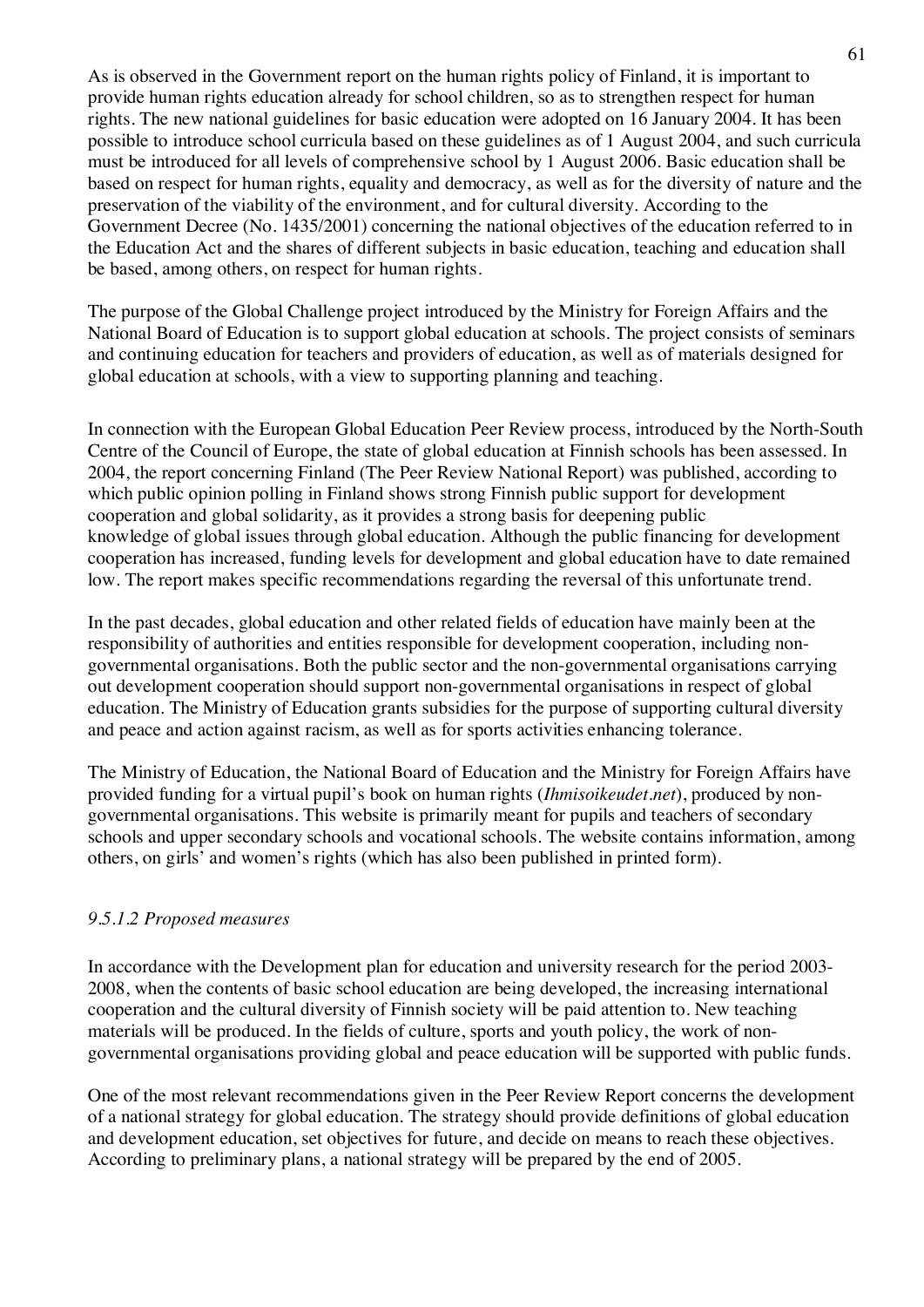Human rights education is part of global education. In order to increase awareness of trafficking among teachers and pupils, the problem of trafficking in human beings will be taken into account in the planning of a national strategy for global education. In addition, the problem of trafficking in human beings will be made part of global education by means of new teaching materials, in cooperation with non-governmental organisations and publishers.

In accordance with the Peer Review Report, the percentage of official development aid devoted to development education and information will be increased.

# *9.5.2 Teacher training*

# *9.5.2.1 Background and measures taken*

The guidelines for future teaching and the needs for the amount and contents of the basic and continuing training of teachers have been assessed up until the year 2010 within the framework of a project introduced for this purpose. In 2001, a programme for the development of teacher training was published, to provide guidelines for the basic and continuing training of teachers. The implementation of the programme is assessed yearly in the context of budgetary discussions and, in 2005, within the framework of a national evaluation.

The social dimensions of teachers' work and their significance must be paid increasing attention to in teacher training. There are global elements in the training of both teachers of young children and special-subject teachers. Continuing training in the provision of global education has also been arranged. The possibilities of developing global studies have required initiative-taking by the teachers themselves. This has, however, been supported and is still supported with separate funds provided by the Ministry of Education. The Ministry has also provided financial support for research on cultural diversity and for the supervision of such research.

Global education, including human rights issues, was included in the basic training of teachers at the end of the 1990s. According to comparisons made, the share of global education in teacher training is increasing.

By supporting and encouraging immigrant students, the teacher may act as a decisive link between the student and Finnish society, as the process of becoming a member of society is challenging for the immigrant. The National Board of Education produces and supports the production of teaching materials designed for immigrants. The National Board of Education has assessed, among others, the vocational training of immigrants and related preparatory training. On the basis of the assessments, local curricula have been developed and the teachers have been provided with regular training and information. The National Board of Education has also provided financing for the supplementary training of teachers with immigrant background.

In the immigration policy and strategic guidelines of the Ministry of Education, as well as in the development programme for teacher training, attention has been paid to the teacher training needs of linguistic minorities and immigrants. A working group assessing the needs for teacher training submitted a report in the spring of 2003, proposing, among others, that the need for teachers of immigrants be assessed by a separate working group.

In the Government report on the human rights policy of Finland, it is found that the integration of immigrant children into Finnish society must be supported in every way without forgetting, however, their own value and cultural heritage.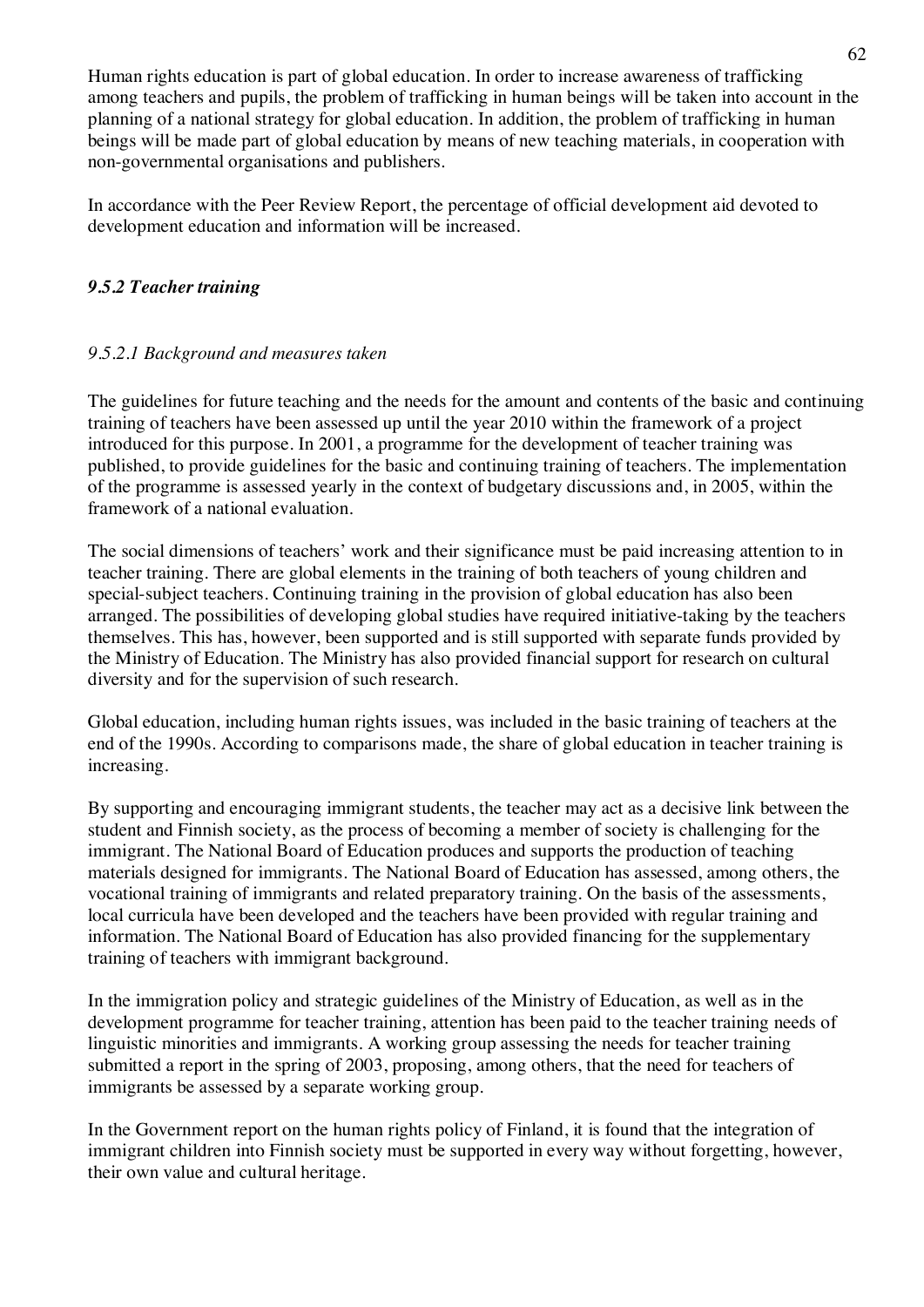Different aspects of trafficking in human beings will be systematically included in the basic and further training of teachers. It will be ensured that teaching materials contain adequate information on ethnic minorities and human rights.

# **9.6 Information society**

# *9.6.1 Background and measures taken*

The Declaration of Principles of the first phase of the World Summit on the Information Society, held in Geneva in 2003, contains a principle concerning the ethical dimensions of the Information Society. The importance of ethics for the Information Society, which should foster justice, and the dignity and worth of the human person, is acknowledged in the Declaration.

The Ministry of Education has provided strategic guidelines for the development of information society in its own sector of administration since 1995 when the first National strategy for education, training and research in the information society was completed. The latest programme for education and research in information society (2004-2006) is meant to strengthen general knowledge and the role of education and research in information society.

# *9.6.2 Proposed measures*

According to the information society programme for education and research, response to challenges of information society requires not only skills but also good-quality computer-based materials for teaching and studies, comprehensive information materials, and appropriate electronic services for citizens. Efforts will be made to ensure that there are adequate computer-based materials relating to trafficking in human beings, both for teachers and students.